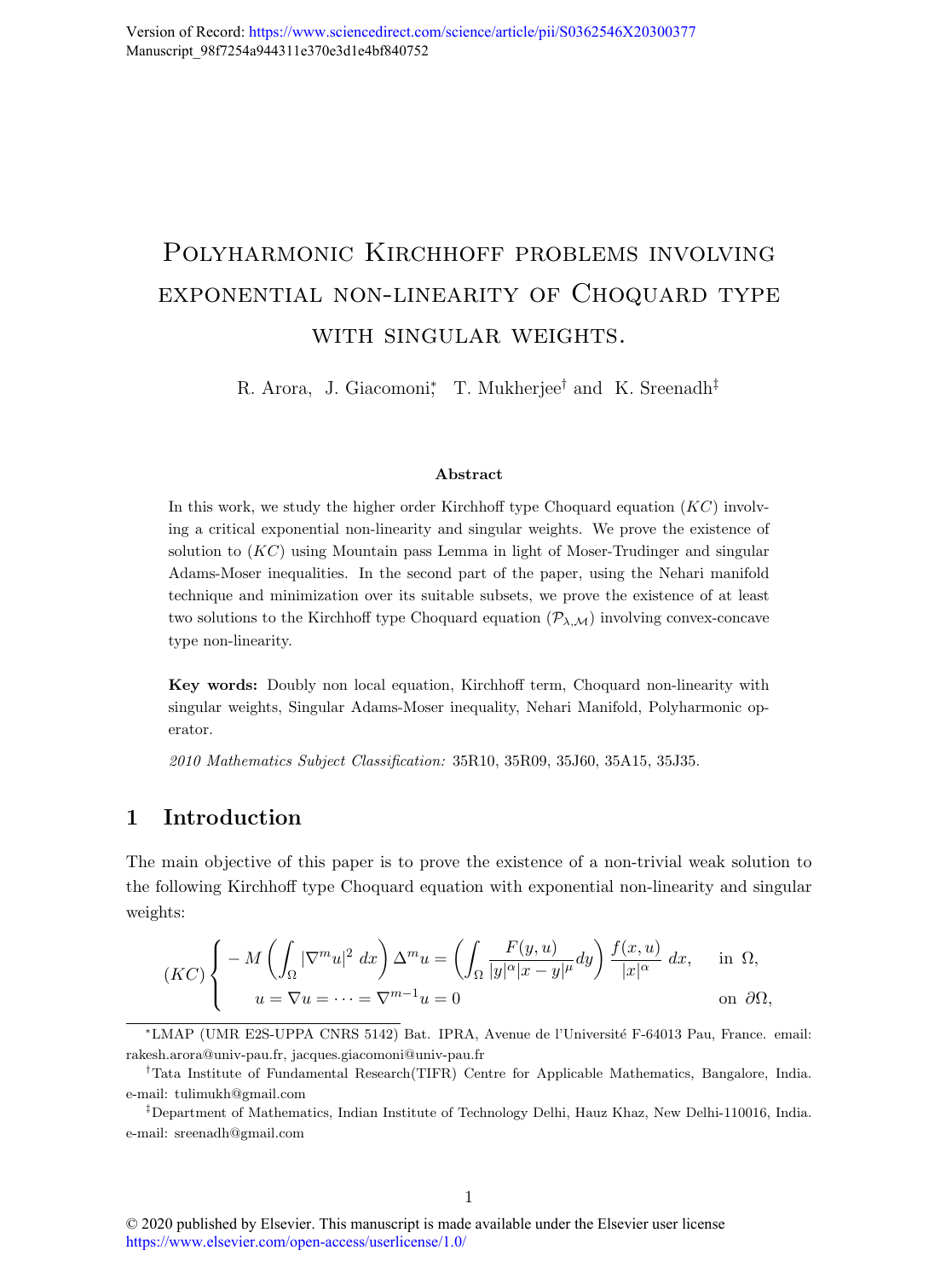where  $m \in \mathbb{N}$ ,  $n = 2m$ ,  $\mu \in (0, n)$ ,  $0 < \alpha < \min\{\frac{n}{2}\}$  $\frac{n}{2}, n - \mu$ ,  $\Omega$  is a bounded domain in  $\mathbb{R}^n$ with smooth boundary,  $M : \mathbb{R}^+ \to \mathbb{R}^+$  and  $f : \Omega \times \mathbb{R} \to \mathbb{R}$  are continuous functions satisfying suitable assumptions specified in details later. The function  $F$  denotes the primitive of  $f$  with respect to the second variable.

We also study the existence of weak solutions of a Kirchhoff type Choquard equation with convex-concave sign changing non-linearity:

$$
(\mathcal{P}_{\lambda,\mathcal{M}})\left\{\n\begin{aligned}\n-M\left(\int_{\Omega}|\nabla^m u|^2\ dx\right)\Delta^m u &= \lambda h(x)|u|^{q-1}u + \left(\int_{\Omega}\frac{F(u)}{|x-y|^{\mu}|y|^{\alpha}}\ dy\right)\frac{f(u)}{|x|^{\alpha}}\n\text{ in } \Omega, \\
u &= \nabla u = \dots = \nabla^{m-1}u = 0\n\end{aligned}\n\right.
$$

where  $f(u) = u|u|^p \exp(|u|^{\gamma}), 0 < q < 1, 2 < p, \gamma \in (1, 2)$  and  $F(t) = \int_0^t f(s) ds$ . In this case, we assume  $M(t) = at + b$  where  $a, b > 0$  and  $h \in L^{r}(\Omega)$  where  $r = \frac{p+2}{q+1}$  is such that  $h^{+} \neq 0$ . The boundary value problems involving Kirchhoff term appear in various physical and biological systems. In 1883, Kirchhoff observed these kinds of non-local phenomena in the study of string or membrane vibrations to describe the transversal oscillations, by considering the effect of changes in the length of the string. In the case of Laplacian operator, problems having Kirchhoff term arise from the theory of thin plates and describe the deflection of the middle surface of a p-power like elastic isotropic flat plate of uniform thickness. Precisely,  $M(\|u\|^p)$ represents the non-local flexural rigidity of the plate depending continuously on  $||u||^p$  of the defection u in the presence of non-linear source forces.

Initially in [2], Alves et al. considered the following non-local Kirchhoff problem with Sobolev type critical non-linearities

$$
-M\left(\int_{\Omega}|\nabla u|^2dx\right)\Delta u = \lambda f(x,u) + u^5 \text{ in } \Omega, \ \ u = 0 \text{ on } \partial\Omega,
$$

where  $\Omega \subset \mathbb{R}^3$  is a bounded domain with smooth boundary and f has sub-critical growth at ∞. Using the Mountain-pass Lemma and the compactness analysis of local Palais-Smale sequences, authors showed the existence of solutions for large  $\lambda$ . Corrëa and Figueiredo [10] studied the existence of positive solutions for Kirchhoff equations involving p-laplacian operator with critical or super critical Sobolev type non-linearity. Later on, Figueiredo [14] and Goyal et al. [18] studied the Kirchhoff problem with critical exponential growth nonlinearity. Recently in [6], authors have studied the Kirchhoff equation with exponential non-linearity of Choquard type and established the existence and multiplicity of solutions (see also [9] for related issues in case of upper critical growth problems). We also mention  $[5, 12, 15, 22, 26, 28, 29, 30, 36]$  for different type of operators and nonlinearities (non local, non homogeneous).

Problems involving polyharmonic operators and polynomial type critical growth non-linearities have been broadly studied by many authors till now, see [16, 19, 17, 21, 32] for instance. In [32], Pucci and Serrin have considered the following critical growth problem in an open ball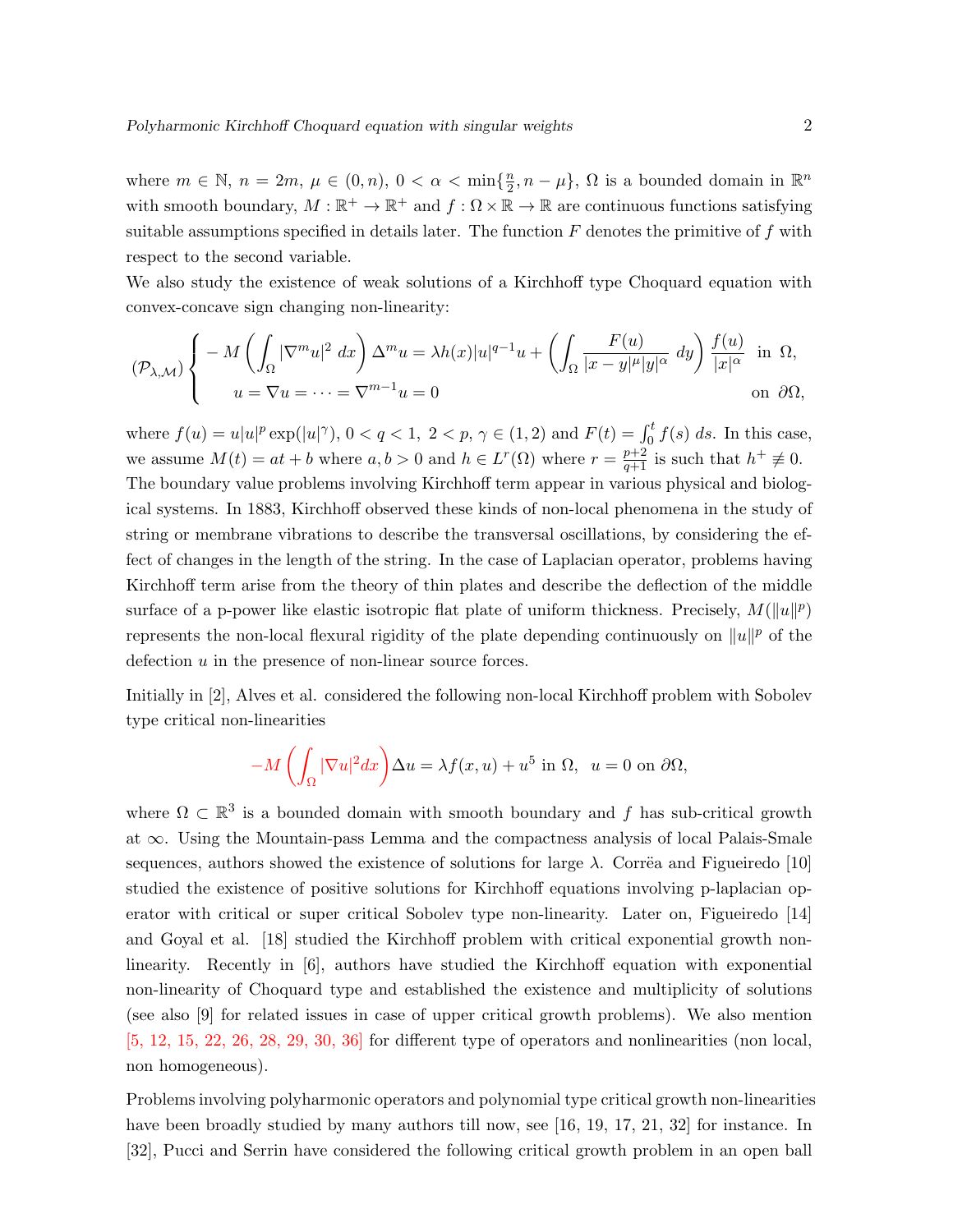of  $\mathbb{R}^n$ :

$$
(-\Delta)^K u = \lambda u + |u|^{s-1} u
$$
 in B,  $u = Du = \dots = D^{K-1} u = 0$  on  $\partial B$ ,

where  $K-1 \in \mathbb{N}$ ,  $s = \frac{n+2K}{n-2K}$  $\frac{n+2K}{n-2K}$ ,  $n > 2K$ . They showed the existence of nontrivial radial solutions to the above problem in a suitable range of  $\lambda$ . In [16], Gazzola studied the existence result for the same critical exponent polyharmonic problem as above while considering a lower order perturbation term having a subcritical growth at infinity instead of ' $\lambda u$ '. We cite [20, 23, 24, 37] and references therein for existence results on polyharmonic equations with exponential type non-linearity.

The multiplicity of solutions for elliptic partial differential equations involving polynomial type non-linearity and sign-changing weight functions has been extensively studied in [4, 8, 13, 34, 35]) using the Nehari manifold technique. In [11], authors studied the existence of multiple positive solutions of Kirchhoff type problems with convex-concave type polynomial non-linearities having sub-critical growth using fibering map analysis and the Nehari manifold method.

At this point, we remark that the study of polyharmonic Kirchhoff problems involving the exponential type Choquard non-linearity with singular weights was completely open until now. So our article establishes new results for such problems. We point out that the analysis we use here is completely new for this class of problems with critical growth. The salient feature of our problem  $(KC)$  is its doubly-non-local structure due to the presence of non-local Kirchhoff as well as Choquard term which makes the equation  $(KC)$  no longer a pointwise identity. The doubly non-local nature induces additional mathematical difficulties in the use of classical methods of non-linear analysis. Additionally, we explore the existence and multiplicity results for these kind of problems in the presence of singular weights that require new estimates on energy levels and suitable new testing functions.

The vectorial polyharmonic operator  $\Delta_{\frac{n}{m}}^m$  is defined by induction as

$$
\Delta_{\frac{m}{m}}^m u = \begin{cases} \nabla \cdot \{ \Delta^{j-1} (|\nabla \Delta^{j-1} u|^{\frac{n}{m}-2} \nabla \Delta^{j-1} u) \} & \text{if } m = 2j - 1, \\ \nabla^j (|\Delta^j u|^{\frac{n}{m}-2} \Delta^j u) & \text{if } m = 2j. \end{cases}
$$

In our case,  $\frac{n}{m} = 2$ , the symbol  $\nabla^m u$  denotes the m<sup>th</sup>-order gradient of u and is defined as

$$
\nabla^m u = \begin{cases} \nabla \Delta^{(m-1)/2} u \text{ if } m \text{ is odd,} \\ \Delta^{m/2} u \text{ if } m \text{ is even} \end{cases}
$$

where  $\Delta$  and  $\nabla$  denotes the usual Laplacian and gradient operator respectively and also  $\nabla^m u \cdot \nabla^m v$  denotes the product of two vectors when m is odd and product of two scalars when  $m$  is even.

The study of elliptic equations with critical exponential type non-linearity in higher dimensions is motivated by the following Adams-Moser inequality [1] and singular Adams-Moser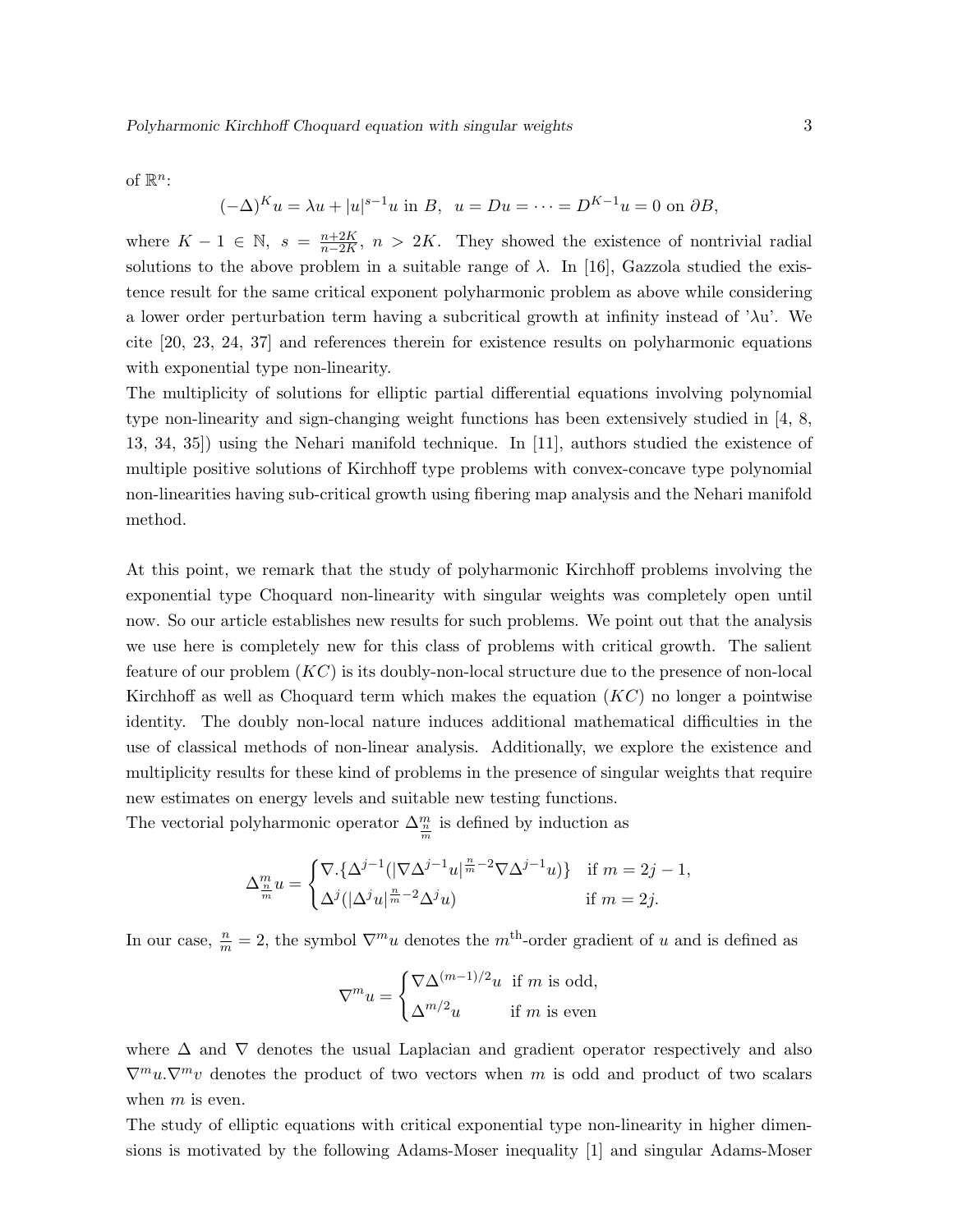inequality [25]. We denote

$$
\zeta_{m,n} = \begin{cases} \frac{n}{\omega_{n-1}} \left( \frac{\pi^{n/2} 2^m \Gamma\left(\frac{m+1}{2}\right)}{\Gamma\left(\frac{n-m+1}{2}\right)} \right)^{\frac{n}{n-m}} & \text{when } m \text{ is odd,} \\ \frac{n}{\omega_{n-1}} \left( \frac{\pi^{n/2} 2^m \Gamma\left(\frac{m}{2}\right)}{\Gamma\left(\frac{n-m}{2}\right)} \right)^{\frac{n}{n-m}} & \text{when } m \text{ is even,} \end{cases}
$$

where  $\omega_{n-1} = (n-1)$ -dimensional surface area of  $\mathbb{S}^{n-1}$ . We use the framework of Hilbert space  $W_0^{m,2}$  $\mathcal{L}_0^{m,2}(\Omega)$  (or  $H_0^m(\Omega)$ ) equipped with the natural Banach norm  $\|u\| \stackrel{\text{def}}{=} (\int_{\Omega} |\nabla^m u|^2 dx)^{\frac{1}{2}}$ associated to the inner product

$$
\langle u, v \rangle = \int_{\Omega} \nabla^m u . \nabla^m v \, dx.
$$

Then, we have the following important theorems.

**Theorem 1.1** (D. Adams, 1988) Let  $\Omega$  be a smooth bounded domain in  $\mathbb{R}^n$  and m is a positive integer satisfying  $m < n$ . Then for all  $0 \le \zeta \le \zeta_{m,n}$  we have

$$
\sup_{u \in W_0^{m, \frac{n}{m}}(\Omega), ||u|| \le 1} \int_{\Omega} \exp(\zeta |u|^{\frac{n}{n-m}}) dx < \infty
$$

where  $\zeta_{m,n}$  is sharp.

**Theorem 1.2 (Adams-Moser)** For  $0 < \alpha < n$ ,  $\Omega$  be a smooth bounded domain in  $\mathbb{R}^n$  and m is a positive integer satisfying  $m < n$  we have

$$
\sup_{u \in W_0^{m, \frac{n}{m}}(\Omega), \|u\| \le 1} \int_{\Omega} \frac{\exp(\kappa |u|^{\frac{n}{n-m}})}{|x|^{\alpha}} dx < \infty \tag{1.1}
$$

for all  $0 \leq \kappa \leq \kappa_{m,n} = \left(1 - \frac{\alpha}{n}\right)$  $\frac{\alpha}{n}$ )  $\zeta_{m,n}$ , where  $\kappa_{m,n}$  is sharp.

We recall that the embedding

$$
W_0^{m, \frac{n}{m}}(\Omega) \ni u \mapsto \frac{e^{|u|^\beta}}{|x|^\alpha} \in L^1(\Omega)
$$

is compact for all  $\beta \in [1, \frac{n}{n-1}]$  $\frac{n}{n-m}$ ) and continuous for  $\beta = \frac{n}{n-m}$  $\frac{n}{n-m}$ . In our case  $\frac{n}{n-m} = 2$ . Now we state the doubly-weighted Hardy-Littlewood-Sobolev inequality proved in [33].

Proposition 1.3 (Doubly weighted Hardy-Littlewood-Sobolev inequality) Let  $t, r > 1$ and  $0 < \mu < n$  with  $\alpha + \beta \geq 0$ ,  $\frac{1}{t} + \frac{\mu + \alpha + \beta}{n} + \frac{1}{r} = 2$ ,  $\alpha < \frac{n}{t'}$ ,  $\beta < \frac{n}{r'}$   $f \in L^t(\mathbb{R}^n)$  and  $h \in L^r(\mathbb{R}^n)$ , where t' and r' denotes the Hölder conjugate of t and r respectively. Then there exists a constant  $C(\alpha, \beta, t, n, \mu, r) > 0$  which is independent of f, h such that

$$
\int_{\mathbb{R}^n} \int_{\mathbb{R}^n} \frac{f(x)h(y)}{|x - y|^{\mu}|y|^{\alpha}|x|^{\beta}} dxdy \le C(\alpha, \beta, t, n, \mu, r) \|f\|_{L^t(\mathbb{R}^n)} \|h\|_{L^r(\mathbb{R}^n)}.
$$
 (1.2)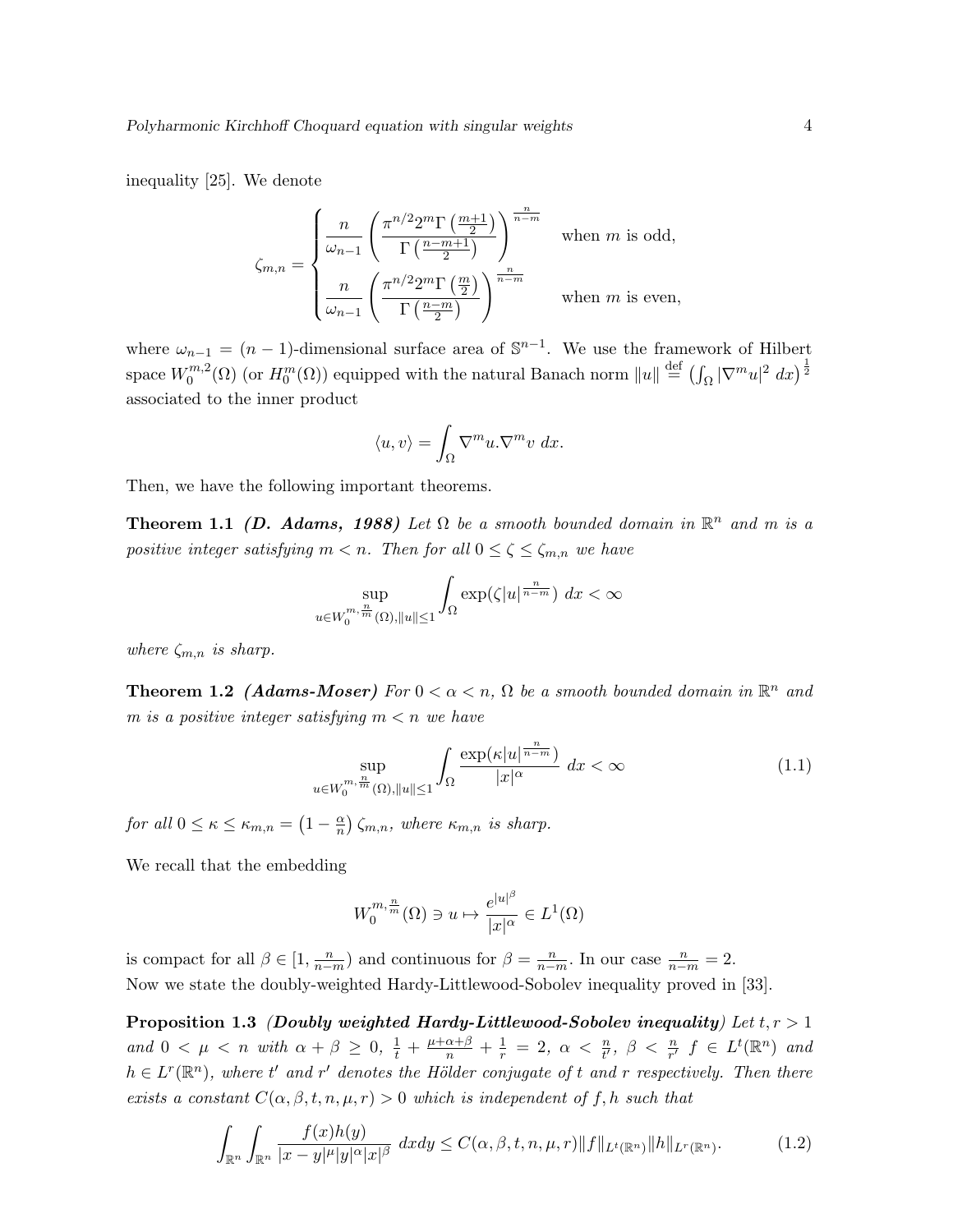Throughout the next sections, we assume the following conditions on  $M$  and  $f$ . The function  $M: \mathbb{R}^+ \to \mathbb{R}^+$  is a continuous function satisfying the following conditions:

- (m1) There exists  $M_0 > 0$  such that  $M(t) \geq M_0$  and  $\mathcal{M}(t+s) \geq \mathcal{M}(t) + \mathcal{M}(s)$ , for all  $t, s \geq 0$ where  $\mathcal{M}(t) = \int_0^t M(s) \, ds$  is the primitive of the function M vanishing at 0.
- (m2) There exist constants  $b_1, b_2 > 0$  and  $\hat{t} > 0$  such that for some  $k \in \mathbb{R}$

$$
M(t) \leq b_1 + b_2 t^k
$$
, for all  $t \geq \hat{t}$ .

(m3) The function  $\frac{M(t)}{t}$  is non-increasing for  $t > 0$ .

Using (m3), one can easily deduce that the function

$$
(m3)' \qquad \frac{1}{2}\mathcal{M}(t) - \frac{1}{\theta}M(t)t
$$
 is non-negative and non-decreasing for  $t \ge 0$  and  $\theta \ge 4$ .

**Example 1** An example of a function satisfying (m1), (m2) and (m3) is  $M(t) = M_0 + bt^{\beta}$ where  $M_0 > 0$ ,  $\beta < 1$  and  $b \geq 0$ . Also  $M(t) = M_0 + \log(1+t)$  with  $M_0 \geq 1$  verifies  $(m1)-(m3)$ .

The function  $f : \Omega \times \mathbb{R} \to \mathbb{R}$  which governs the Choquard term is given by  $f(x, t) =$  $h(x,t) \exp(t^2)$ , where  $h \in C(\Omega \times \mathbb{R})$  satisfies the following growth conditions:

- (h1)  $h(x,t) = 0$  for all  $t \leq 0$  and  $h(x,t) > 0$  for  $t > 0$ .
- (h2) For any  $\epsilon > 0$ ,  $\lim_{t \to \infty} \sup_{x \in \bar{\Omega}} h(x, t) \exp(-\epsilon t^2) = 0$  and  $\lim_{t \to \infty} \inf_{x \in \bar{\Omega}} h(x, t) \exp(\epsilon t^2) = \infty$ .
- (h3) There exists  $\ell > \max\{1, k+1\}$  such that  $\frac{f(x,t)}{t^{\ell}}$  is increasing for each  $t > 0$  uniformly in  $x \in \Omega$ , where k is specified in (m2).
- (h4) There exist  $T, T_0 > 0$  and  $\gamma_0 > 0$  such that  $0 < t^{\gamma_0} F(x, t) \leq T_0 f(x, t)$  for all  $|t| \geq T$  and uniformly in  $x \in \Omega$ .

The condition (h3) implies that  $\frac{f(x,t)}{t}$  is increasing in  $t > 0$  and  $\lim_{t \to 0^+}$  $f(x,t)$  $\frac{\partial}{\partial t}$  = 0 uniformly in  $x \in \Omega$ .

**Example 2** A typical example of f satisfying  $(h1) - (h4)$  is  $f(x,t) = t^{\beta+1} \exp(t^p) \exp(t^2)$  for  $t \geq 0$  and  $f(x,t) = 0$  for  $t < 0$  where  $0 \leq p < 2$  and  $\beta > l - 1$ .

Furthermore, using  $(h1) - (h3)$  we obtain that for any  $\epsilon > 0$ ,  $r > \beta_0 + 1$  where  $0 \le \beta_0 < \ell$ , there exist constants  $C_1, C_2 > 0$  (depending upon  $\epsilon, n, m$ ) such that for each  $x \in \Omega$ 

$$
0 \le F(x,t) \le C_1|t|^{\beta_0+1} + C_2|t|^r \exp((1+\epsilon)t^2), \text{ for all } t \in \mathbb{R}.
$$
 (1.3)

For any  $u \in W_0^{m,2}$  $U_0^{m,2}(\Omega)$ , by virtue of Sobolev embedding we get that  $u \in L^q(\Omega)$  for all  $q \in [1,\infty)$ . This also implies that  $F(x, u) \in L^q(\Omega)$  for any  $q \geq 1$ . The problem  $(KC)$  has a variational structure and the energy functional  $\mathcal{J}: W_0^{m,2}$  $\chi_0^{m,2}(\Omega) \to \mathbb{R}$  associated to  $(KC)$  is given by

$$
\mathcal{J}(u) = \frac{1}{2}\mathcal{M}(\|u\|^2) - \frac{1}{2}\int_{\Omega} \left(\int_{\Omega} \frac{F(y,u)}{|y|^{\alpha}|x-y|^{\mu}} dy\right) \frac{F(x,u)}{|x|^{\alpha}} dx.
$$
 (1.4)

The notion of weak solution for  $(KC)$  is given as follows.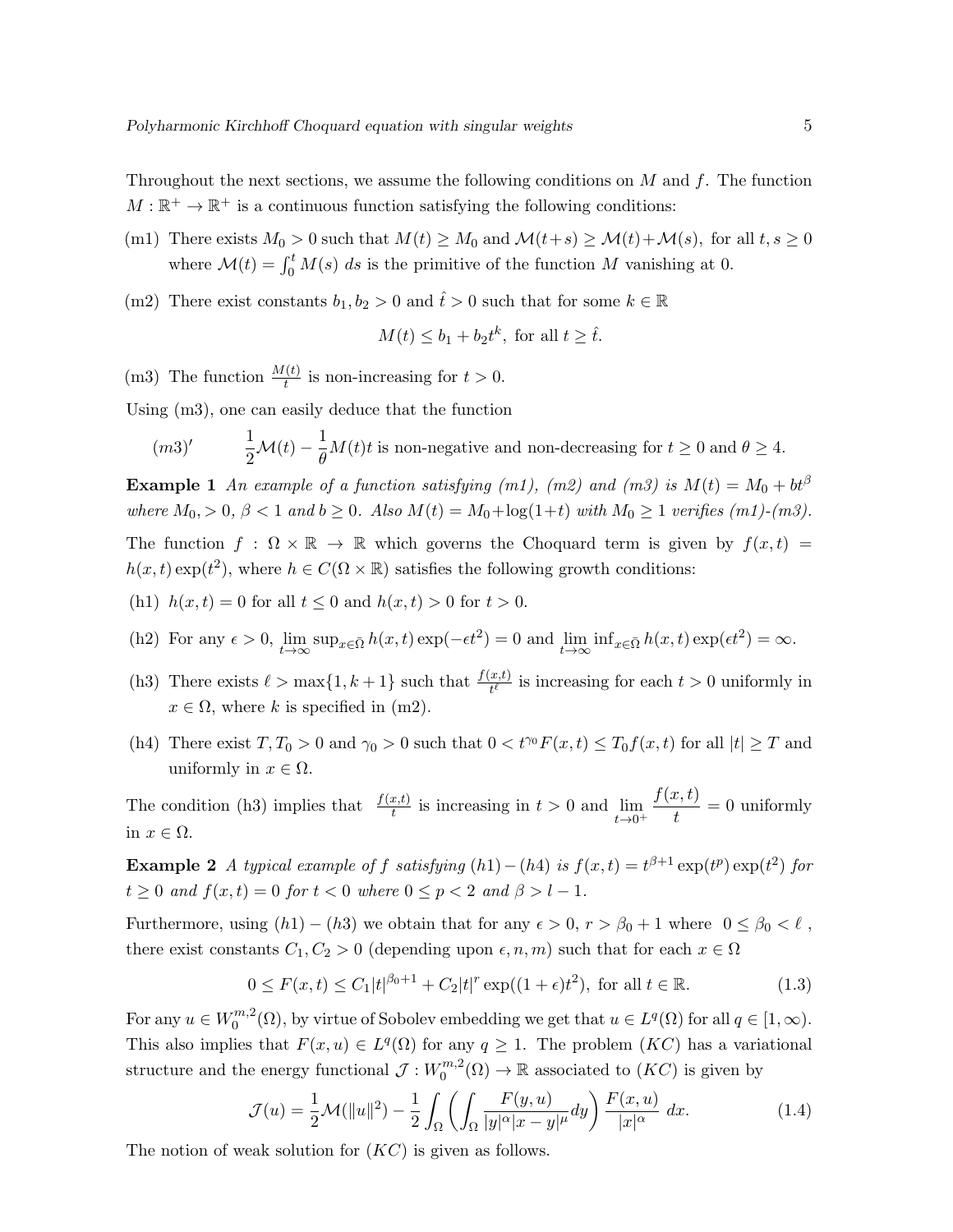**Definition 1.4** A weak solution of (KC) is a function  $u \in W_0^{m,2}$  $\mathcal{O}_0^{m,z}(\Omega)$  such that for all  $\varphi \in$  $W_0^{m,2}$  $\int_0^{m,2}$ ( $\Omega$ ), it satisfies

$$
M(\|u\|^2) \int_{\Omega} \nabla^m u \cdot \nabla^m \varphi \, dx = \int_{\Omega} \left( \int_{\Omega} \frac{F(y, u)}{|y|^{\alpha} |x - y|^{\mu}} dy \right) \frac{f(x, u)}{|x|^{\alpha}} \varphi \, dx. \tag{1.5}
$$

In section 2, we establish the following main result concerning the problem  $(KC)$ .

**Theorem 1.5** Let  $(m1)-(m3)$  and  $(h1)-(h4)$  holds. Assume in addition

$$
\lim_{s \to +\infty} \frac{sf(x,s)F(x,s)}{\exp(2s^2)} = \infty, \text{ uniformly in } x \in \overline{\Omega}.
$$
\n(1.6)

Then the problem (KC) admits a non-trivial weak solution.

In section 3, we consider the problem  $(\mathcal{P}_{\lambda,\mathcal{M}})$ . The energy functional  $\mathcal{J}_{\lambda,M}:W_0^{m,2}$  $C_0^{m,2}(\Omega) \to \mathbb{R}$ associated to the problem  $(\mathcal{P}_{\lambda,\mathcal{M}})$  is defined as

$$
\mathcal{J}_{\lambda,M}(u) = \frac{1}{2}\mathcal{M}(\|u\|^2) - \frac{\lambda}{q+1} \int_{\Omega} h(x)|u|^{q+1} dx - \frac{1}{2} \int_{\Omega} \left( \int_{\Omega} \frac{F(u)}{|x-y|^{\mu}|y|^{\alpha}} dy \right) \frac{F(u)}{|x|^{\alpha}} dx
$$

where F and M are primitive of f and M respectively vanishing at 0 and  $f(s) = s|s|^p \exp(|s|^\gamma)$ .

**Definition 1.6** A function  $u \in W_0^{m,2}$  $\mathcal{O}_0^{m,2}(\Omega)$  is said to be a weak solution of  $(\mathcal{P}_{\lambda,\mathcal{M}})$  if for all  $\phi \in W_0^{m,2}$  $\int_0^{m,2}$ ( $\Omega$ ), it satisfies

$$
M(\|u\|^2) \int_{\Omega} \nabla^m u \cdot \nabla^m \phi \, dx = \lambda \int_{\Omega} h(x) |u|^{q-1} u \phi \, dx + \int_{\Omega} \left( \int_{\Omega} \frac{F(u)}{|x-y|^{\mu}|y|^{\alpha}} \, dy \right) \frac{f(u)}{|x|^{\alpha}} \phi \, dx.
$$

We prove the following theorem concerning  $(P_{\lambda,\mathcal{M}})$ .

**Theorem 1.7** There exists a  $\lambda_0 > 0$  such that for  $\gamma \in (1, 2)$  and  $\lambda \in (0, \lambda_0)$ ,  $(\mathcal{P}_{\lambda}, \mathcal{M})$  admits atleast two solutions.

Turning to the layout of the paper: In section 2, we prove the existence result (Theorem 1.5) for the problem  $(KC)$  and in section 3, we prove the existence and multiplicity result (Theorem 1.7) for the problem  $(\mathcal{P}_{\lambda,\mathcal{M}})$ .

# 2 Existence result for  $(KC)$

In this section, we establish the existence of a nontrivial weak solution for the problem  $(KC)$ . To prove this we study the mountain pass geometry of the energy functional  $\mathcal J$  and using the properties of the non-local term  $M$  and the exponential growth of  $f$ , we prove that every Palais Smale sequence is bounded. To study the compactness of Palais Smale sequences for  $J$ , we obtain a bound for the mountain pass critical level with the help of Adams functions and establish the convergence of weighted Choquard term for Palais-Smale sequences.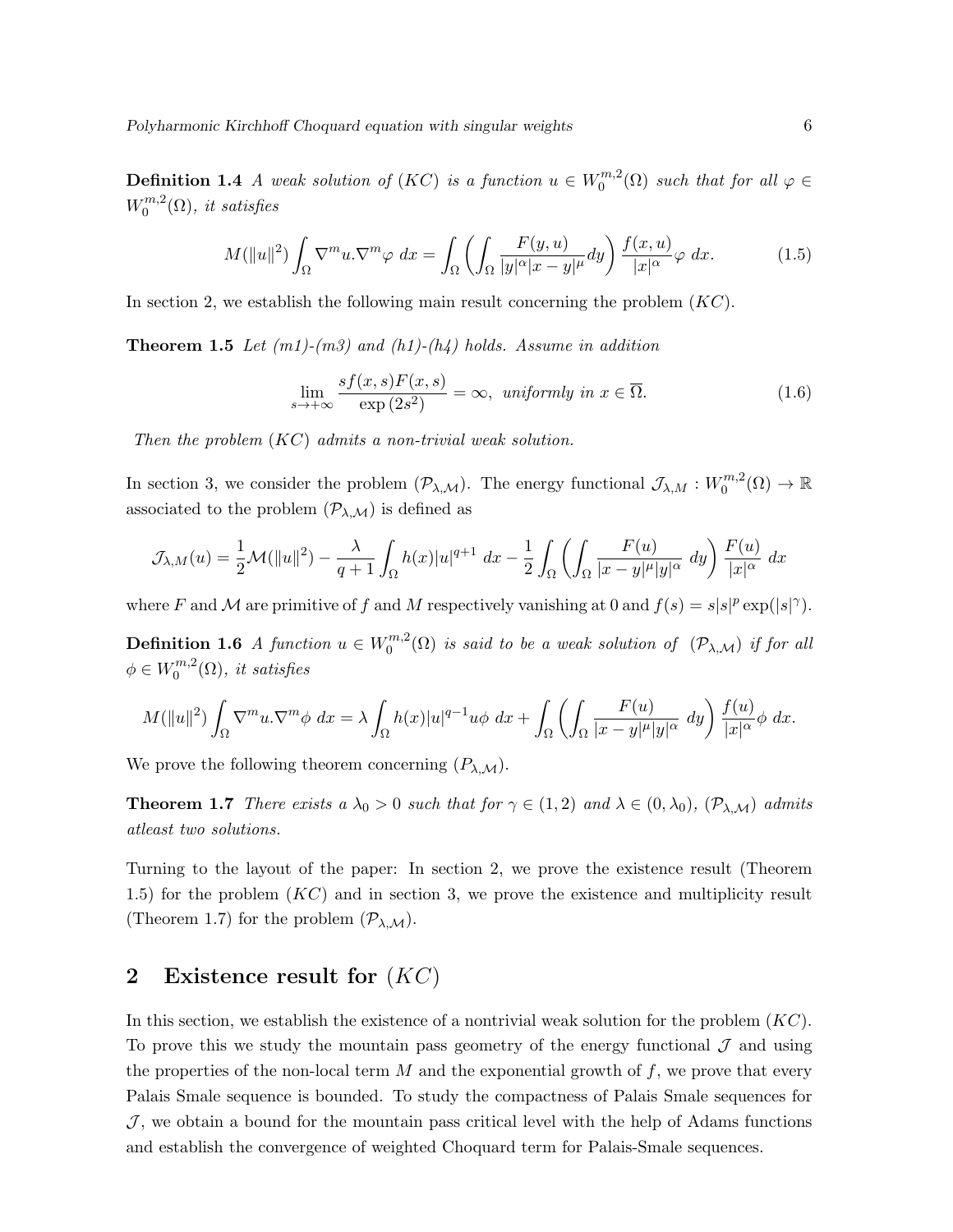#### 2.1 Mountain pass geometry

In the following result, we show that the energy functional  $\mathcal J$  possesses the mountain pass geometry around 0 in the light of Adams-Moser and doubly weighted Hardy-Littlewood-Sobolev inequality.

**Lemma 2.1** Under the assumptions  $(m1)$ ,  $(m2)$  and  $(h1)-(h3)$  the following assertions hold:

- (i) there exists  $R_0 > 0, \eta > 0$  such that  $\mathcal{J}(u) \geq \eta$  for all  $u \in W_0^{m,2}$  $\binom{m}{0}$  such that  $||u|| = R_0$ .
- (*ii*) there exists a  $v \in W_0^{m,2}$  $\mathbb{C}^{m,2}(0)$  with  $||v|| > R_0$  such that  $\mathcal{J}(v) < 0$ .

*Proof.* Using Proposition 1.3 with  $t = r$  and  $\beta = \alpha$  and (1.3), we obtain that for any  $\epsilon > 0$ and  $u \in W_0^{m,2}$  $O_0^{m,2}(\Omega)$ , there exist constants  $C_i > 0$  depending upon  $\epsilon$  such that

$$
\int_{\Omega} \left( \int_{\Omega} \frac{F(y, u)}{|y|^{\alpha} |x - y|^{\mu}} dy \right) \frac{F(x, u)}{|x|^{\alpha}} dx \leq C(m, \mu, \alpha) ||F(x, u)||_{L^{\frac{2n}{2n - (2\alpha + \mu)}}}^2
$$
\n
$$
\leq \left( C_1 \int_{\Omega} |u|^{\frac{2n(\beta_0 + 1)}{2n - (2\alpha + \mu)}} + C_2 \int_{\Omega} |u|^{\frac{2n}{2n - (2\alpha + \mu)}} \exp\left(\frac{2n(1 + \epsilon)}{2n - (2\alpha + \mu)} |u|^2\right) \right)^{\frac{2n - (2\alpha + \mu)}{n}}
$$
\n
$$
\leq \left( C_1 \int_{\Omega} |u|^{\frac{2n(\beta_0 + 1)}{2n - (2\alpha + \mu)}} + C_2 ||u||^{\frac{2n}{2n - (2\alpha + \mu)}} \left( \int_{\Omega} \exp\left(\frac{4n(1 + \epsilon) ||u||^2}{2n - (2\alpha + \mu)} \left(\frac{||u||}{||u||}\right)^2\right) \right)^{\frac{1}{2}} \right)^{\frac{2n - (2\alpha + \mu)}{n}}
$$

For small  $\epsilon > 0$  and u such that  $\frac{4n(1+\epsilon)\|u\|^2}{2}$  $\frac{2n(1+e)\|x\|}{2n-(2\alpha+\mu)} \leq \zeta_{m,2m}$ , using Theorem 1.1, we obtain

$$
\int_{\Omega} \left( \int_{\Omega} \frac{F(y, u)}{|y|^{\alpha} |x - y|^{\mu}} dy \right) \frac{F(x, u)}{|x|^{\alpha}} dx \leq C_{3} \left( \|u\|^{\frac{2n(\beta_{0} + 1)}{2n - (2\alpha + \mu)}} + \|u\|^{\frac{2rn}{2n - (2\alpha + \mu)}} \right)^{\frac{2n - (2\alpha + \mu)}{n}} (2.1)
$$
  

$$
\leq C_{4} (\|u\|^{2(\beta_{0} + 1)} + \|u\|^{2r}).
$$

Then for  $||u|| < \rho = \left(\frac{\zeta_{m,2m}(2n-(2\alpha+\mu))}{4n(1+\epsilon)}\right)$  $\frac{(\frac{2n-(2\alpha+\mu)}{4n(1+\epsilon)})}{\frac{1}{2}}$ ,  $(m1)$  and  $(2.1)$  gives  $\mathcal{J}(u) \geq M_0 \frac{\|u\|^2}{2}$  $\frac{u_{\parallel}}{2} - C_4 \|u\|^{2(\beta_0+1)} - C_4 \|u\|^{2r}.$ 

So we choose  $||u|| = R_0$  small enough so that  $\mathcal{J}(u) \geq \eta$  for some  $\eta > 0$  (depending on  $R_0$ ) and hence (i) follows. Furthermore  $(m2)$  implies that

$$
\mathcal{M}(t) \le \begin{cases} b_0 + b_1 t + \frac{b_2 t^{k+1}}{k+1}, \ k \ne -1 \\ b_0 + b_1 t + b_2 \ln t, \ k = -1 \end{cases}
$$

for  $t \geq \hat{t}$  where

$$
b_0 = \begin{cases} \mathcal{M}(\hat{t}) - b_1 \hat{t} - b_2 \frac{\hat{t}^{k+1}}{k+1}, & k \neq -1, \\ \mathcal{M}(\hat{t}) - b_1 \hat{t} - b_2 \ln \hat{t}, & k = -1. \end{cases}
$$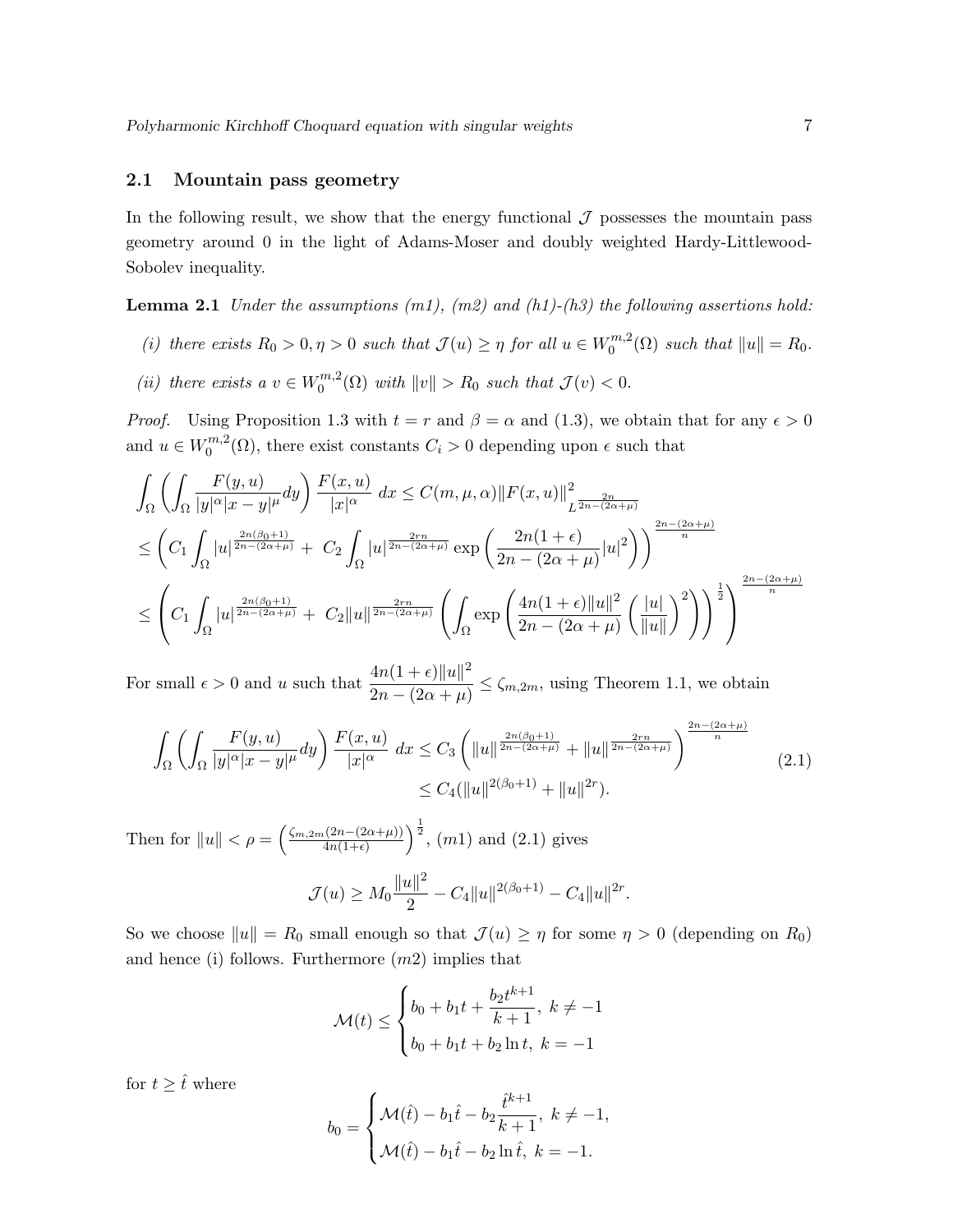Under the assumption (h3), there exists  $K_1 \ge \max\{1, k+1\}$ ,  $c_1, c_2 > 0$  such that  $F(x, s) \ge$  $c_1 s^{K_1} - c_2$  for all  $(x, s) \in \Omega \times [0, \infty)$ . Therefore for  $v \in W_0^{m, 2}$  $0^{m,2}(\Omega)$  such that  $v \geq 0$  and  $||v|| = 1$ we get

$$
\int_{\Omega} \left( \int_{\Omega} \frac{F(y, tv)}{|y|^{\alpha} |x - y|^{\mu}} dy \right) \frac{F(x, tv)}{|x|^{\alpha}} dx \ge \int_{\Omega} \int_{\Omega} \frac{(c_1(tv)^{K_1}(y) - c_2)(c_1(tv)^{K_1}(x) - c_2)}{|y|^{\alpha} |x|^{\alpha} |x - y|^{\mu}} dx dy
$$
\n
$$
= c_1^2 t^{2K_1} \int_{\Omega} \int_{\Omega} \frac{v^{K_1}(y)v^{K_1}(x)}{|y|^{\alpha} |x|^{\alpha} |x - y|^{\mu}} dx dy - 2c_1 c_2 t^{K_1} \int_{\Omega} \int_{\Omega} \frac{v^{K_1}(y)}{|y|^{\alpha} |x|^{\alpha} |x - y|^{\mu}} dx dy
$$
\n
$$
+ c_2^2 \int_{\Omega} \int_{\Omega} \frac{1}{|y|^{\alpha} |x|^{\alpha} |x - y|^{\mu}} dx dy.
$$

Then using above estimates in (1.4) for  $k \neq -1$ , we obtain

$$
\mathcal{J}(tv) \le c_3 + c_4 t^2 + c_5 t^{2(k+1)} - c_4 t^{2K_1} + c_6 t^{K_1}
$$

and for  $k = -1$ 

$$
\mathcal{J}(tv) \le c_3 + c_4 t^2 + c_5 \ln(t^2) - c_4 t^{2K_1} + c_6 t^{K_1}
$$

where  $c_i$ 's are positive constants for  $i = 3, \ldots, 6$ . Now by choosing t large enough, we obtain that there exists a  $v \in W_0^{m,2}$  $\mathbb{R}^{m,2}(0)$  with  $||v|| > R_0$  such that  $\mathcal{J}(v) < 0$ .  $\blacksquare$ 

**Lemma 2.2** Every Palais Smale sequence of J is bounded in  $W_0^{m,2}$  $\binom{m}{0}$ .

*Proof.* Let  $\{u_k\} \subset W_0^{m,2}$  $\binom{m}{0}$  be a Palais Smale sequence for  $\mathcal J$  at level c (denoted by  $(PS)_c$ for some  $c \in \mathbb{R}$ ) *i.e.* 

$$
\mathcal{J}(u_k) \to c
$$
 and  $\mathcal{J}'(u_k) \to 0$  as  $k \to \infty$ .

Then from  $(1.4)$  and  $(1.5)$ , we obtain

$$
\frac{1}{2}\mathcal{M}(\|u_k\|^2) - \frac{1}{2} \int_{\Omega} \left( \int_{\Omega} \frac{F(y, u_k)}{|y|^{\alpha} |x - y|^{\mu}} dy \right) \frac{F(x, u_k)}{|x|^{\alpha}} dx \to c \text{ as } k \to \infty,
$$
\n
$$
\left| M(\|u_k\|^2) \int_{\Omega} \nabla^m u_k \cdot \nabla^m \phi - \int_{\Omega} \left( \int_{\Omega} \frac{F(y, u_k)}{|y|^{\alpha} |x - y|^{\mu}} dy \right) \frac{f(x, u_k)}{|x|^{\alpha}} \phi \, dx \right| \le \epsilon_k \|\phi\| \tag{2.2}
$$

for any  $\phi \in W_0^{m,2}$  $0^{m,2}(\Omega)$ , where  $\epsilon_k \to 0$  as  $k \to \infty$ . By substituting  $\phi = u_k$  we get

$$
\left| M(\|u_k\|^2) \int_{\Omega} |\nabla^m u_k|^2 - \int_{\Omega} \left( \int_{\Omega} \frac{F(y, u_k)}{|y|^\alpha |x - y|^\mu} dy \right) \frac{f(x, u_k) u_k}{|x|^\alpha} dx \right| \le \epsilon_k \|u_k\|. \tag{2.3}
$$

Using assumption (h3), we get that there exists a  $\theta > 2$  such that  $\theta F(x, t) \leq tf(x, t)$  for any  $t > 0$  and  $x \in \Omega$  which implies

$$
\theta \int_{\Omega} \left( \int_{\Omega} \frac{F(y, u_k)}{|y|^{\alpha} |x - y|^{\mu}} dy \right) \frac{F(x, u_k)}{|x|^{\alpha}} dx \le \int_{\Omega} \left( \int_{\Omega} \frac{F(y, u_k)}{|y|^{\alpha} |x - y|^{\mu}} dy \right) \frac{f(x, u_k) u_k}{|x|^{\alpha}} dx. \tag{2.4}
$$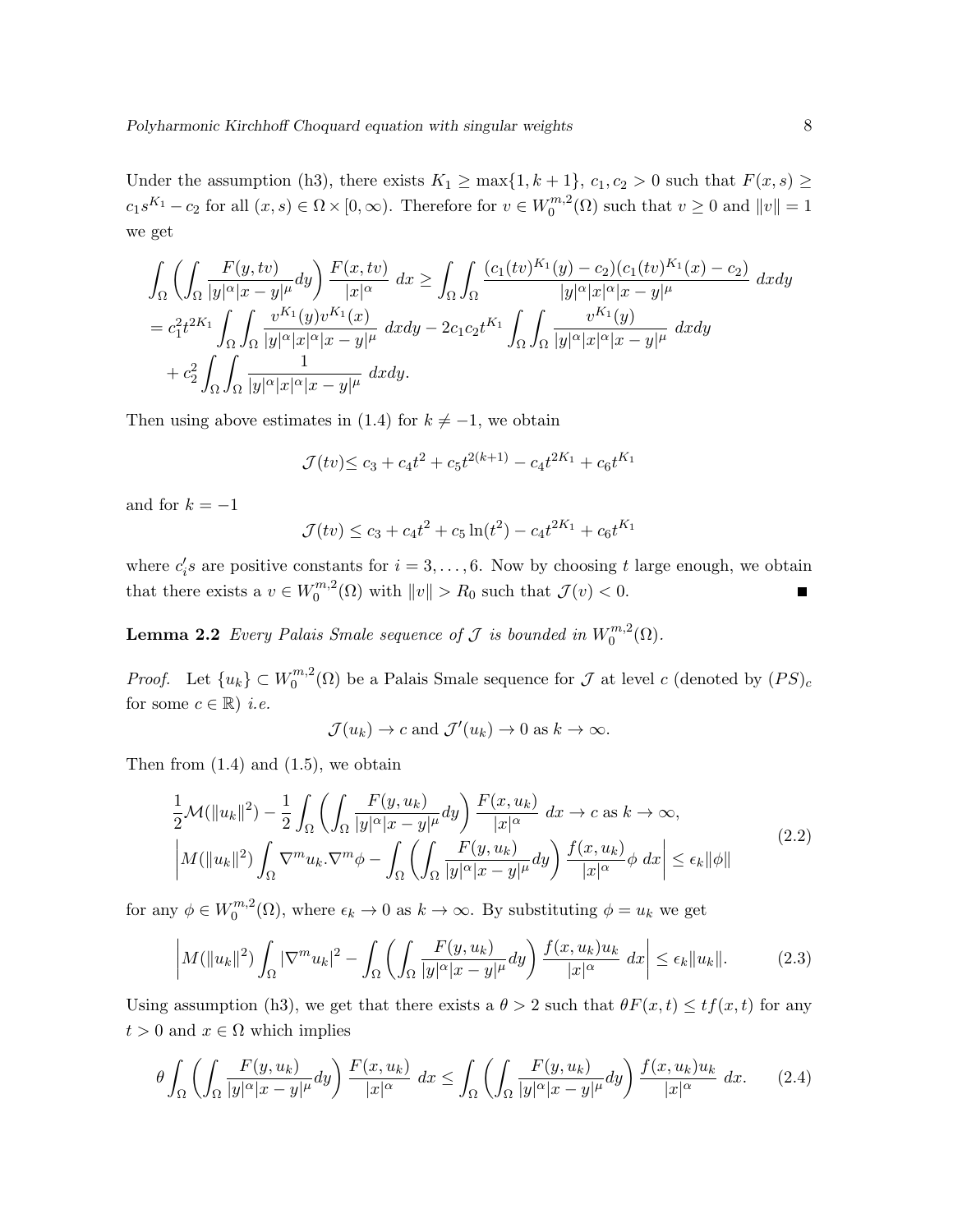Now using  $(2.2), (2.3), (2.4)$  and  $(m3)'$ , we get

$$
\mathcal{J}(u_k) - \frac{1}{2\theta} \langle \mathcal{J}'(u_k), u_k \rangle = \frac{1}{2} \mathcal{M}(\|u_k\|^2) - \frac{1}{2\theta} \mathcal{M}(\|u_k\|^2) \|u_k\|^2 \n- \frac{1}{2} \left( \int_{\Omega} \left( \int_{\Omega} \frac{F(y, u_k)}{|y|^{\alpha} |x - y|^{\mu}} dy \right) \frac{F(x, u_k)}{|x|^{\alpha}} dx + \frac{1}{2\theta} \int_{\Omega} \left( \int_{\Omega} \frac{F(y, u_k)}{|y|^{\alpha} |x - y|^{\mu}} dy \right) \frac{f(x, u_k) u_k}{|x|^{\alpha}} dx \right) \n\geq \frac{1}{2} \mathcal{M}(\|u_k\|^2) - \frac{1}{2\theta} \mathcal{M}(\|u_k\|^2) \|u_k\|^2 \geq \left( \frac{1}{2} - \frac{1}{2\theta} \right) \mathcal{M}_0 \|u_k\|^2.
$$
\n(2.5)

Also  $(2.2)$  and  $(2.3)$  yields

$$
\mathcal{J}(u_k) - \frac{1}{2\theta} \langle \mathcal{J}'(u_k), u_k \rangle \le C \left( 1 + \epsilon_k \frac{\|u_k\|}{2\theta} \right) \tag{2.6}
$$

for some  $C > 0$ . Therefore  $(2.5)$  and  $(2.6)$  gives us the desired result.

#### 2.2 Mountain pass critical level

To obtain bound for the mountain pass critical level in this section, we use Adams functions to construct a sequence of test functions. Let  $\mathcal B$  denotes the unit ball and  $\mathcal B_l$  is the ball with center 0 and radius l in  $\mathbb{R}^n$ . Without loss of generality, we can assume that  $\mathcal{B}_l \subset \Omega$ , then from [23, Lemma 5, p. 895], we have the following result- For  $l \in (0,1)$ , there exists

$$
U_l \in \{ u \in W_0^{m,2}(\Omega) : u|_{\mathcal{B}_l} = 1 \}
$$
\n(2.7)

such that

$$
\|U_l\|^2 = C_{m,2}(\mathcal{B}_l;\mathcal{B}) \leq \frac{\zeta_{m,2m}}{n\log\left(\frac{1}{l}\right)}
$$

where  $C_{m,2}(K, E)$  is the conductor capacity of K in E whenever E is an open set and K is relatively compact subset of E and  $C_{m,2}(K; E) \stackrel{\text{def}}{=} \inf \{ ||u||^2 : u \in C_0^{\infty}(E), u|_K = 1 \}.$ Let  $\tilde{x} \in \Omega$  and  $R \leq R_0 = \text{dist}(\tilde{x}, \partial \Omega)$ . Then the Adams function  $\tilde{A}_r$  is defined as

$$
\tilde{A}_r(x) = \begin{cases} \left(\frac{n\log\left(\frac{R}{r}\right)}{\zeta_{m,2m}}\right)^{\frac{1}{2}} U_{\frac{r}{R}}\left(\frac{x-\tilde{x}}{R}\right) & \text{if } |x-\tilde{x}| < R, \\ 0 & \text{if } |x-\tilde{x}| \ge R \end{cases}
$$

where  $0 < r < R$ ,  $U_{l=\frac{r}{R}}$  is as in (2.7) and  $\|\tilde{A}_r\| \leq 1$ . Let  $\sigma > 0$  (to be chosen later),  $\tilde{x} = 0$ ,  $R = \sigma$  and  $r = \frac{\sigma}{k}$  $\frac{\sigma}{k}$  for  $k \in \mathbb{N}$ , then we define

$$
A_k(x) \stackrel{\text{def}}{=} \tilde{A}_{\frac{\sigma}{k}}(x) = \begin{cases} \left(\frac{n\log(k)}{\zeta_{m,2m}}\right)^{\frac{1}{2}} U_{\frac{1}{k}}\left(\frac{x}{\sigma}\right) & \text{if } |x| < \sigma, \\ 0 & \text{if } |x| \ge \sigma. \end{cases}
$$

 $\blacksquare$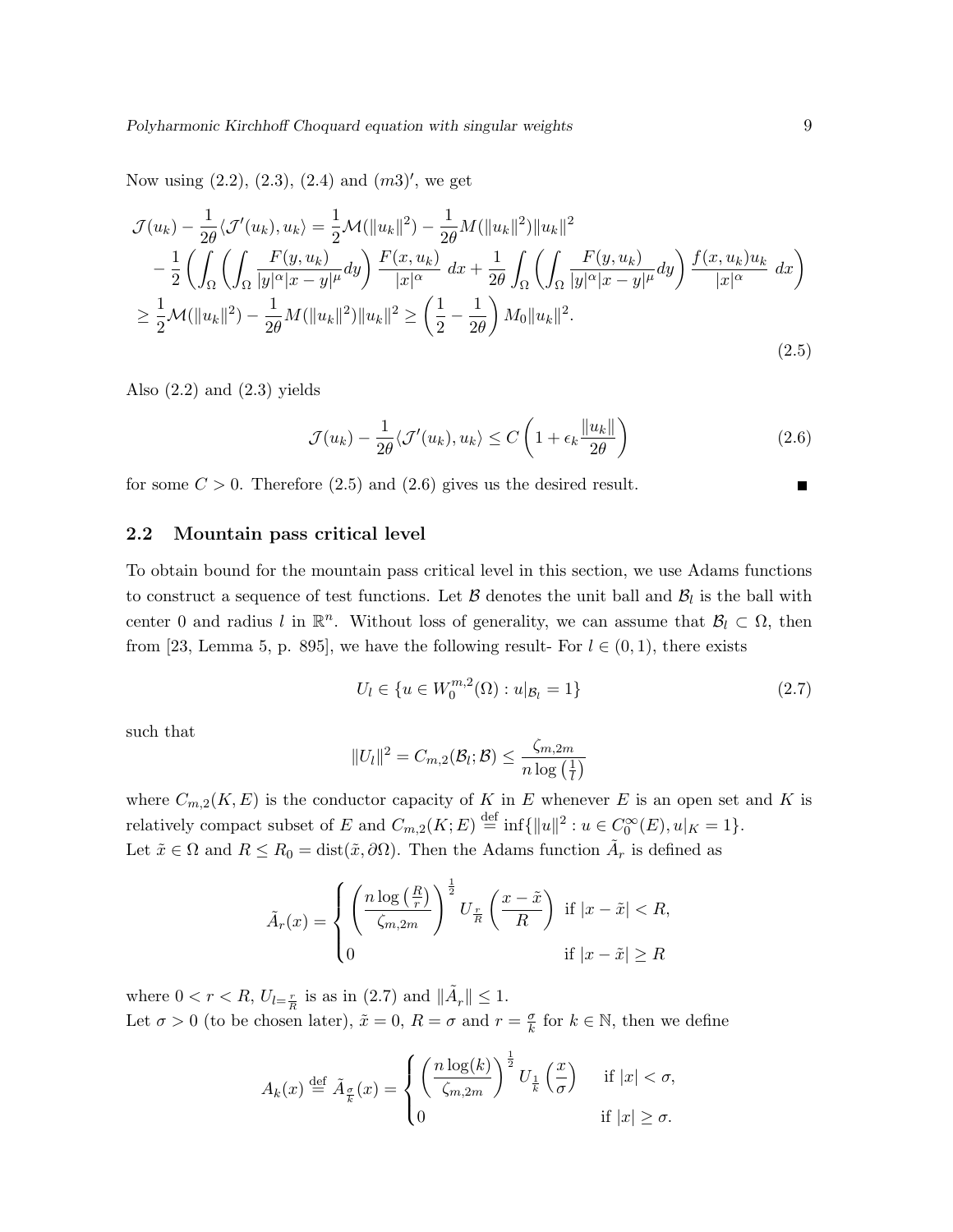Then  $A_k(0) = \left(\frac{n \log(k)}{\zeta_{m-2m}}\right)$  $\frac{n \log(k)}{\zeta_{m,2m}}\Big)^{\frac{1}{2}}$  and  $||A_k|| \leq 1$ . We define the mountain pass critical level as

$$
l^* = \inf_{\vartheta \in \Gamma} \max_{t \in [0,1]} \mathcal{J}(\vartheta(t)).
$$
\n(2.8)

where  $\Gamma = \{ \vartheta \in C([0,1], W_0^{m,2}(\Omega)) : \vartheta(0) = 0, \mathcal{J}(\vartheta(1)) < 0 \}.$  Now we analyze the first critical level and study the convergence of Palais-Smale sequence below this level.

Theorem 2.3 Under the assumption  $(1.6)$ ,

$$
0 < l^* < \frac{1}{2} \mathcal{M}\left(\frac{2n - (2\alpha + \mu)}{2n} \zeta_{m,2m}\right). \tag{2.9}
$$

*Proof.* We have observed in Lemma 2.1 for  $u \in W_0^{m,2}$  $0 \n\longrightarrow_{0}^{\infty}(\Omega) \setminus \{0\}, \mathcal{J}(tu) \to -\infty \text{ as } t \to \infty \text{ and}$  $l^* \leq \max_{t \in [0,1]} \mathcal{J}(tu)$  for  $u \in W_0^{m,2}$  $0^{m,2}(\Omega)\setminus\{0\}$  satisfying  $\mathcal{J}(u) < 0$ . So it is enough to prove that there exists a  $k \in \mathbb{N}$  such that

$$
\max_{t\in[0,\infty)} \mathcal{J}(tA_k) < \frac{1}{2}\mathcal{M}\left(\frac{2n-(2\alpha+\mu)}{2n}\zeta_{m,2m}\right).
$$

We establish the above claim by contradiction. Suppose this is not true, then for all  $k \in \mathbb{N}$ there exists a  $t_k > 0$  such that

$$
\max_{t \in [0,\infty)} \mathcal{J}(tA_k) = \mathcal{J}(t_k A_k) \ge \frac{1}{2} \mathcal{M}\left(\frac{2n - (2\alpha + \mu)}{2n} \zeta_{m,2m}\right)
$$
\n
$$
\text{and } \frac{d}{dt}(\mathcal{J}(tA_k))|_{t=t_k} = 0.
$$
\n(2.10)

From Lemma 2.1 and (2.10), we obtain  $\{t_k\}$  must be a bounded sequence in R and

$$
\frac{1}{2}\mathcal{M}\left(\frac{2n-(2\alpha+\mu)}{2n}\zeta_{m,2m}\right) < \frac{1}{2}\mathcal{M}(t_k^2) \tag{2.11}
$$

Then monotonicity of  $\mathcal M$  implies that

$$
t_k^2 > \left(\frac{2n - (2\alpha + \mu)}{2n} \zeta_{m,2m}\right). \tag{2.12}
$$

Consequently, by using (2.10) and choosing  $\sigma$ , k such that  $B_{\sigma/k} \subset \Omega$ , we obtain

$$
M((\|t_k A_k\|)^2)\|t_k A_k\|^2 = \int_{\Omega} \left( \int_{\Omega} \frac{F(y, t_k A_k)}{|y|^{\alpha} |x - y|^{\mu}} dy \right) \frac{f(x, t_k A_k) t_k A_k}{|x|^{\alpha}} dx
$$
  

$$
\geq \int_{B_{\frac{\sigma}{k}}} \left( \int_{B_{\frac{\sigma}{k}}} \frac{F(y, t_k A_k)}{|y|^{\alpha} |x - y|^{\mu}} dy \right) \frac{f(x, t_k A_k) t_k A_k}{|x|^{\alpha}} dx.
$$
 (2.13)

For a positive constant  $C_{\mu,n}$  depending on  $\mu$  and n, we obtain (see equation (2.11), page. 1943, [3])

$$
\int_{B_{\frac{\sigma}{k}}}\int_{B_{\frac{\sigma}{k}}}\frac{dxdy}{|y|^{\alpha}|x|^{\alpha}|x-y|^{\mu}}\geq C_{\mu,n}\left(\frac{\sigma}{k}\right)^{2n-(2\alpha+\mu)}.
$$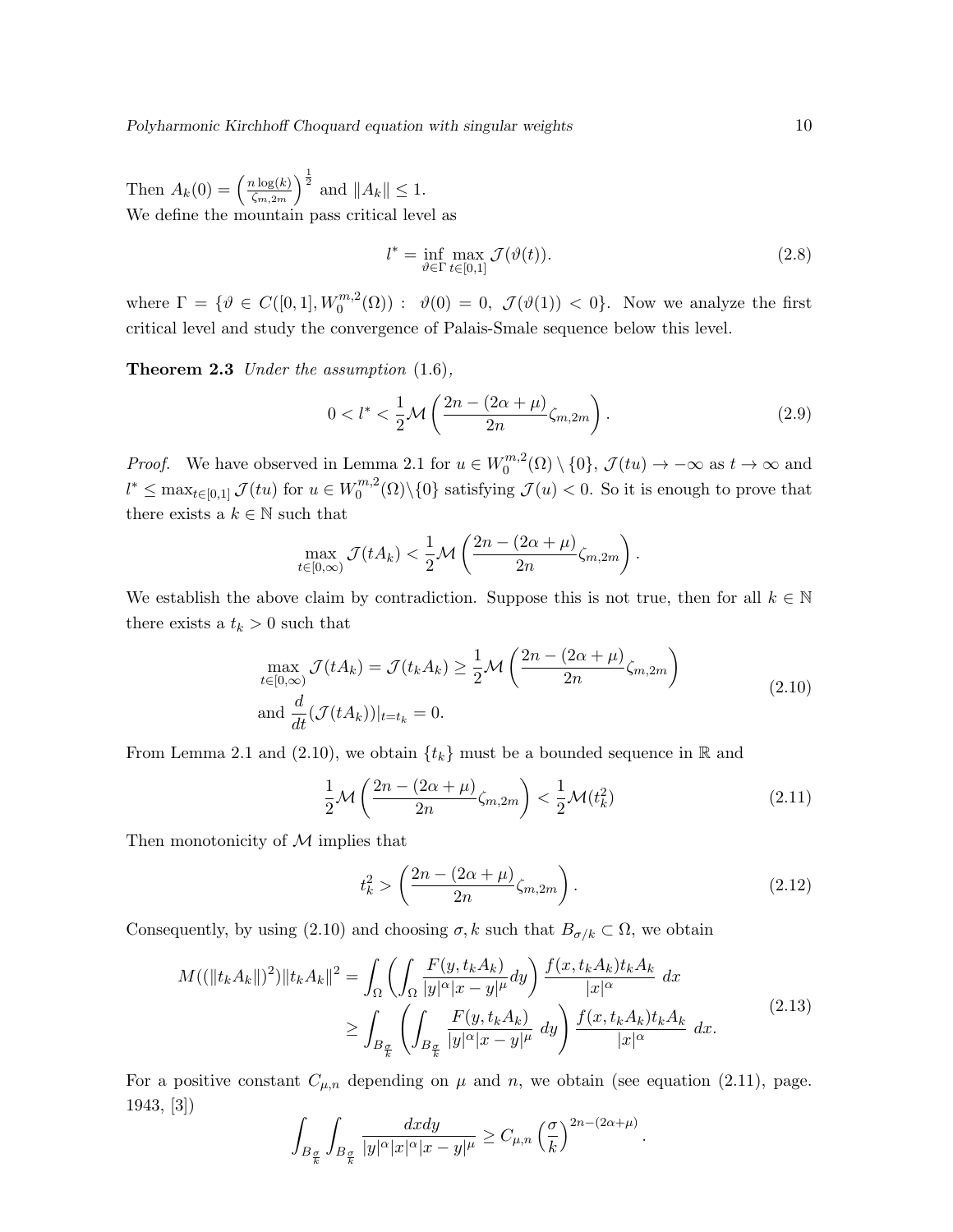From (1.6), we know that for each  $\rho > 0$  there exists a  $s_{\rho} > 0$  such that

$$
sf(x,s)F(x,s) \ge \rho \exp(2s^2), \text{ whenever } s \ge s_{\rho}.
$$

Using this in  $(2.13)$ , we obtain, for some  $C > 0$ 

$$
M(\|t_k A_k\|^2) t_k^2 \ge \rho \exp\left(2|t_k A_k(0)|^2\right) C_{\mu,n} \left(\frac{\sigma}{k}\right)^{2n - (2\alpha + \mu)} \ge C k^{\frac{2nt_k^2}{\xi_{m,2m}} - (2n - (2\alpha + \mu))}.
$$

Now from  $(2.12)$ , it follows that taking k large enough, we arrive at a contradiction. This completes the proof of the result.

Lemma 2.4  $\emph{Let}~\{u_k\}~\subset~W^{m,2}_0$  $\mathcal{O}_0^{m,2}(\Omega)$  be a Palais Smale sequence for  $\mathcal J$  at  $c \in \mathbb R$  then there exists a  $u_0 \in W_0^{m,2}$  $\binom{m}{0}$  such that as  $k \to \infty$  (up to a subsequence)

$$
\int_{\Omega} \left( \int_{\Omega} \frac{F(y, u_k)}{|y|^{\alpha} |x - y|^{\mu}} dy \right) \frac{f(x, u_k)}{|x|^{\alpha}} \phi \ dx \to \int_{\Omega} \left( \int_{\Omega} \frac{F(y, u_0)}{|y|^{\alpha} |x - y|^{\mu}} dy \right) \frac{f(x, u_0)}{|x|^{\alpha}} \phi \ dx
$$

for all  $\phi \in C_c^{\infty}(\Omega)$ .

*Proof.* If  $\{u_k\}$  is a Palais Smale sequence at  $l^*$  for  $\mathcal J$  satisfying (2.2) and (2.3). From Lemma 2.2, we obtain that  $\{u_k\}$  is bounded in  $W_0^{m,2}$  $u_0^{m,2}(\Omega)$  so there exists a  $u_0 \in W_0^{m,2}$  $\binom{m}{0}$  such that up to a subsequence  $u_k \rightharpoonup u_0$  weakly in  $W_0^{m,2}$  $L^{m,2}(\Omega)$ , strongly in  $L^q(\Omega)$  for all  $q \in [1,\infty)$  and pointwise a.e. in  $\Omega$  as  $k \to \infty$ . Let  $\Omega' \subset\subset \Omega$  and  $\varphi \in C_c^{\infty}(\Omega)$  such that  $0 \leq \varphi \leq 1$  and  $\varphi \equiv 1$ in  $\Omega'$  then by taking  $\varphi$  as a test function in (2.2), we get the following estimate

$$
\int_{\Omega'} \left( \int_{\Omega} \frac{F(y, u_k)}{|y|^{\alpha} |x - y|^{\mu}} dy \right) \frac{f(x, u_k)}{|x|^{\alpha}} dx \le \int_{\Omega} \left( \int_{\Omega} \frac{F(y, u_k)}{|y|^{\alpha} |x - y|^{\mu}} dy \right) \frac{f(x, u_k)\varphi}{|x|^{\alpha}} dx
$$
  

$$
\le \epsilon_k ||\varphi|| + M(||u_k||^2) \int_{\Omega} \nabla^m u_k. \nabla^m \varphi dx \le \epsilon_k ||\varphi|| + C ||u_k|| ||\varphi||.
$$

By using  $||u_k|| \leq C_0$  for all k, we obtain the sequence  $\{w_k\} := \{ \int_{\Omega}$  $F(y,u_k)$  $\frac{F(y,u_k)}{|y|^\alpha|x-y|^\mu}dy\Big)\frac{f(x,u_k)}{|x|^\alpha}$  $\frac{(x,u_k)}{|x|^\alpha}$  is bounded in  $L^1_{loc}(\Omega)$  which implies that up to a subsequence,  $w_k \to w$  in the weak<sup>\*</sup>-topology as  $k \to \infty$ , where w denotes a Radon measure. So for any  $\phi \in C_c^{\infty}(\Omega)$  we get

$$
\lim_{k \to \infty} \int_{\Omega} \left( \int_{\Omega} \frac{F(y, u_k)}{|y|^{\alpha} |x - y|^{\mu}} dy \right) \frac{f(x, u_k)}{|x|^{\alpha}} \phi \, dx = \int_{\Omega} \phi \, dw, \ \forall \ \phi \in C_c^{\infty}(\Omega).
$$

Since  $u_k$  satisfies (2.2), for any measurable set  $E \subset \Omega$  and  $\phi \in C_c^{\infty}(\Omega)$  such that supp  $\phi \subset E$ we get that

$$
w(E) = \int_{E} \phi \, dw = \lim_{k \to \infty} \int_{E} \int_{\Omega} \left( \frac{F(y, u_k)}{|y|^{\alpha} |x - y|^{\mu}} dy \right) \frac{f(x, u_k)}{|x|^{\alpha}} \phi \, dx
$$
  
\n
$$
= \lim_{k \to \infty} \int_{\Omega} \int_{\Omega} \left( \frac{F(y, u_k)}{|y|^{\alpha} |x - y|^{\mu}} dy \right) \frac{f(x, u_k)}{|x|^{\alpha}} \phi \, dx = \lim_{k \to \infty} M(||u_k||^2) \int_{\Omega} \nabla^m u_k \cdot \nabla^m \phi \, dx
$$
  
\n
$$
\leq C_1 \int_{E} \nabla^m u \cdot \nabla^m \phi \, dx
$$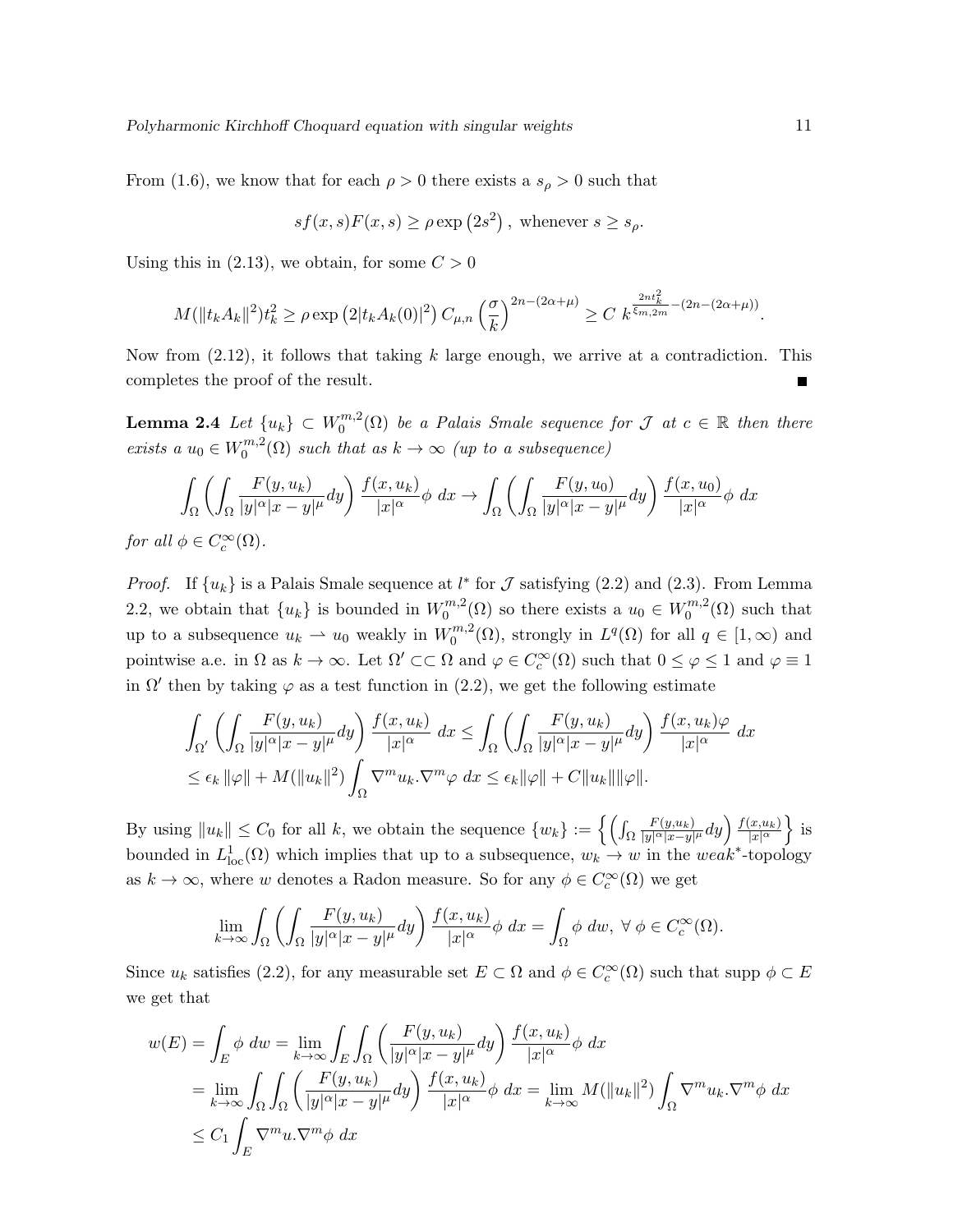where we used (m2) in the last inequality and weak convergence of  $u_k$  to u in  $W_0^{m,2}$  $\binom{m,2}{0}$ . This implies that  $w$  is absolutely continuous with respect to the Lebesgue measure. Thus, Radon-Nikodym theorem establishes that there exists a function  $g \in L^1_{loc}(\Omega)$  such that for any  $\phi \in C_c^{\infty}(\Omega)$ ,  $\int_{\Omega} \phi \, dw = \int_{\Omega} \phi g \, dx$ . Therefore for any  $\phi \in C_c^{\infty}(\Omega)$  we get

$$
\lim_{k \to \infty} \int_{\Omega} \left( \int_{\Omega} \frac{F(y, u_k)}{|y|^{\alpha} |x - y|^{\mu}} dy \right) \frac{f(x, u_k)}{|x|^{\alpha}} \phi \, dx = \int_{\Omega} \phi g \, dx = \int_{\Omega} \left( \int_{\Omega} \frac{F(y, u_0)}{|y|^{\alpha} |x - y|^{\mu}} dy \right) \frac{f(x, u_0)}{|x|^{\alpha}} \phi \, dx
$$
\nwhich completes the proof.

which completes the proof.

 ${\rm \bf Lemma ~2.5 } \;\; Let \; \{u_k\} \subset W^{m,2}_0$  $\mathcal{O}_0^{m,2}(\Omega)$  be a Palais Smale sequence of  $\mathcal J$  at  $c \in \mathbb R$  and (h4) holds. Then there exists a  $u \in W_0^{m,2}$  $\mathcal{L}_0^{m,2}(\Omega)$  such that, up to a subsequence,  $u_k \rightharpoonup u$  weakly in  $W_0^{m,2}$  $C_0^{m,z}(\Omega)$ and

$$
\left(\int_{\Omega} \frac{F(y, u_k)}{|y|^{\alpha} |x - y|^{\mu}} dy\right) \frac{F(x, u_k)}{|x|^{\alpha}} \to \left(\int_{\Omega} \frac{F(y, u)}{|y|^{\alpha} |x - y|^{\mu}} dy\right) \frac{F(x, u)}{|x|^{\alpha}} in L^{1}(\Omega)
$$
\n(2.14)

as  $k \to \infty$ .

*Proof.* Let  $\{u_k\} \subset W_0^{m,2}$  $\mathcal{O}_0^{m,2}(\Omega)$  be a Palais Smale sequence of  $\mathcal J$  at level c then from Lemma 2.2 we know that  $\{u_k\}$  must be bounded in  $W_0^{m,2}$  $\binom{m}{0}$ , Thus there exists a  $u \in W_0^{m,2}$  $0^{m,2}(\Omega)$  such that  $u_k \rightharpoonup u$  weakly in  $W_0^{m,2}$  $u_0^{m,2}(\Omega)$ ,  $u_k \to u$  pointwise a.e. in  $\Omega$  and  $u_k \to u$  strongly in  $L^q(\Omega)$ , for each  $q \in [1,\infty)$  as  $k \to \infty$ . Also from (2.2), (2.3) and (2.4) we get that there exists a constant  $C > 0$  such that

$$
\int_{\Omega} \left( \int_{\Omega} \frac{F(y, u_k)}{|y|^{\alpha} |x - y|^{\mu}} dy \right) \frac{F(x, u_k)}{|x|^{\alpha}} dx \le C \text{ and } \int_{\Omega} \left( \int_{\Omega} \frac{F(y, u_k)}{|y|^{\alpha} |x - y|^{\mu}} dx \right) \frac{f(x, u_k) u_k}{|x|^{\alpha}} \le C. \tag{2.15}
$$

Consider

$$
\left| \int_{\Omega} \left( \int_{\Omega} \frac{F(y, u_k)}{|y|^{\alpha} |x - y|^{\mu}} dy \right) \frac{F(x, u_k)}{|x|^{\alpha}} dx - \int_{\Omega} \left( \int_{\Omega} \frac{F(y, u)}{|y|^{\alpha} |x - y|^{\mu}} dy \right) \frac{F(x, u)}{|x|^{\alpha}} dx \right|
$$
  
\n
$$
\leq \left| \int_{\Omega} \left( \int_{\Omega} \frac{F(y, u_k) - F(y, u)}{|y|^{\alpha} |x - y|^{\mu}} dy \right) \frac{F(x, u_k)}{|y|^{\alpha}} dx \right|
$$
  
\n
$$
+ \left| \int_{\Omega} \left( \int_{\Omega} \frac{F(y, u)}{|y|^{\alpha} |x - y|^{\mu}} dy \right) \frac{F(x, u_k) - F(x, u)}{|x|^{\alpha}} dx \right| \stackrel{\text{def}}{=} I_1 + I_2.
$$

Using the semigroup property of the Riesz potential we can write

$$
I_1 \leq \left(\int_{\Omega} \left(\int_{\Omega} \frac{F(y, u_k) - F(y, u)}{|y|^{\alpha} |x - y|^{\mu}} dy\right) \frac{F(x, u_k) - F(x, u)}{|x|^{\alpha}} dx\right)^{\frac{1}{2}} \times \left(\int_{\Omega} \left(\int_{\Omega} \frac{F(y, u_k)}{|y|^{\alpha} |x - y|^{\mu}} dy\right) \frac{F(x, u_k)}{|x|^{\alpha}} dx\right)^{\frac{1}{2}}.
$$
 (2.16)

$$
I_2 \le \left(\int_{\Omega} \left(\int_{\Omega} \frac{F(y, u_k) - F(y, u)}{|y|^{\alpha} |x - y|^{\mu}} dy\right) \frac{F(x, u_k) - F(x, u)}{|x|^{\alpha}} dx\right)^{\frac{1}{2}} \times \left(\int_{\Omega} \left(\int_{\Omega} \frac{F(y, u)}{|y|^{\alpha} |x - y|^{\mu}} dy\right) \frac{F(x, u)}{|y|^{\alpha}} dx\right)^{\frac{1}{2}} \tag{2.17}
$$

 $\bigg\}$  $\bigg\}$  $\Big\}$  $\overline{\phantom{a}}$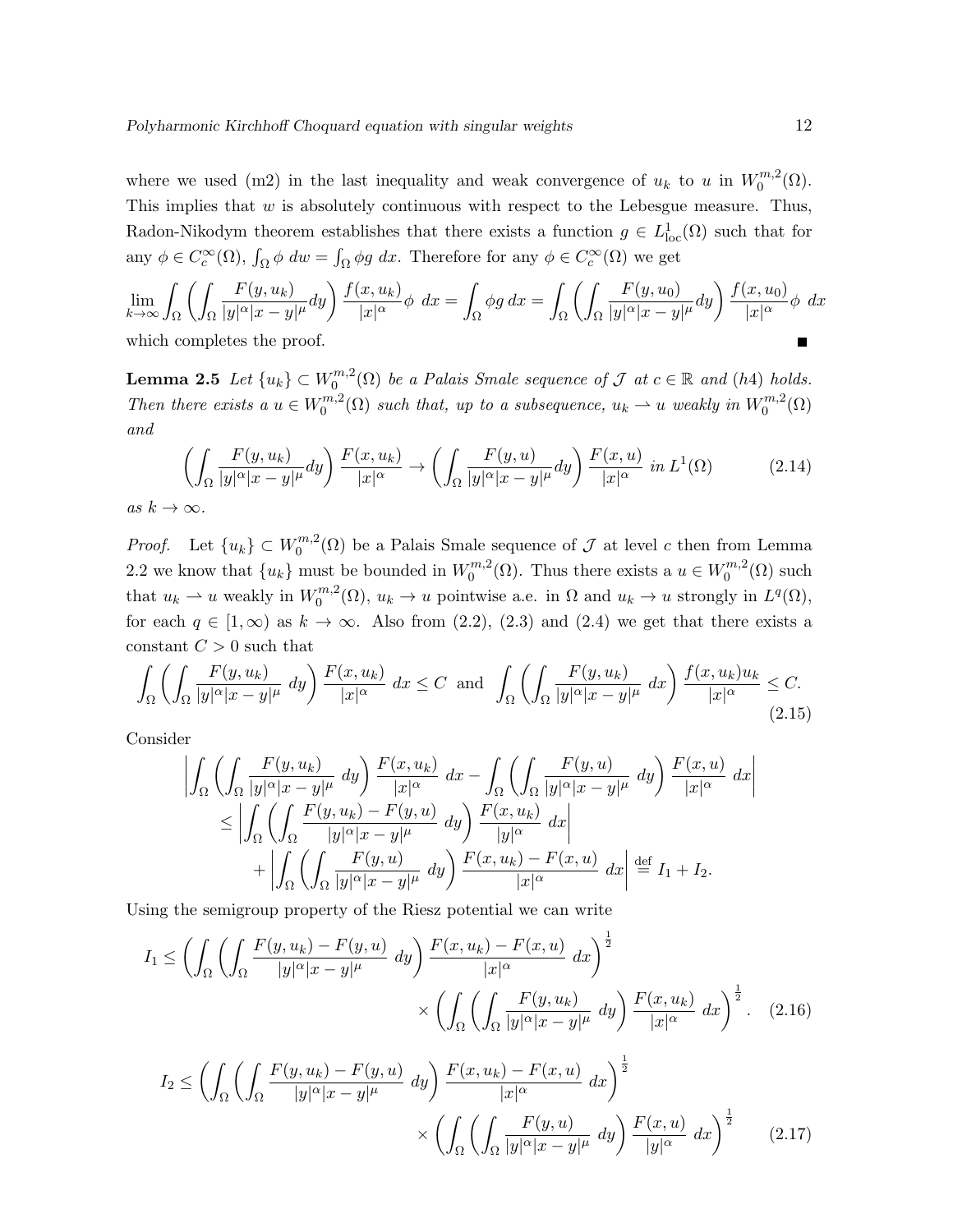Therefore, by using  $(2.16)$  and  $(2.17)$  we obtain,

$$
I_1 + I_2 \le 2C \left( \int_{\Omega} \left( \int_{\Omega} \frac{F(y, u_k) - F(y, u)}{|y|^{\alpha} |x - y|^{\mu}} dy \right) \frac{F(x, u_k) - F(x, u)}{|x|^{\alpha}} dx \right)^{\frac{1}{2}}
$$

where we used  $(2.15)$  to get the last inequality. Now the proof of  $(2.14)$  follows similarly as the proof of equation  $(3.19)$  of Lemma 3.4 in [6]).  $\blacksquare$ 

Now we define the associated Nehari manifold as

$$
\mathcal{N} = \{u \in W_0^{m,2}(\Omega) \setminus \{0\} : \langle \mathcal{J}'(u), u \rangle = 0\}
$$

and  $l^{**} = \inf_{u \in \mathcal{N}} \mathcal{J}(u)$ .

**Lemma 2.6** If  $(m3)$  and  $(h3)$  holds then  $l^* \leq l^{**}$ .

*Proof.* For  $u \in \mathcal{N}$ , we define a map  $h : (0, +\infty) \to \mathbb{R}$  such that  $h(t) = \mathcal{J}(tu)$ . Then

$$
h'(t) = M(||tu||2)||u||2t - \int_{\Omega} \left( \int_{\Omega} \frac{F(y, tu)}{|y|^{\alpha} |x - y|^{\mu}} dy \right) \frac{f(x, tu)u}{|x|^{\alpha}} dx.
$$

and since  $u \in \mathcal{N}$ , therefore

$$
h'(t) = ||u||^{4} t^{3} \left( \frac{M(||tu||^{2})}{t^{2}||u||^{2}} - \frac{M(||u||^{2})}{||u||^{2}} \right) + t^{3} \left[ \int_{\Omega} \int_{\Omega} \left( \frac{\frac{F(y,u)f(x,u)}{u(x)}}{|y|^{\alpha}|x-y|^{\mu}} dy - \int_{\Omega} \frac{\frac{F(y,tu)f(x,tu)}{t^{3}u(x)}}{|y|^{\alpha}|x-y|^{\mu}} dy \right) \frac{u^{2}(x)}{|x|^{\alpha}} dx \right].
$$

From (h3), we get

$$
t_1 f(x, t_1) - 2F(x, t_1) \le t_1 f(x, t_1) - 2F(x, t_2) + 2\frac{f(x, t_2)}{t_2}(t_2^2 - t_1^2) \le t_2 f(x, t_2) - 2F(x, t_2).
$$

for  $0 < t_1 < t_2$ . Using this we get that  $tf(x,t) - 2F(x,t) \geq 0$  for  $t \geq 0$  and for any  $x \in \Omega$ ,  $t \mapsto tf(x,t) - 2F(x,t)$  is increasing on  $\mathbb{R}^+$ , which further implies that  $t \mapsto \frac{F(x,tu)}{t^2}$  is nondecreasing for  $t > 0$ . Therefore for  $0 < t < 1$  and  $x \in \Omega$ , we get  $\frac{F(x, tu)}{t^2} \leq F(x, u)$  and (h3) gives that  $\frac{f(x,u)}{u} \geq \frac{f(x,tu)}{tu}$  then

$$
h'(t) \ge ||u||^4 t^3 \left( \frac{M(||tu||^2)}{||tu||^2} - \frac{M(||u||^2)}{||u||^2} \right) + t^3 \left[ \int_{\Omega} \left( \int_{\Omega} \left( F(y, u) - \frac{F(y, tu)}{t^2} \right) \frac{dy}{|y|^{\alpha} |x - y|^{\mu}} \right) \frac{f(x, tu)u^2(x)}{|x|^{\alpha} tu(x)} dx \right]
$$

This gives that  $h'(t) \geq 0$  for  $0 < t \leq 1$  and similarly we can show that  $h'(t) < 0$  for  $t > 1$ . Hence  $\mathcal{J}(u) = \max_{t \geq 0} \mathcal{J}(tu)$ . Now we define  $g : [0,1] \to W_0^{m,2}$  $j_0^{m,2}(\Omega)$  as  $g(t) = (t_0u)t$  where  $t_0 > 1$  is such that  $\mathcal{J}(t_0u) < 0$ . So  $g \in \Gamma$ , where  $\Gamma$  is as defined in the definition of  $l^*$ . Therefore,

$$
l^* \leq \max_{t \in [0,1]} \mathcal{J}(g(t)) \leq \max_{t \geq 0} \mathcal{J}(tu) = \mathcal{J}(u).
$$

and since  $u \in \mathcal{N}$  is arbitrary, so we get  $l^* \leq l^{**}$ .

Now we recall the following higher integrability Lemma from [27]( also refer Lemma 1 of [23]).

.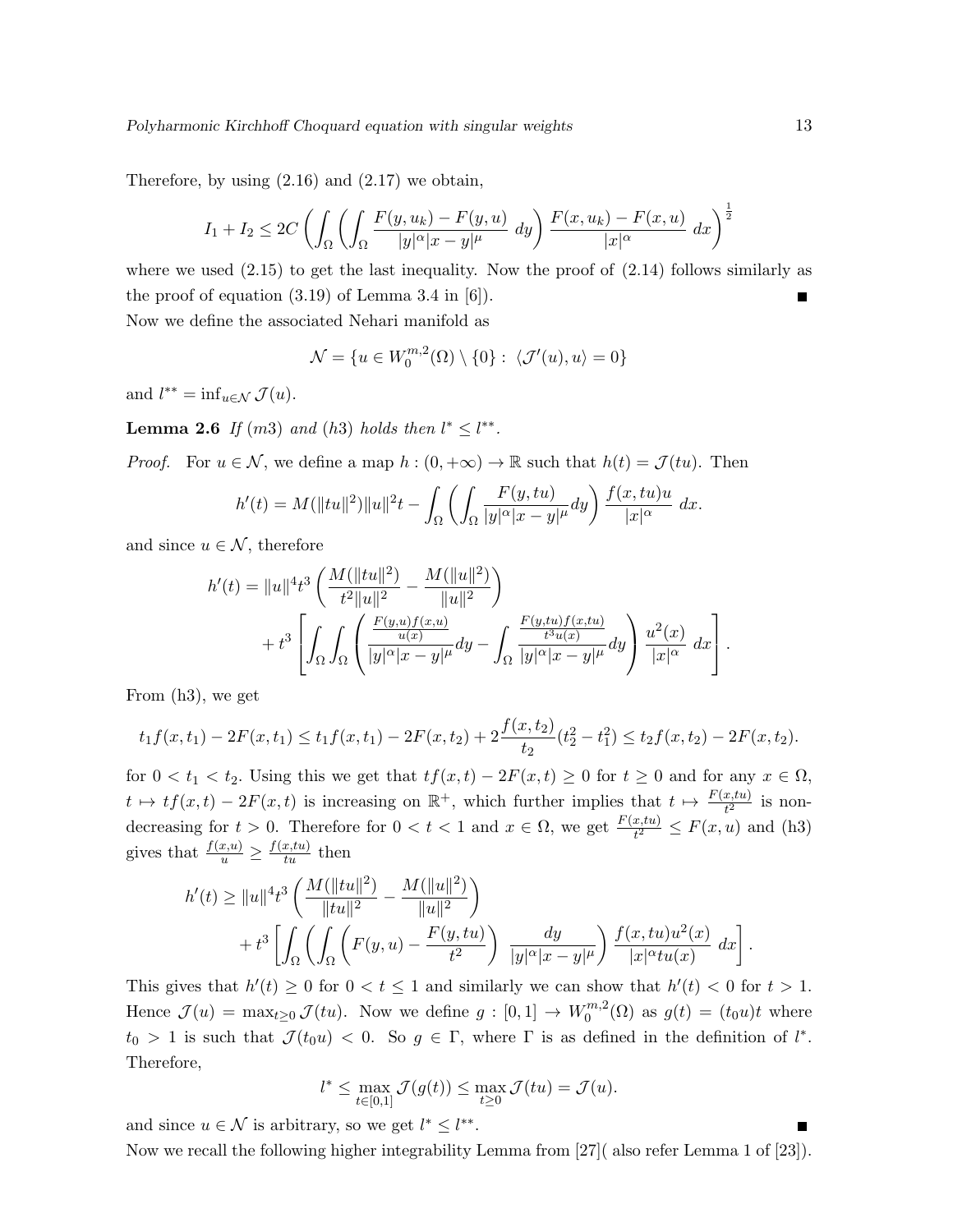${\bf Lemma}$  2.7 Let  $\{v_k\}$  be a sequence in  $W_0^{m,2}$  $\binom{m}{0}$  such that  $||v_k|| = 1$  converging weakly to a non zero  $v \in W_0^{m,2}$  $\sum_{0}^{m,2}(\Omega)$ . Then for every  $p < \frac{1}{1 - ||v||^2}$ ,

$$
\sup_{k} \int_{\Omega} \exp (p\zeta_{m,2m} |v_{k}|^{2}) < +\infty.
$$

**Proof of Theorem 1.5:** Let  $\{u_k\}$  be a  $(PS)_{l^*}$  sequence at the critical level  $l^*$  and hence considered as a minimizing sequence associated to the variational problem (2.8). Then by Lemma 2.5, there exists a  $u_0 \in W_0^{m,2}$  $\binom{m}{0}$  such that up to a subsequence  $u_k \rightharpoonup u_0$  weakly in  $W_0^{m,2}$  $\binom{m}{0}$  as  $k \to \infty$ . First we claim that  $u_0$  is non-trivial. So if  $u_0 \equiv 0$  then using Lemma 2.5, we infer that

$$
\int_{\Omega} \left( \int_{\Omega} \frac{F(y, u_k)}{|y|^{\alpha} |x - y|^{\mu}} dy \right) \frac{F(x, u_k)}{|x|^{\alpha}} dx \to 0 \text{ as } k \to \infty.
$$

Therefore  $\lim_{k\to\infty} \mathcal{J}(u_k) = \frac{1}{2} \lim_{k\to\infty} \mathcal{M}(\|u_k\|^2) = l^*$  and then for large enough k Theorem 2.3 gives

$$
\mathcal{M}(\|u_k\|^2) < \mathcal{M}\left(\frac{2n - (2\alpha + \mu)}{2n}\zeta_{m,2m}\right).
$$

Then by monotonicity of  $M$ , we obtain

$$
\frac{2n}{2n - (2\alpha + \mu)} \|u_k\|^2 < \zeta_{m, 2m}.
$$

Now, this implies that we can choose a  $q > \frac{2n}{2n-(2\alpha+\mu)}$  such that  $\sup_k \int_{\Omega} |f(x,u_k)|^q dx < +\infty$ . Using Proposition 1.3, Theorem 1.1 and the Vitali's convergence theorem we conclude that

$$
\int_{\Omega} \left( \int_{\Omega} \frac{F(y, u_k)}{|y|^{\alpha} |x - y|^{\mu}} dy \right) \frac{f(x, u_k) u_k}{|x|^{\alpha}} dx \to 0 \text{ as } k \to \infty.
$$

Hence  $\lim_{k\to\infty}\langle \mathcal{J}'(u_k), u_k\rangle = 0$  which gives  $\lim_{k\to\infty} M(\|u_k\|^2)\|u_k\|^2 = 0$ . From (m1) we then obtain  $\lim_{k\to\infty} ||u_k||^2 = 0$ . Thus using Lemma 2.5, it must be that  $\lim_{k\to\infty} \mathcal{J}(u_k) = 0 = l^*$ which contradicts  $l^* > 0$ . Thus  $u_0 \neq 0$ . Now we show that  $u_0 \geq 0$  in  $\Omega$ . From Lemma 2.2 we know that  $\{u_k\}$  must be bounded. Therefore there exists a constant  $\rho > 0$  such that up to a subsequence  $||u_k|| \to \rho$  as  $k \to \infty$ . Let  $\varphi \in W_0^{m,2}$  $0^{m,2}(\Omega)$  then by Lemma 2.4 we have

$$
\int_{\Omega} \left( \int_{\Omega} \frac{F(y, u_k)}{|y|^{\alpha} |x - y|^{\mu}} dy \right) \frac{f(x, u_k)}{|x|^{\alpha}} \varphi \, dx \to \int_{\Omega} \left( \int_{\Omega} \frac{F(y, u_0)}{|y|^{\alpha} |x - y|^{\mu}} dy \right) \frac{f(x, u_0)}{|x|^{\alpha}} \varphi \, dx \text{ as } k \to \infty.
$$

Since  $\mathcal{J}'(u_k) \to 0$  and  $u_k \to u_0$  weakly in  $W_0^{m,2}$  $0^{m,2}(\Omega)$ , we get

$$
M(\rho^2) \int_{\Omega} \nabla^m u_0 \cdot \nabla^m \varphi \, dx = \int_{\Omega} \left( \int_{\Omega} \frac{F(y, u_0)}{|y|^{\alpha} |x - y|^{\mu}} dy \right) \frac{f(x, u_0)}{|x|^{\alpha}} \varphi \, dx,
$$

as  $k \to \infty$ . In particular, taking  $\varphi = u_0^-$  in the above equation we get  $M(\rho^2) ||u_0^-||^2 = 0$  which implies together with assumption (m1) that  $u_0^- = 0$  a.e. in  $\Omega$ . Therefore  $u_0 \ge 0$  a.e. in  $\Omega$ .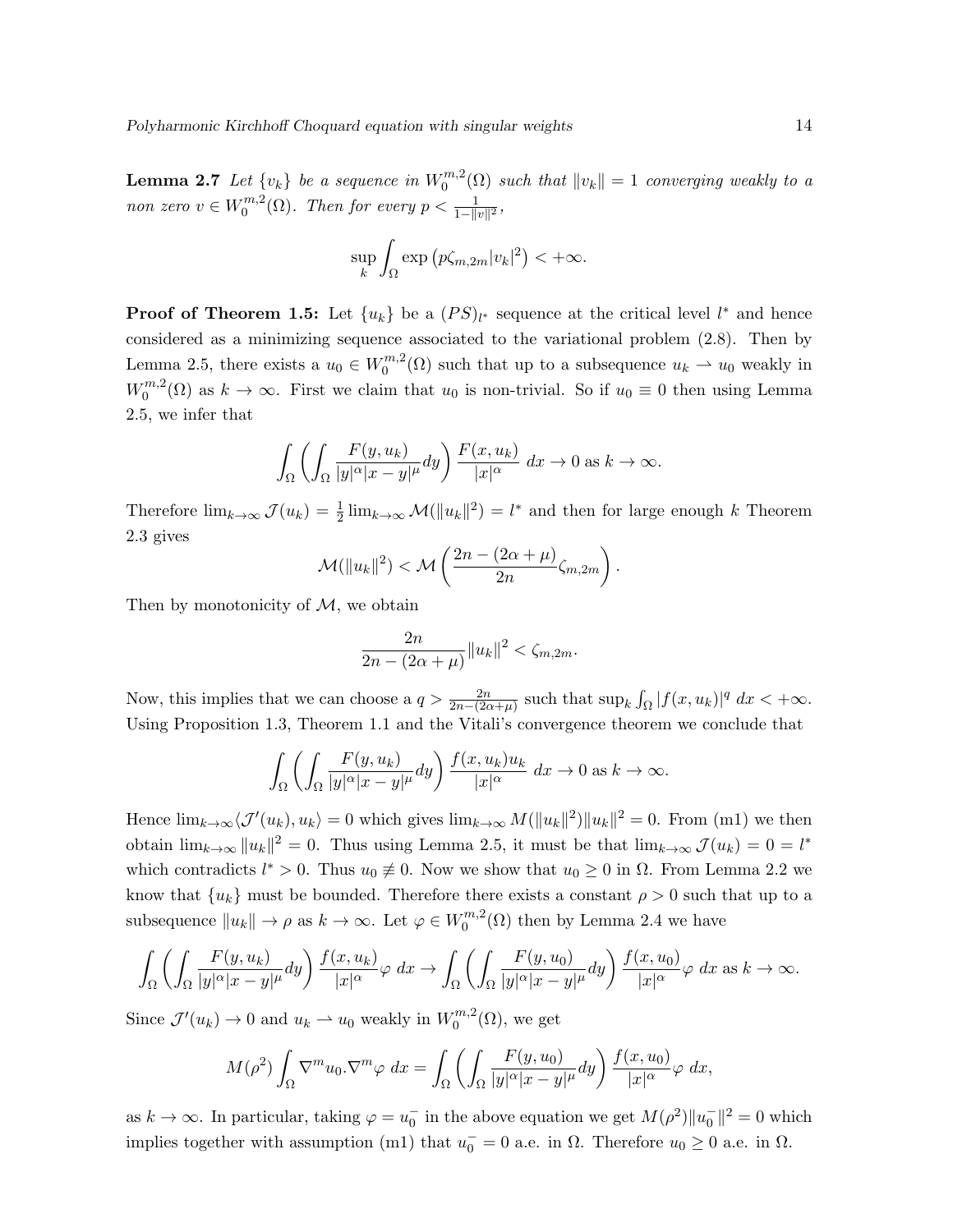Polyharmonic Kirchhoff Choquard equation with singular weights 15

Claim (1):  $M(\|u_0\|^2)\|u_0\|^2 \geq \int_\Omega \left(\int_\Omega$  $F(y,u_0)$  $\frac{F(y,u_0)}{|y|^{\alpha} |x-y|^{\mu}} dy \bigg) \frac{f(x,u_0)u_0}{|x|^{\alpha}} dx.$ Arguing by contradiction, suppose that

$$
M(\|u_0\|^2)\|u_0\|^2 < \int_{\Omega} \left( \int_{\Omega} \frac{F(y, u_0)}{|y|^{\alpha}|x - y|^{\mu}} dy \right) \frac{f(x, u_0)u_0}{|x|^{\alpha}} dx
$$

which implies that  $\langle \mathcal{J}'(u_0), u_0 \rangle < 0$ . For  $t > 0$ , using the map  $t \mapsto tf(x, t) - 2F(x, t)$  is increasing on  $\mathbb{R}^+$ , we have

$$
\langle \mathcal{J}'(tu_0), u_0 \rangle \ge M(\|tu_0\|^2)t \|u_0\|^2 - \frac{1}{2} \int_{\Omega} \left( \int_{\Omega} \frac{f(y, tu_0)tu_0(y)}{|y|^{\alpha} |x - y|^{\mu}} dy \right) \frac{f(x, tu_0)u_0}{|x|^{\alpha}} dx
$$
  
 
$$
\ge M_0 t \|u_0\|^2 - \frac{1}{2} \int_{\Omega} \left( \int_{\Omega} \frac{f(y, tu_0)tu_0(y)}{|y|^{\alpha} |x - y|^{\mu}} dy \right) \frac{f(x, tu_0)u_0}{|x|^{\alpha}} dx.
$$

Since (h3) gives that

$$
\lim_{t \to 0^+} \frac{f(x,t)}{t^{\gamma}} = 0
$$
 uniformly in  $x \in \Omega$ , for all  $\gamma \in [0,1]$ ,

we can choose  $t > 0$  sufficiently small so that  $\langle \mathcal{J}'(tu_0), u_0 \rangle > 0$ . Thus there exists a  $t_* \in (0, 1)$ such that  $\langle \mathcal{J}'(t_*u_0), u_0 \rangle = 0$  *i.e.*  $t_*u_0 \in \mathcal{N}$ . So using Lemma 2.6 and  $(m3)'$  we get

$$
l^* \leq l^{**} \leq \mathcal{J}(t_* u_0) = \mathcal{J}(t_* u_0) - \frac{1}{4} \langle \mathcal{J}'(t_* u_0), t_* u_0 \rangle
$$
  
\n
$$
= \frac{\mathcal{M}(\|t_* u_0\|^2)}{2} - \frac{1}{2} \int_{\Omega} \left( \int_{\Omega} \frac{F(y, t_* u_0)}{|y|^{\alpha} |x - y|^{\mu}} dy \right) \frac{F(x, t_* u_0)}{|x|^{\alpha}} dx
$$
  
\n
$$
- \frac{1}{4} M(\|t_* u_0\|^2) \|t_* u_0\|^2 + \frac{1}{4} \int_{\Omega} \left( \int_{\Omega} \frac{F(y, t_* u_0)}{|y|^{\alpha} |x - y|^{\mu}} dy \right) \frac{f(x, t_* u_0) t_* u_0}{|x|^{\alpha}} dx
$$
  
\n
$$
< \frac{\mathcal{M}(\|u_0\|^2)}{2} - \frac{1}{4} M(\|u_0\|^2) \|u_0\|^2
$$
  
\n
$$
+ \frac{1}{4} \int_{\Omega} \left( \int_{\Omega} \frac{F(y, u_0)}{|y^{\alpha} |x - y|^{\mu}} dy \right) \frac{f(x, u_0) u_0 - 2F(x, u_0)}{|x|^{\alpha}} dx
$$
  
\n
$$
= \liminf_{k \to \infty} \left( \mathcal{J}(u_k) - \frac{1}{4} \langle \mathcal{J}'(u_k), u_k \rangle \right) = l^*.
$$

This gives a contradiction and hence Claim (1) holds.

Claim (2):  $\mathcal{J}(u_0) = l^*$ . From Lemma 2.5 we know that

$$
\int_{\Omega} \left( \int_{\Omega} \frac{F(y, u_k)}{|y|^{\alpha} |x - y|^{\mu}} dy \right) \frac{F(x, u_k)}{|x|^{\alpha}} dx \rightarrow \int_{\Omega} \left( \int_{\Omega} \frac{F(y, u_0)}{|y|^{\alpha} |x - y|^{\mu}} dy \right) \frac{F(x, u_0)}{|x|^{\alpha}} dx
$$

and by using the weakly lower semicontinuity of norms in  $\lim_{k\to\infty} \mathcal{J}(u_k) = l^*$ , we obtain  $\mathcal{J}(u_0) \le l^*$ . If  $\mathcal{J}(u_0) < l^*$  then it must be  $\lim_{k \to \infty} \mathcal{M}(\|u_k\|^2) > \mathcal{M}(\|u_0\|^2)$  which implies that  $\lim_{k\to\infty}||u_k||^2 > ||u_0||^2$ , since M is continuous and increasing. From this we get  $\rho^2 > ||u_0||^2$ . Moreover we have

$$
\mathcal{M}(\rho^2) = \left(2l^* + \int_{\Omega} \left( \int_{\Omega} \frac{F(y, u_0)}{|y|^{\alpha} |x - y|^{\mu}} dy \right) \frac{F(x, u_0)}{|x|^{\alpha}} dx \right). \tag{2.18}
$$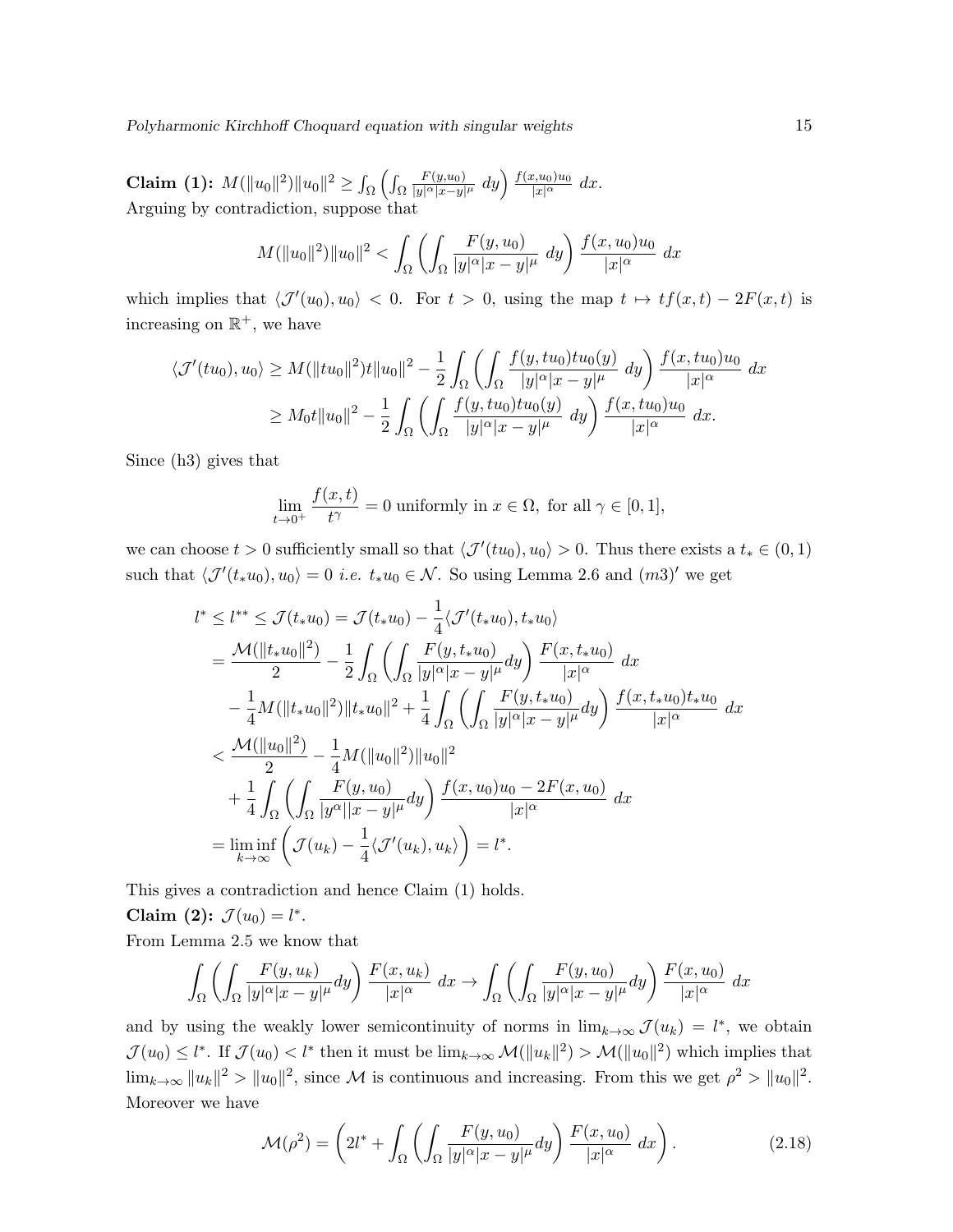Now we define the sequence  $v_k = \frac{u_k}{\|u_k\|}$  $\frac{u_k}{\|u_k\|}$  and  $v_0 = \frac{u_0}{\rho}$  such that  $v_k \to v_0$  weakly in  $W_0^{m,2}$  $C_0^{m,z}(\Omega)$ and  $||v_0|| < 1$ . Then from Lemma 2.7 we obtain

$$
\sup_{k \in \mathbb{N}} \int_{\Omega} \exp (p|v_k|^2) < +\infty, \text{ for } p < \frac{\zeta_{m,2m}}{(1 - \|v_0\|^2)}. \tag{2.19}
$$

Also from  $(m3)'$ , Claim  $(1)$  and proof of Lemma 2.6 we obtain

$$
\mathcal{J}(u_0) = \frac{1}{2} \mathcal{M}(\|u_0\|^2) - \frac{1}{4} \mathcal{M}(\|u_0\|^2) \|u_0\|^2 + \frac{1}{4} \int_{\Omega} \left( \int_{\Omega} \frac{F(y, u_0)}{|y|^{\alpha} |x - y|^{\mu}} dy \right) \frac{(f(x, u_0)u_0 - 2F(x, u_0))}{|x|^{\alpha}} dx \ge 0.
$$

Using this with (2.18) and Theorem 2.3 we get that

$$
\mathcal{M}(\rho^2) = 2l^* - 2\mathcal{J}(u_0) + \mathcal{M}(\|u_0\|^2) < \mathcal{M}\left(\frac{2n - (2\alpha + \mu)}{2n}\zeta_{m,2m}\right) + \mathcal{M}(\|u_0\|^2)
$$

which implies together with (m1) that

$$
\rho^2 < \frac{\zeta_{m,2m} \left( \frac{2n - (2\alpha + \mu)}{2n} \right)}{1 - \|v_0\|^2}.
$$

Thus it is possible to find a  $\rho_* > 0$  such that for  $k \in \mathbb{N}$  large enough

$$
||u_k||^2 < \rho_* < \frac{\zeta_{m,2m} (2n - (2\alpha + \mu))}{2n(1 - ||v_0||^2)}.
$$

Then we choose a  $q > 1$  but close to 1 such that

$$
\frac{2n}{2n - (2\alpha + \mu)} q \|u_k\|^2 \le \frac{2n}{2n - (2\alpha + \mu)} \rho_* < \frac{\zeta_{m, 2m}}{(1 - \|v_0\|^2)}.
$$

Therefore from (2.19) we conclude that

$$
\int_{\Omega} \exp\left(\frac{2n}{2n - (2\alpha + \mu)} q |u_k|^2\right) \le C \tag{2.20}
$$

for some constant  $C > 0$ . Using (2.20) and ideas similar as in Lemma 2.5 we obtain

$$
\int_{\Omega} \left( \int_{\Omega} \frac{F(y, u_k)}{|y|^{\alpha} |x - y|^{\mu}} dy \right) \frac{f(x, u_k) u_k}{|x|^{\alpha}} dx \to \int_{\Omega} \left( \int_{\Omega} \frac{F(y, u_0)}{|y|^{\alpha} |x - y|^{\mu}} dy \right) \frac{f(x, u_0) u_0}{|x|^{\alpha}} dx.
$$

We conclude that  $||u_k|| \to ||u_0||$  and we get a contradiction to the fact that  $\mathcal{J}(u_0) < l^*$ . Hence  $\mathcal{J}(u_0) = l^* = \lim_{k \to \infty} \mathcal{J}(u_k)$  and  $||u_k|| \to \rho$  implies  $\rho = ||u_0||$ . Then finally we have,

$$
M(\|u_0\|^2)\int_{\Omega}\nabla^m u_0.\nabla^m\varphi\ dx = \int_{\Omega}\left(\int_{\Omega}\frac{F(y,u_0)}{|y|^{\alpha}|x-y|^{\mu}}dy\right)\frac{f(x,u_0)}{|x|^{\alpha}}\varphi\ dx.
$$

for all  $\varphi \in W_0^{m,2}$  $0^{m,2}(\Omega)$  and which completes the proof of Theorem 1.5.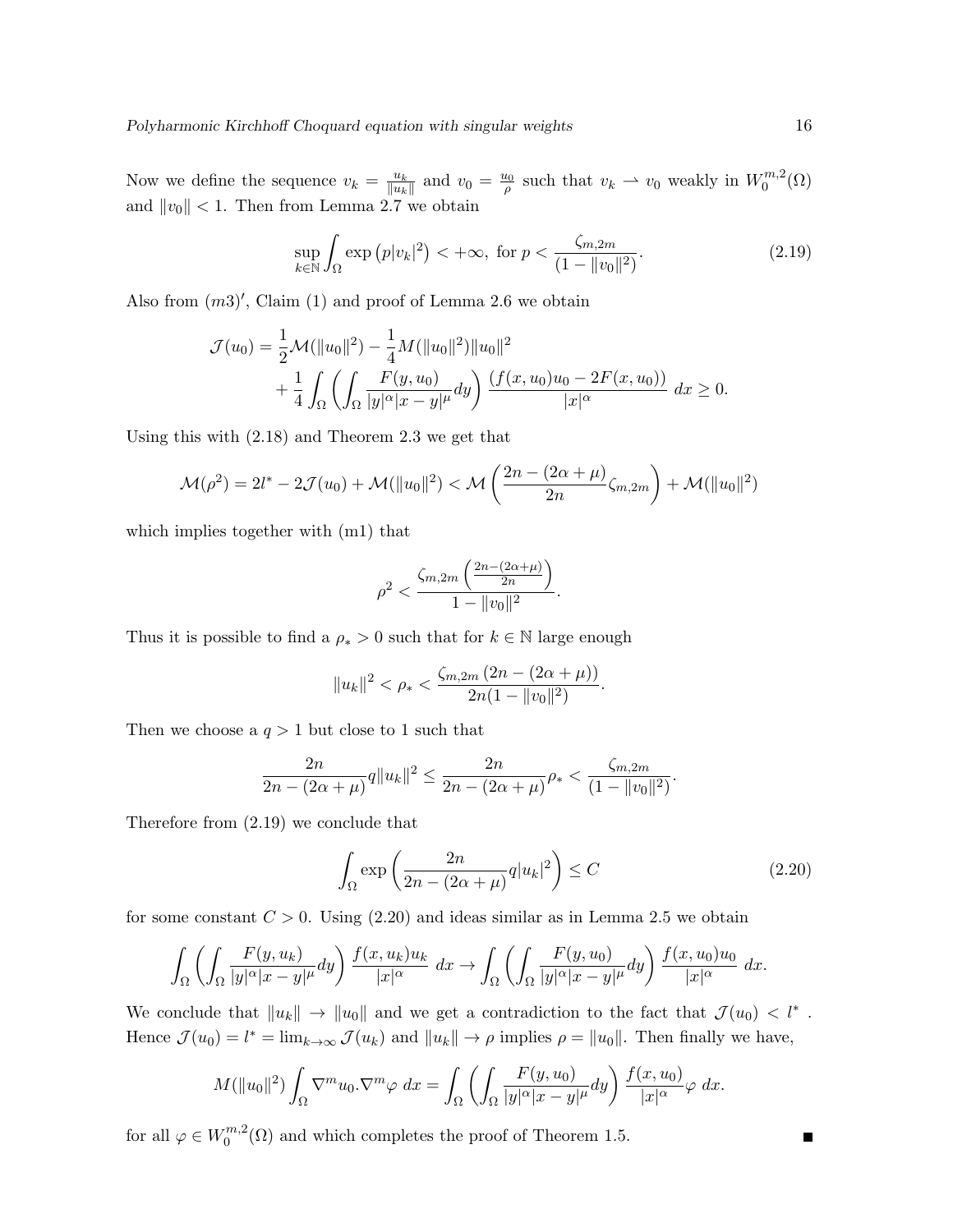# 3 The problem  $(\mathcal{P}_{\lambda,M})$

In this section, we consider the problem  $(\mathcal{P}_{\lambda,M})$  with Kirchhoff non-linearity of the form  $M(t) = at + b$  where  $a, b > 0$ . We observe that  $\mathcal{J}_{\lambda, M}$  (defined in Section 1) is unbounded on  $W_0^{m,2}$  $\binom{m}{0}^{m,2}$  ( $\Omega$ ) but bounded below on suitable subsets of  $W_0^{m,2}$  $0^{m,2}(\Omega)$ . To show the existence of weak solutions to  $(\mathcal{P}_{\lambda,\mathcal{M}})$ , we establish the existence of minimizers of  $\mathcal{J}_{\lambda,M}$  under the natural constraint of the Nehari Manifold which contains every solution of  $(\mathcal{P}_{\lambda,M})$ . So we define the Nehari manifold as

$$
N_{\lambda,M} := \{ u \in W_0^{m,2}(\Omega) \setminus \{0\} | \langle \mathcal{J}'_{\lambda,M}(u), u \rangle = 0 \}
$$

where  $\langle . , . \rangle$  denotes the duality between  $W_0^{m,2}$  $\binom{m}{0}^{m}$  and  $W^{-m,2}(\Omega)$  *i.e.*  $u \in N_{\lambda,M}$  if and only if

$$
||u||^2 M(||u||^2) - \lambda \int_{\Omega} h(x)|u|^{q+1} dx - \int_{\Omega} \left( \int_{\Omega} \frac{F(u)}{|x - y|^{\mu}|y|^{\alpha}} dy \right) \frac{f(u)u}{|x|^{\alpha}} dx = 0.
$$
 (3.1)

For  $u \in W_0^{m,2}$  $\mathbb{R}^{m,2}(\Omega)$ , we define the fiber map  $\Phi_{u,M}$  introduced by Drabek and Pohozaev in [13] as  $\Phi_{u,M} : \mathbb{R}^+ \to \mathbb{R}$  such that  $\Phi_{u,M}(t) = \mathcal{J}_{\lambda,M}(tu)$ . Thus we get

$$
\Phi'_{u,M}(t) = t||u||^2 M(||tu||^2) - \lambda t^q \int_{\Omega} h(x)|u|^{q+1} dx - \int_{\Omega} \left( \int_{\Omega} \frac{F(tu)}{|x-y|^{\mu}|y|^{\alpha}} dy \right) \frac{f(tu)u}{|x|^{\alpha}} dx
$$

and

$$
\Phi_{u,M}''(t) = 2t^2 ||u||^4 M' (||tu||^2) + ||u||^2 M (||tu||^2) - \lambda q t^{q-1} \int_{\Omega} h(x) |u|^{q+1} dx
$$
  

$$
- \int_{\Omega} \left( \int_{\Omega} \frac{f(tu)u}{|x-y|^{\mu} |y|^{\alpha}} dy \right) \frac{f(tu)u}{|x|^{\alpha}} dx - \int_{\Omega} \left( \int_{\Omega} \frac{F(tu)}{|x-y|^{\mu} |y|^{\alpha}} dy \right) \frac{f'(tu)u^2}{|x|^{\alpha}} dx.
$$

Since the fiber map introduced above are closely related to Nehari manifold by the relation  $tu \in N_{\lambda,M}$  iff  $\Phi'_{u,M}(t) = 0$ , so we analyze the geometry of the energy functional on the following components of the Nehari Manifold:

$$
N_{\lambda,M}^+ := \{ u \in N_{\lambda,M} : \Phi_{u,M}''(1) > 0 \} = \{ tu \in W_0^{m,2}(\Omega) \setminus \{ 0 \} : \Phi_{u,M}'(t) = 0, \Phi_{u,M}''(t) > 0 \},
$$
  

$$
N_{\lambda,M}^- := \{ u \in N_{\lambda,M} : \Phi_{u,M}''(1) < 0 \} = \{ tu \in W_0^{m,2}(\Omega) \setminus \{ 0 \} : \Phi_{u,M}'(t) = 0, \Phi_{u,M}''(t) < 0 \},
$$
  

$$
N_{\lambda,M}^0 := \{ u \in N_{\lambda,M} : \Phi_{u,M}''(1) = 0 \} = \{ tu \in W_0^{m,2}(\Omega) \setminus \{ 0 \} : \Phi_{u,M}'(t) = 0, \Phi_{u,M}''(t) = 0 \}.
$$

Due to presence of sign changing non-linearity in  $(\mathcal{P}_{\lambda,M}),$  we also decompose  $W_0^{m,2}$  $0^{m,2}(\Omega)$  into the following sets to study the behavior of fibering maps  $\Phi_{u,M}$ . We define  $H(u) = \int_{\Omega} h(x)|u|^{q+1} dx$ and

$$
\begin{aligned} H^+&:=\{u\in W^{m,2}_0(\Omega): H(u)>0\},\\ H_0^-&:=\{u\in W^{m,2}_0(\Omega): H(u)\leq 0\}. \end{aligned}
$$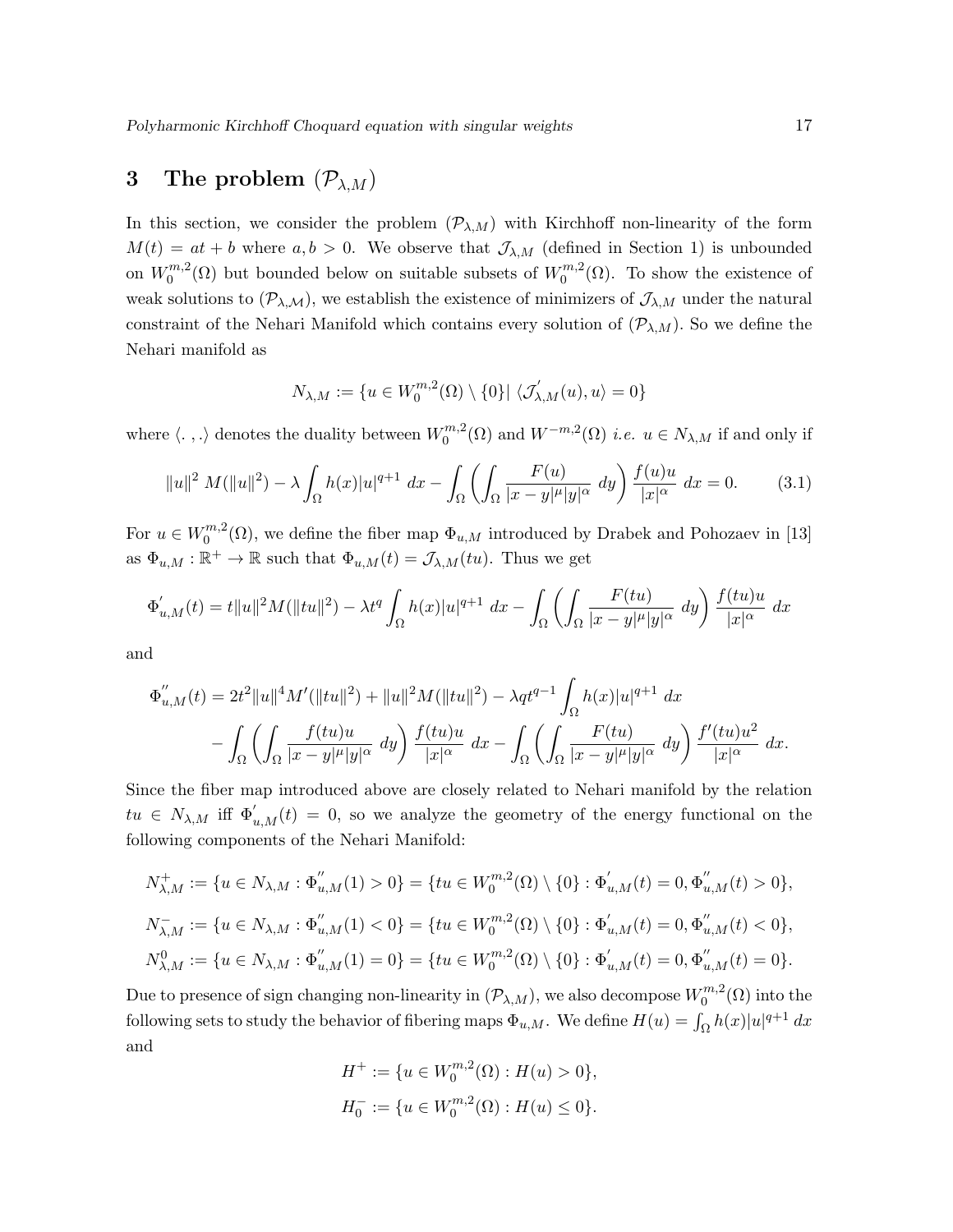#### 3.1 Fiber Map Analysis

In this section, we study the geometry of  $\mathcal{J}_{\lambda,M}$  on the Nehari manifold. We split the study according to the decomposition of  $N_{\lambda,M}$  and the sign of  $H(u)$ . Define  $\psi : \mathbb{R}^+ \to \mathbb{R}$  such that

$$
\psi_u(t) = t^{1-q} M(||tu||^2) ||u||^2 - t^{-q} \int_{\Omega} \left( \int_{\Omega} \frac{F(tu)}{|x - y|^{\mu} |y|^{\alpha}} \ dy \right) \frac{f(tu)u}{|x|^{\alpha}} \ dx.
$$

Case 1:  $u \in H_0^- \setminus \{0\}$ 

Since

$$
\Phi'_{u,M}(t) = t^q(\psi_u(t) - \lambda \int_{\Omega} h(x)|u|^{q+1} dx),
$$

so  $tu \in N_{\lambda,M}$  iff  $t > 0$  is a solution of  $\psi_u(t) = \lambda \int_{\Omega} h(x)|u|^{q+1} dx$ . We have

$$
\psi'_{u}(t) = (1-q) t^{-q} M(||tu||^2) ||u||^2 + 2t^{2-q} M' (||tu||^2) ||u||^4 \n+ \frac{q}{t^{q+1}} \int_{\Omega} \left( \int_{\Omega} \frac{F(tu)}{|x-y|^{\mu}|y|^{\alpha}} dy \right) \frac{f(tu)u}{|x|^{\alpha}} dx - t^{-q} \left[ \int_{\Omega} \left( \int_{\Omega} \frac{f(tu)u}{|x-y|^{\mu}|y|^{\alpha}} dy \right) \frac{f(tu)u}{|x|^{\alpha}} dx \right. \n+ \int_{\Omega} \left( \int_{\Omega} \frac{F(tu)}{|x-y|^{\mu}|y|^{\alpha}} dy \right) \frac{f'(tu)u^2}{|x|^{\alpha}} dx \right].
$$
\n(3.2)

Due to the presence of exponential non-linearity, for large t we have  $\psi'_i$  $\int_u(t)$  < 0 and since  $u \in H_0^-$ , there exists a unique  $t^* > 0$  such that  $\psi_u(t^*) = \lambda \int_{\Omega} h(x)|u|^{q+1} dx$ , *i.e.*  $t^*u \in N_{\lambda,M}$ . Suppose there exists an another point  $t_1$   $(t^* < t_1)$  such that  $\psi_u(t_1) = \lambda \int_{\Omega} h(x)|u|^{q+1} \leq 0$ , *i.e.* 

$$
t_1^{1-q}(at_1^2||u||^2+b)||u||^2 \le t_1^{-q} \int_{\Omega} \left( \int_{\Omega} \frac{F(t_1u)}{|x-y|^{\mu}|y|^{\alpha}} dy \right) \frac{f(t_1u)u}{|x|^{\alpha}} dx \tag{3.3}
$$

and  $\psi'_u(t_1) \ge 0$ . Then from (3.3) and by using  $f'(t_1u)t_1u > (p+1)f(t_1u)$ ,  $f(t)t \ge (p+2)F(t)$ we obtain,

$$
\psi'_u(t_1) < (3-q)\left[ t_1^{-q}(at_1^2 \|u\|^2 + b) \|u\|^2 - t_1^{-q-1} \int_{\Omega} \left( \int_{\Omega} \frac{F(t_1 u)}{|x-y|^{\mu}|y|^{\alpha}} dy \right) \frac{f(t_1 u)u}{|x|^{\alpha}} dx \right] \leq 0.
$$

which is a contradiction. Also for  $0 < t < t^*$ ,  $\Phi'_{u,M}(t) = t^q(\psi_u(t) - \lambda \int_{\Omega} h(x)|u|^{q+1} dx) > 0$ . Consequently,  $\Phi_{u,M}$  is increasing in  $(0,t^*)$  and also decreasing on  $(t^*,\infty)$ . Therefore  $t^*$  is unique critical point of  $\Phi_{u,M}$  which is also a point of global maximum. Furthermore, since  $\psi'_u(t) =$  $\left(t\Phi^{\prime\prime}_{u,M}(t)-q\Phi^{\prime}_{u,M}(t)\right)$  $\frac{t}{t^q}$  therefore  $t^*u \in N_{\lambda,M}^-$ .

#### Case 2:  $u \in H^+$

In this case, we establish that there exists a  $\lambda_0 > 0$  and a  $t_* > 0$  such that for  $\lambda \in (0, \lambda_0)$ ,  $\Phi_u$  has exactly two critical points  $t_1(u)$  and  $t_2(u)$  such that  $t_1(u) < t_*(u) < t_2(u)$  where  $t_1(u)$ is local minimum point and  $t_2(u)$  is local maximum point. To prove this, we require further analysis and a priori estimates.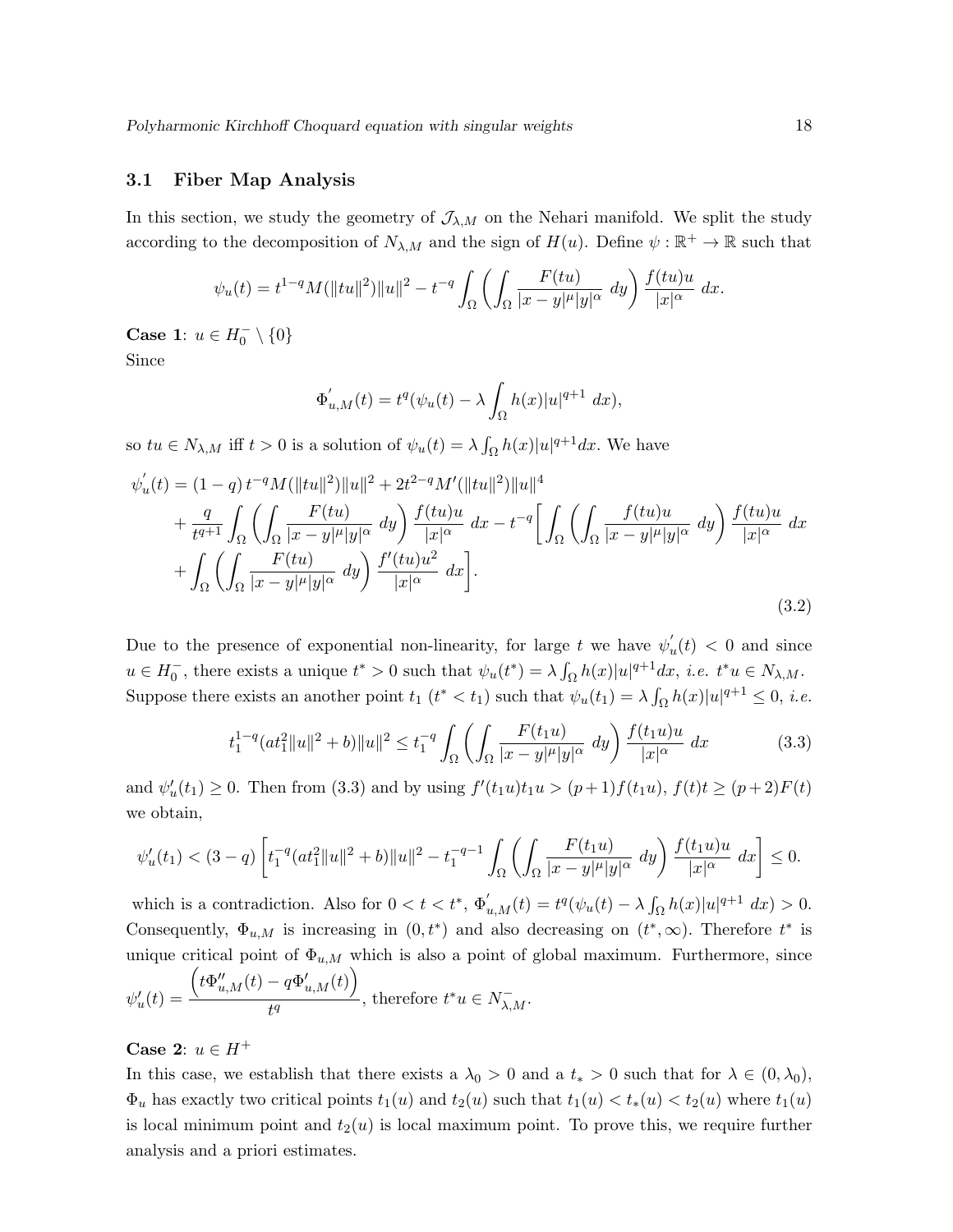#### 3.2 Preliminary Results for Case-2

For small  $t > 0$ ,  $\psi_u(t) > 0$  and  $\psi_u(t) \to -\infty$  as  $t \to \infty$  for  $u \in H^+$ . Then there exists at least one point  $t^*$  such that  $\psi'_i$  $u'(t_*) = 0, i.e.$ 

$$
(3-q) t_*^{2-q} a \|u\|^4 + (1-q) t_*^{q} b \|u\|^2 + \frac{q}{t_*^{q+1}} \int_{\Omega} \left( \int_{\Omega} \frac{F(t_* u)}{|x-y|^{\mu} |y|^{\alpha}} dy \right) \frac{f(t_* u) u}{|x|^{\alpha}} dx
$$
  
=  $t_*^{q} \left[ \int_{\Omega} \left( \int_{\Omega} \frac{F(t_* u)}{|x-y|^{\mu} |y|^{\alpha}} dy \right) \frac{f'(t_* u) u^2}{|x|^{\alpha}} dx + \int_{\Omega} \left( \int_{\Omega} \frac{f(t_* u) u}{|x-y|^{\mu} |y|^{\alpha}} dy \right) \frac{f(t_* u) u}{|x|^{\alpha}} dx \right].$ 

So by AM-GM inequality we obtain  $2\sqrt{(3-q)\,ab(1-q)}\|t_*u\|^3 \leq B(t_*u)$  where

$$
B(u) = \int_{\Omega} \left( \int_{\Omega} \frac{F(u)}{|x - y|^{\mu}|y|^{\alpha}} dy \right) \frac{f'(u)u^2}{|x|^{\alpha}} dx + \int_{\Omega} \left( \int_{\Omega} \frac{f(u)u}{|x - y|^{\mu}|y|^{\alpha}} dy \right) \frac{f(u)u}{|x|^{\alpha}} dx.
$$

Using  $\psi'_i$  $u'_u(t_*) = 0$ , we replace the value of  $a||t_*u||^4$  in the definition of  $\psi_u(t)$  to obtain

$$
\psi_u(t_*) = \frac{1}{(3-q) t_*^{q+1}} \bigg[ B(t_* u) - 3 \int_{\Omega} \left( \int_{\Omega} \frac{F(t_* u)}{|x - y|^{\mu} |y|^{\alpha}} dy \right) \frac{f(t_* u) t_* u}{|x|^{\alpha}} dx + 2b \|t_* u\|^2 \bigg]. \tag{3.4}
$$

Lemma 3.1 Let

$$
\Gamma := \left\{ u \in W_0^{m,2}(\Omega) : ||u||^3 \le \frac{B(u)}{2\sqrt{(3-q)\,ab\,(1-q)}} \right\}
$$

.

Then there exists a  $\lambda_0 > 0$  such that for every  $\lambda \in (0, \lambda_0)$ ,  $\Gamma_0 > 0$  holds where

$$
\Gamma_0 := \inf_{u \in \Gamma \backslash \{0\} \cap H^+} \left[ B(u) - 3 \int_{\Omega} \left( \int_{\Omega} \frac{F(u)}{|x - y|^{\mu} |y|^{\alpha}} dy \right) \frac{f(u)u}{|x|^{\alpha}} dx + 2b ||u||^2 - \lambda (3 - q) H(u) \right].
$$

Proof. We establish the proof through various steps.

**Step 1:** Claim:  $\inf_{u \in \Gamma \backslash \{0\} \cap H^+} ||u|| > 0.$ 

We argue with contradiction, suppose there exists a sequence  $\{u_k\} \subset \Gamma \backslash \{0\} \cap H^+$  such that  $||u_k|| \to 0$ . Then using Proposition 1.3 and putting the value of  $f(u) = u|u|^p \exp(|u|^\gamma)$  as well as  $f'(u) = ((p+1) + \gamma |u|^\gamma)|u|^p \exp(|u|^\gamma)$  we obtain

$$
|B(u_k)| = \left| \int_{\Omega} \left( \int_{\Omega} \frac{F(u_k)}{|x - y|^{\mu} |y|^{\alpha}} dy \right) \frac{f'(u_k) u_k^2}{|x|^{\alpha}} dx + \int_{\Omega} \left( \int_{\Omega} \frac{f(u_k) u_k}{|x - y|^{\mu} |y|^{\alpha}} dy \right) \frac{f(u_k) u_k}{|x|^{\alpha}} dx \right|
$$
  

$$
\leq C_1 \left( \int_{\Omega} (|u_k|^{p+2} \exp(|u_k|^{\gamma}))^{\frac{2n}{2n - (2\alpha + \mu)}} dx \right)^{\frac{2n - (2\alpha + \mu)}{n}} + C_2 \left( \int_{\Omega} (F(u_k))^{\frac{2n}{2n - (2\alpha + \mu)}} dx \right)^{\frac{2n - (2\alpha + \mu)}{2n}}
$$
  

$$
\times \left( \int_{\Omega} ((p+1) + \gamma |u_k|^{\gamma}) |u_k|^{p+2} \exp(|u_k|^{\gamma}))^{\frac{2n}{2n - (2\alpha + \mu)}} dx \right)^{\frac{2n - (2\alpha + \mu)}{2n}},
$$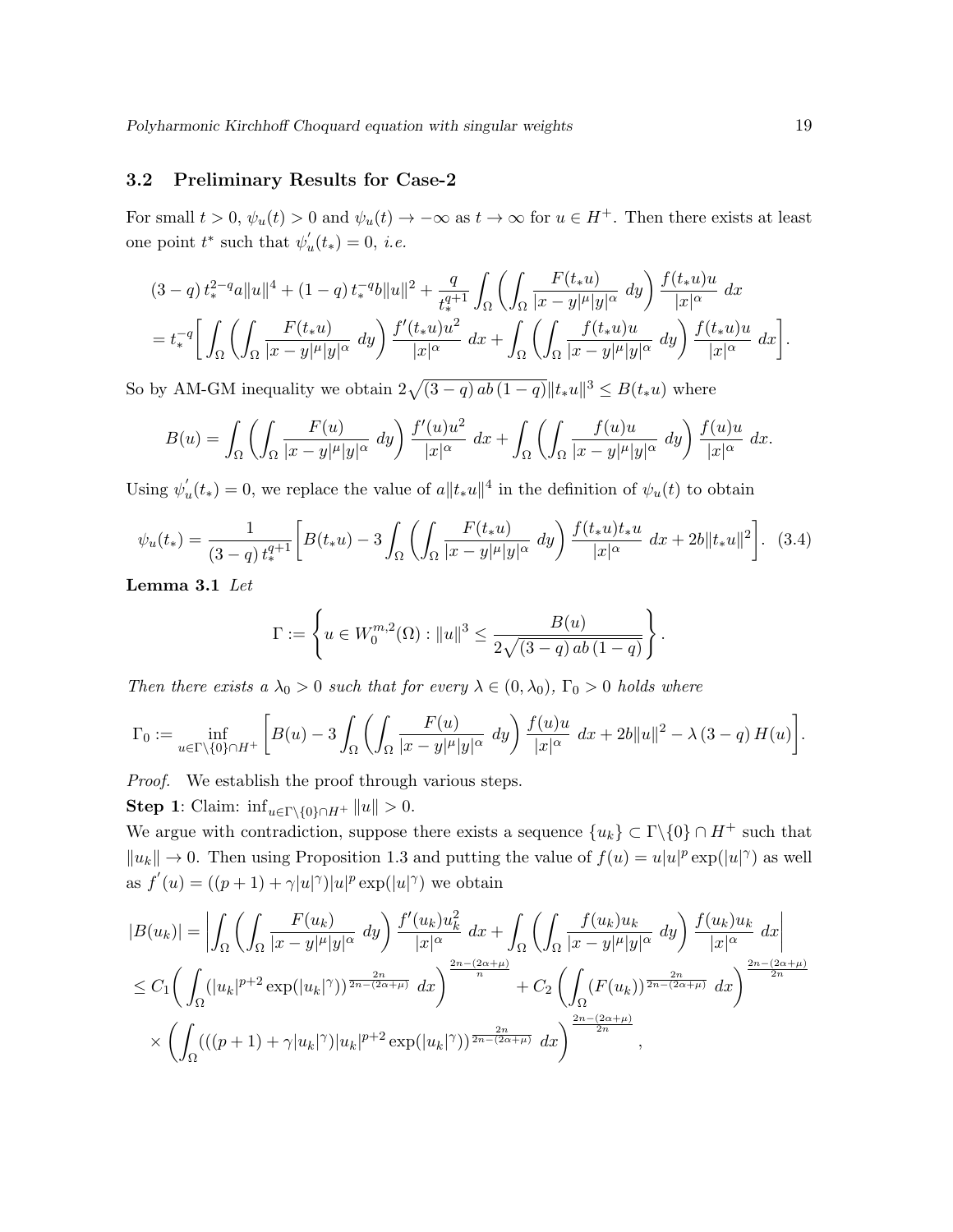where  $C_1, C_2$  are positive constants independent of  $u_k$ . Now  $(p+2)F(t) \leq tf(t)$  and Hölder's inequality implies that

$$
|B(u_k)| \leq C_1 \left( \int_{\Omega} |u_k|^{\frac{2n\delta'(p+2)}{2n-(2\alpha+\mu)}} dx \right)^{\frac{2n-(2\alpha+\mu)}{n\delta'}} \times \left( \int_{\Omega} \exp\left( |u_k|^{\gamma} \frac{2n\delta}{2n - (2\alpha+\mu)} \right) dx \right)^{\frac{2n-(2\alpha+\mu)}{n\delta}}
$$
  
+ 
$$
C_2 \left( \int_{\Omega} |u_k|^{\frac{2n\delta'(p+2)}{2n-(2\alpha+\mu)}} dx \right)^{\frac{2n-(2\alpha+\mu)}{2n\delta'}} \times \left( \int_{\Omega} \exp\left( |u_k|^{\gamma} \frac{2n\delta}{2n - (2\alpha+\mu)} \right) dx \right)^{\frac{2n-(2\alpha+\mu)}{2n\delta}} \times
$$
  

$$
\left[ \left( \int_{\Omega} |u_k|^{\frac{2n\delta'(p+2)}{2n-(2\alpha+\mu)}} dx \right)^{\frac{2n-(2\alpha+\mu)}{2n\delta'}} \times \left( \int_{\Omega} \exp\left( |u_k|^{\gamma} \frac{2n\delta}{2n - (2\alpha+\mu)} \right) dx \right)^{\frac{2n-(2\alpha+\mu)}{2n\delta}}
$$
  
+ 
$$
\left( \int_{\Omega} |u_k|^{\frac{2n\delta'(p+\gamma+2)}{2n-(2\alpha+\mu)}} dx \right)^{\frac{2n-(2\alpha+\mu)}{2n\delta'}} \times \left( \int_{\Omega} \exp\left( |u_k|^{\gamma} \frac{2n\delta}{2n - (2\alpha+\mu)} \right) dx \right)^{\frac{2n-(2\alpha+\mu)}{2n\delta}}
$$

where  $\delta > 1$  (which depends on k) and  $\delta'$  denotes its Hölder conjugate. Using Moser-Trudinger inequality for  $u_k$  with large enough k such that  $\frac{2n\delta}{(2n-(2\alpha+\mu))}\|u_k\|^{\gamma} \leq \zeta_{m,2m}$  (such k can be chosen because  $||u_k|| \to 0$  as  $k \to \infty$ ) and  $v_k = \frac{u_k}{||u_k||}$ , we obtain

$$
|B(u_k)| \leq C_1 \bigg(\int_{\Omega} |u_k|^{\frac{2n\delta'(p+2)}{2n-(2\alpha+\mu)}} dx\bigg)^{\frac{2n-(2\alpha+\mu)}{n\delta'}} \times \bigg(\sup_{\|v_k\|\leq 1} \int_{\Omega} \exp(|v_k|^\gamma \zeta_{m,2m}) dx\bigg)^{\frac{2n-(2\alpha+\mu)}{n\delta}}
$$
  
+ 
$$
C_2 \bigg(\int_{\Omega} |u_k|^{\frac{2n\delta'(p+2)}{2n-(2\alpha+\mu)}} dx\bigg)^{\frac{2n-(2\alpha+\mu)}{2n\delta'}} \times \bigg(\sup_{\|v_k\|\leq 1} \int_{\Omega} \exp(|v_k|^\gamma \zeta_{m,2m}) dx\bigg)^{\frac{2n-(2\alpha+\mu)}{n\delta}} \times \bigg(\sup_{\|v_k\|\leq 1} \int_{\Omega} \exp(|v_k|^\gamma \zeta_{m,2m}) dx\bigg)^{\frac{2n-(2\alpha+\mu)}{n\delta}} \times \bigg(\int_{\Omega} |u_k|^{\frac{2n\delta'(p+2)}{2n-(2\alpha+\mu)}} dx\bigg)^{\frac{2n-(2\alpha+\mu)}{2n\delta'}} + \bigg(\int_{\Omega} |u_k|^{\frac{2n\delta'(p+\gamma+2)}{2n-(2\alpha+\mu)}} dx\bigg)^{\frac{2n-(2\alpha+\mu)}{2n\delta'}}\bigg].
$$

Finally the Sobolev embedding gives the following upper bound.

$$
|B(u_k)| \leq C_3(||u_k||^{2(p+2)} + ||u_k||^{(p+2)}(||u_k||^{(p+2)} + ||u_k||^{(p+\gamma+2)})) \leq C||u_k||^{(2p+4)} + ||u_k||^{(2p+\frac{\gamma}{2}+4)}.
$$

Using  $u_k \in \Gamma \backslash \{0\}$  we get  $1 \leq C(||u_k||^{(2p+1)} + ||u_k||^{(2p+\frac{\gamma}{2}+1)}$ , which is a contradiction as  $||u_k|| \to 0$  as  $k \to \infty$ . Therefore we have  $\inf_{u \in \Gamma \setminus \{0\} \cap H^+} ||u|| > 0$ . **Step 2:** Claim:  $0 < \inf_{u \in \Gamma \setminus \{0\} \cap H^+} \left\{ \left. \right/ \right\}$ Ω Z Ω  $\int$   $f(u)u$  $\frac{f(u)u}{|x-y|^{\mu}|y|^{\alpha}}dy\bigg)(p-2+\gamma|u|^{\gamma})\frac{\exp(|u|^{\gamma})|u|^{p+2}}{|x|^{\alpha}}$  $\frac{|u|^{\gamma}| |u|^{p+2}}{|x|^{\alpha}} dx$ . Since  $F(s) \leq \frac{f(s)s}{p+2}$ , then by the definition of  $\Gamma$  and from Step 1, we obtain  $0 < \inf_{u \in \Gamma \setminus \{0\} \cap H^+} B(u)$ i.e.

$$
0 < \inf_{u \in \Gamma \backslash \{0\} \cap H^{+}} \left\{ \int_{\Omega} \left( \int_{\Omega} \frac{F(u)}{|x - y|^{\mu} |y|^{\alpha}} dy \right) \frac{f'(u)u^{2}}{|x|^{\alpha}} dx + \int_{\Omega} \left( \int_{\Omega} \frac{f(u)u}{|x - y|^{\mu} |y|^{\alpha}} dy \right) \frac{f(u)u}{|x|^{\alpha}} dx \right\} \n\leq \inf_{u \in \Gamma \backslash \{0\} \cap H^{+}} \left\{ \int_{\Omega} \left( \int_{\Omega} \frac{f(u)u}{|x - y|^{\mu} |y|^{\alpha}} dy \right) \frac{f(u)u + f'(u) \frac{u^{2}}{p+2}}{|x|^{\alpha}} dx \right\} \n= \inf_{u \in \Gamma \backslash \{0\} \cap H^{+}} \left\{ \int_{\Omega} \left( \int_{\Omega} \frac{f(u)u}{|x - y|^{\mu} |y|^{\alpha}} dy \right) \frac{|u|^{p+2} exp(|u|^{\gamma})}{|x|^{\alpha}} \left( 1 + \frac{(p+1) + \gamma |u|^{\gamma}}{p+2} \right) \right\}.
$$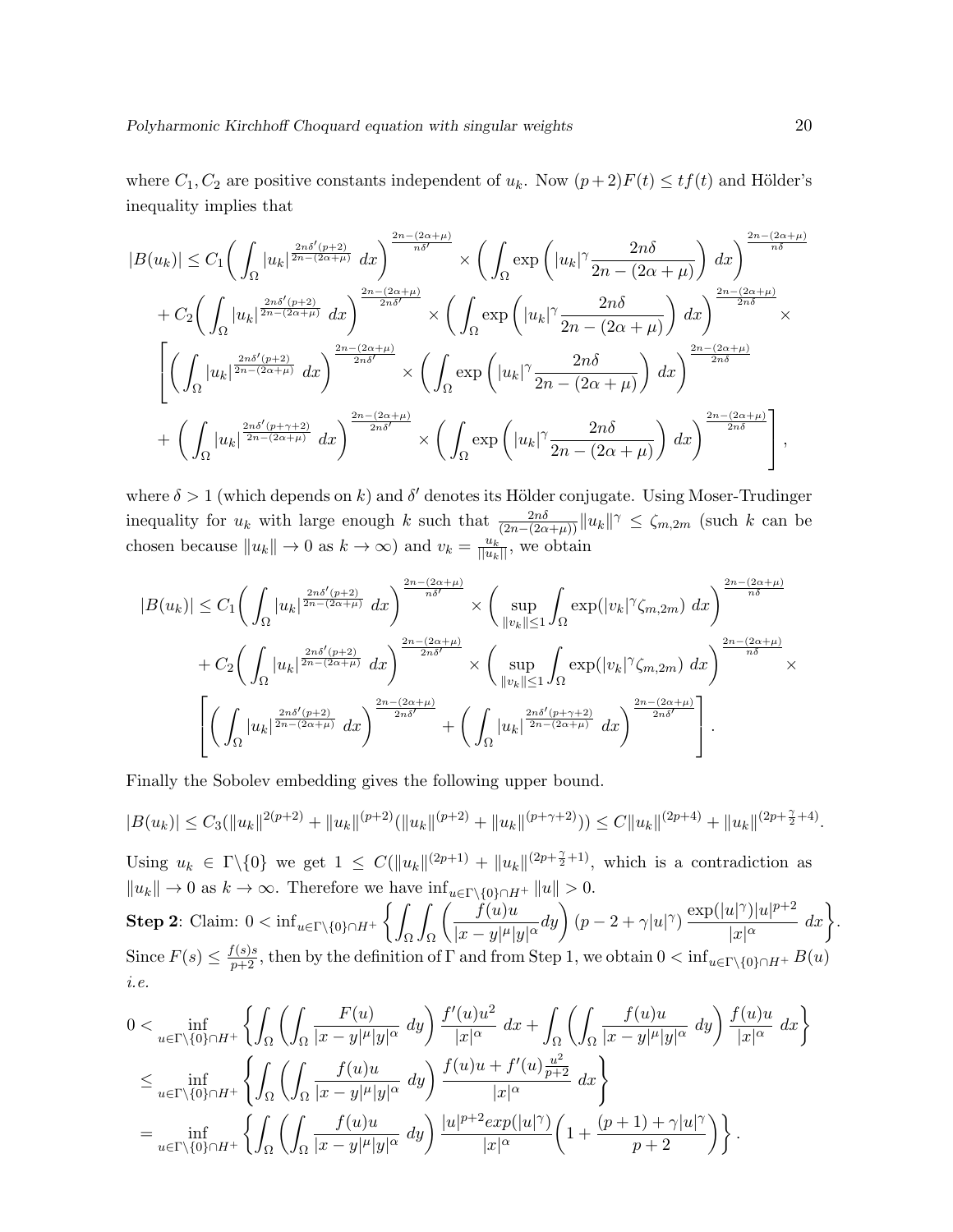Polyharmonic Kirchhoff Choquard equation with singular weights 21

Since  $p > 2$ , we infer

$$
0 < \inf_{u \in \Gamma \backslash \{0\} \cap H^+} \left\{ \int_{\Omega} \int_{\Omega} \left( \frac{f(u)u}{|x - y|^{\mu} |y|^{\alpha}} \right) (p - 2 + \gamma |u|^{\gamma}) \frac{\exp(|u|^{\gamma}) |u|^{p+2}}{|x|^{\alpha}} dx \right\}.
$$

**Step 3:** Claim:  $\Gamma_0 > 0$ . Firstly, we have

$$
H(u) = \int_{\Omega} h(x)|u|^{q+1} \le \left(\int_{\Omega} |h(x)|^{\rho}\right)^{1/\rho} \left(\int_{\Omega} |u|^{(1+q)\rho'}\right)^{1/\rho'} \le l\|u\|^{q+1}.\tag{3.5}
$$

where  $l = ||h||_{L^{\rho}(\Omega)}$  and  $\rho > 1$  will be specified later. Choosing

$$
\lambda < \frac{2b}{(3-q)l} M_0 := \lambda_0 \tag{3.6}
$$

where  $M_0 = \inf_{u \in \Gamma \backslash \{0\} \cap H^+} ||u||^{1-q} > 0$ , we get that  $\lambda l (3-q) ||u||^{1+q} < 2b ||u||^2$  for any  $u \in \Gamma \backslash \{0\} \cap H^+$ . Then for  $u \in \Gamma \backslash \{0\} \cap H^+$  and  $p > 2$ ,

$$
B(u) + 2b||u||2 - 3\int_{\Omega} \left( \int_{\Omega} \frac{F(u)}{|x - y|^{\mu}|y|^{\alpha}} dy \right) \frac{f(u)u}{|x|^{\alpha}} dx - \lambda (3 - q) H(u)
$$
  
\n
$$
\geq \int_{\Omega} \left( \int_{\Omega} \frac{F(u)}{|x - y|^{\mu}|y|^{\alpha}} dy \right) \frac{f'(u)u^{2} - 3f(u)u}{|x|^{\alpha}} dx + \int_{\Omega} \left( \int_{\Omega} \frac{f(u)u}{|x - y|^{\mu}|y|^{\alpha}} dy \right) \frac{f(u)u}{|x|^{\alpha}} dx
$$
  
\n
$$
+ 2b||u||2 - (3 - q) \lambda H(u) > 0.
$$

Therefore  $\Gamma_0 > 0$ .

Next we move on the proof of the claim made in **Case 2**. From Lemma 3.1 and  $(3.4)$ , we notice that for  $u \in H^+\backslash\{0\}$ , there exists a  $t_* > 0$ , local maximum of  $\psi_u$  verifying  $\psi_u(t_*) - \lambda H(u) > 0$ since  $t_*u \in \Gamma \setminus \{0\} \cap H^+$ . From  $\psi_u(0) = 0$ ,  $\psi_u(t_*) > \lambda H(u) > 0$  and  $\lim_{t \to \infty} \psi_u(t) = -\infty$ , there exists  $t_1 = t_1(u) < t_* < t_2(u) = t_2$  such that  $\psi_u(t_1) = \lambda \int_{\Omega} h(x) |u|^{q+1} dx = \psi_u(t_2)$ with  $\psi'_u(t_1) > 0, \psi'_u(t_2) < 0$ . Therefore,  $t_1u \in N^+_{\lambda,M}$  and  $t_2u \in N^-_{\lambda,M}$ . Now we show that  $t_1u \in N^+_{\lambda,M}$  and  $t_2u \in N^-_{\lambda,M}$  are unique. Suppose not, then there exists  $t_3 > 0$  such that  $t_3u \in N^+_{\lambda,M}$  and  $t_{**}$  such that  $t_2 < t_{**} < t_3$ ,  $\psi'_u(t_{**}) = 0$  and  $\psi_u(t_{**}) < \lambda H(u)$ . Our Lemma 3.1 then induces that if  $\psi'_u(t_{**}) = 0$  then  $\psi_u(t_{**}) > \lambda H(u)$  which is a contradiction. We will denote  $t_*$  as the smallest critical point of  $\psi_u$  in the sequel.

**Lemma 3.2** If  $\lambda \in (0, \lambda_0)$  then  $N^0_{\lambda, M} = \emptyset$ .

*Proof.* Let  $u \in N^0_{\lambda,M}$  then u satisfies

$$
a||u||4 + b||u||2 = \lambda H(u) + \int_{\Omega} \int_{\Omega} \left( \frac{F(u)}{|x - y|^{\mu}|y|^{\alpha}} dy \right) \frac{f(u)u}{|x|^{\alpha}} dx \text{ and } (3.7)
$$

$$
3a||u||^4 + b||u||^2 = \lambda qH(u) + B(u). \tag{3.8}
$$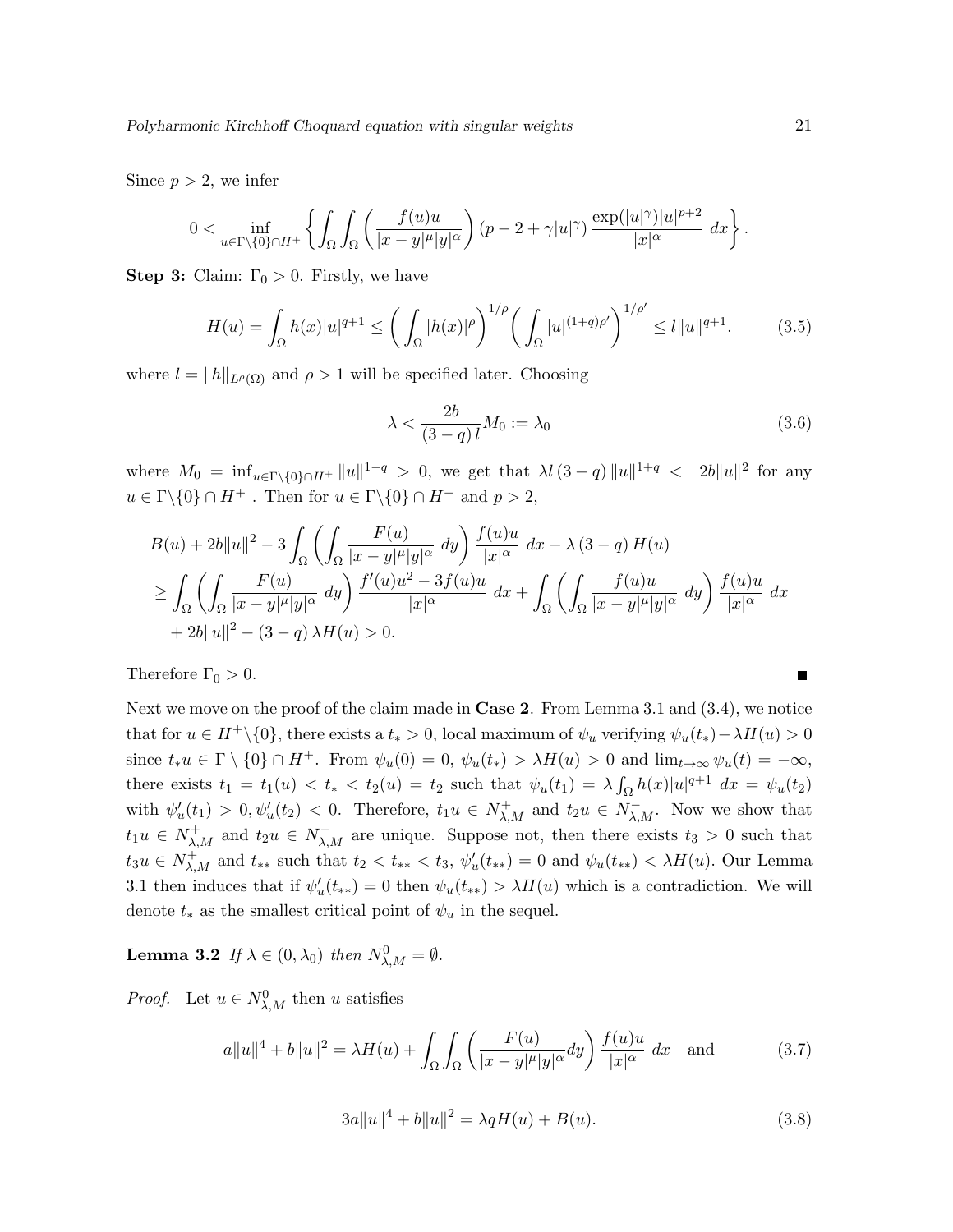Polyharmonic Kirchhoff Choquard equation with singular weights 22

Let  $u \in H^+ \cap N^0_{\lambda,M}$ , then substituting the value  $\lambda H(u)$  from (3.7) into (3.8), we obtain

$$
2\sqrt{(3-q)(1-q)\,ab\|u\|^3} \le B(u)
$$

which implies  $u \in \Gamma \backslash \{0\} \cap H^+$ . Again substituting the value of  $a||u||^4$  from (3.7) into (3.8), we obtain

$$
B(u) - 3 \int_{\Omega} \int_{\Omega} \left( \frac{F(u)}{|x - y|^{\mu} |y|^{\alpha}} dy \right) \frac{f(u) \cdot u}{|x|^{\alpha}} dx + 2b ||u||^{2} - \lambda (3 - q) H(u) = 0
$$

which contradicts Lemma 3.1. If  $u \in H_0^- \cap N_{\lambda,M}^0$  then Case 1 implies that "1" is the only critical point of  $\Phi_{u,M}$  and  $\Phi''_{u,M}(1) < 0$  which is a contradiction to the fact that  $u \in N^0_{\lambda,M}$ .

#### 3.3 Energy functional estimates

In this section we prove that  $\mathcal{J}_{\lambda,M}$  is bounded below on  $N_{\lambda,M}$  and achieves its minimum, with the help of some estimates on  $\theta$ , where  $\theta = \inf_{u \in N_{\lambda,M}} \mathcal{J}_{\lambda,M}(u)$ .

**Theorem 3.3**  $\mathcal{J}_{\lambda,M}$  is bounded below and coercive on  $N_{\lambda,M}$ . Moreover  $\theta \geq -C\lambda^{\frac{2}{1-q}}$  where C depends on q, b.

*Proof.* Let  $u \in N_{\lambda,M}$  *i.e.*  $\Phi'_{u,M}(1) = 0$ . Then,

$$
\mathcal{J}_{\lambda,M}(u) = a||u||^4 \left(\frac{p-2}{4(p+2)}\right) + b||u||^2 \left(\frac{p}{2(p+2)}\right) - \lambda \left(\frac{p+1-q}{(1+q)(p+2)}\right)H(u) \n- \frac{1}{2} \int_{\Omega} \int_{\Omega} \left(\frac{F(u)}{|x-y|^{\mu}|y|^{\alpha}} dy\right) \frac{F(u) - \frac{2f(u)u}{p+2}}{|x|^{\alpha}} dx.
$$

Since  $0 \le F(u) \le \frac{2}{p+2} f(u)u$  and  $q < 1$ , (3.5) and Sobolev embedding implies that  $\mathcal{J}_{\lambda,M}$  is coercive on  $N_{\lambda,M}$  that is as  $||u|| \to \infty$ ,

$$
\mathcal{J}_{\lambda,M}(u) \ge a\|u\|^4 \bigg(\frac{p-2}{4(p+2)}\bigg) + b\|u\|^2 \bigg(\frac{p}{2(p+2)}\bigg) - \lambda l \bigg(\frac{p+1-q}{(1+q)(p+2)}\bigg) \|u\|^{q+1} \to \infty.
$$

Similarly, we have

$$
\mathcal{J}_{\lambda,M}(u) = \frac{b}{2}||u||^2 - \frac{\lambda}{q+1}H(u) - \frac{1}{2}\int_{\Omega}\int_{\Omega}\left(\frac{F(u)}{|x-y|^{\mu}|y|^{\alpha}} dy\right)\frac{F(u)}{|x|^{\alpha}} dx
$$
  
+ 
$$
\frac{1}{4}\left(\lambda H(u) + \int_{\Omega}\int_{\Omega}\left(\frac{F(u)}{|x-y|^{\mu}|y|^{\alpha}} dy\right)\frac{f(u)u}{|x|^{\alpha}} dx - b||u||^2\right)
$$
  

$$
\geq \frac{1}{4}b||u||^2 - \lambda\left(\frac{1}{q+1} - \frac{1}{4}\right)H(u).
$$

Then for  $u \in H_0^-$ , we get  $\mathcal{J}_{\lambda,M}(u) \geq 0$  and for  $u \in H^+$ , the Sobolev embedding implies

$$
\mathcal{J}_{\lambda,M}(u) \ge \frac{b}{4} ||u||^2 - \frac{\lambda(3-q)}{4(q+1)} H(u) \ge \frac{b}{4} ||u||^2 - \frac{\lambda(3-q)l}{4(q+1)} \left( \int_{\Omega} |u|^{(1+q)\rho'} dx \right)^{1/\rho'}
$$
  
=  $b_3 ||u||^2 - b_4 ||u||^{q+1}$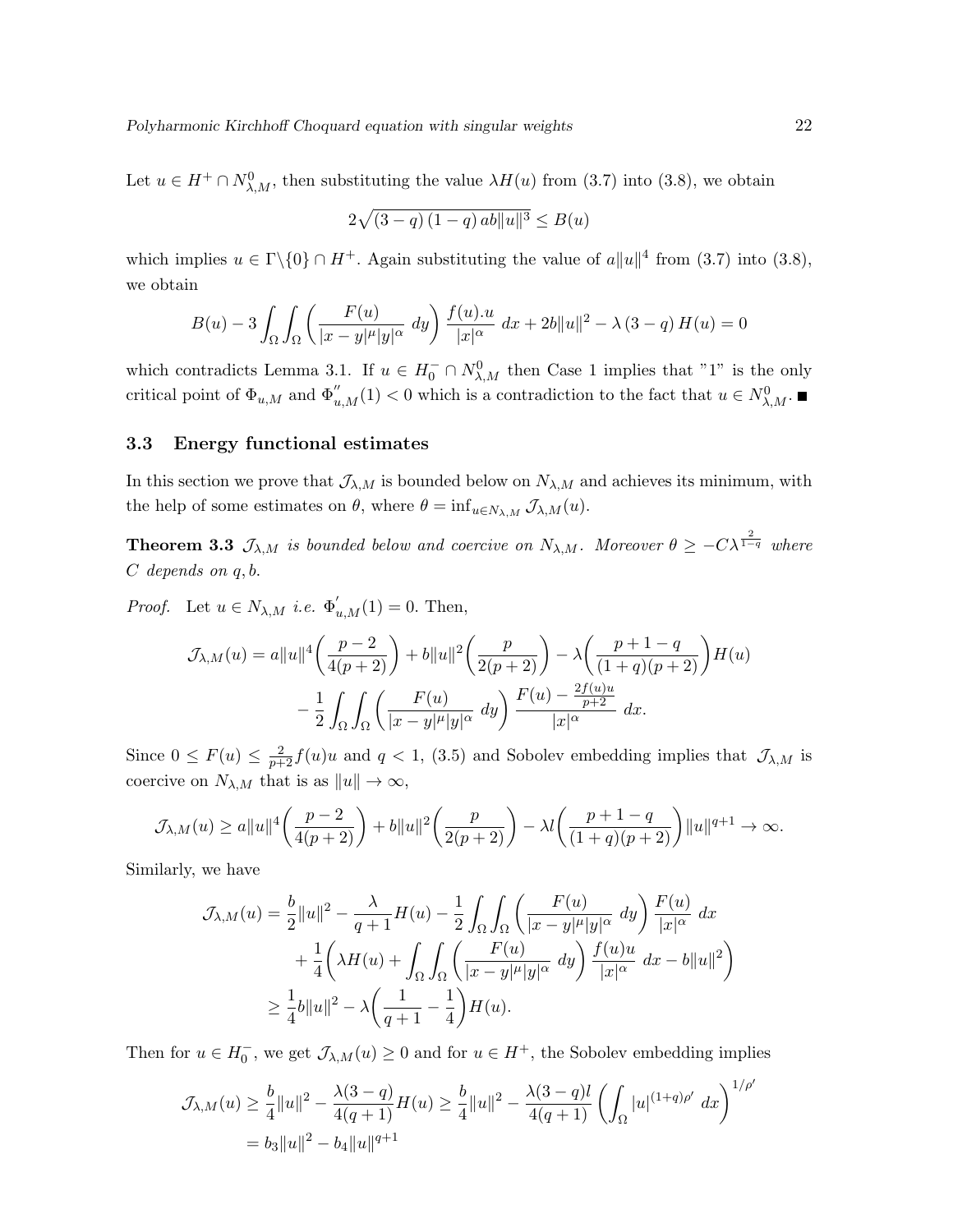where  $b_3 = \frac{b}{4}$  $\frac{b}{4}$  and  $b_4 = \frac{\lambda(3-q)}{4(q+1)}$ . So by finding the minimum of function  $g(x) = b_3x^2 - b_4x^{q+1}$ , we can conclude that  $\mathcal{J}_{\lambda,M}$  is bounded below on  $N_{\lambda,M}$ .

**Lemma 3.4** There exists a constant  $C_0 > 0$  such that  $\theta \leq -C_0$ .

*Proof.* Let  $u \in H^+$ , then from the fibering map analysis we know that there exists a  $t_1(u) > 0$ such that  $t_1u \in N^+_{\lambda,M} \cap H^+$  and  $\psi_{u,M}(t_1) = \lambda H(u)$ . Since  $\Phi''_{u,M}(t_1) > 0$ , from (3.2) we obtain

$$
\frac{q-3}{m} a \|t_1 u\|^4 < (1-q) b \|t_1 u\|^2 - B(t_1 u) + q \int_{\Omega} \left( \int_{\Omega} \frac{F(t_1 u)}{|x-y|^{\mu} |y|^{\alpha}} dy \right) \frac{f(t_1 u) t_1 u}{|x|^{\alpha}} dx. \tag{3.9}
$$

Using  $\Phi'_{u,M}(t_1) = 0$ , we get that

$$
\mathcal{J}_{\lambda,M}(t_1u) = \frac{1}{2} \left( \frac{a}{2} \|t_1u\|^4 + b \|t_1u\|^2 \right) - \frac{1}{2} \int_{\Omega} \left( \int_{\Omega} \frac{F(t_1u)}{|x-y|^{\mu}|y|^{\alpha}} dy \right) \frac{F(t_1u)}{|x|^{\alpha}} dx - \frac{1}{q+1} \left( a \|t_1u\|^4 + b \|t_1u\|^2 - \int_{\Omega} \left( \int_{\Omega} \frac{F(t_1u)}{|x-y|^{\mu}|y|^{\alpha}} dy \right) \frac{f(t_1u)t_1u}{|x|^{\alpha}} dx \right).
$$

In that case, by (3.9) we obtain,

$$
\mathcal{J}_{\lambda,M}(t_1u) = \frac{-(1-q)}{4(q+1)}b\|t_1u\|^2 + \int_{\Omega} \left( \int_{\Omega} \frac{F(t_1u)}{|x-y|^{\mu}|y|^{\alpha}} dy \right) \left( \frac{4+q}{4(q+1)} \frac{f(t_1u)t_1u}{|x|^{\alpha}} - \frac{1}{2} \frac{F(t_1u)}{|x|^{\alpha}} - \frac{f'(t_1u)(tu)^2}{4(q+1)|x|^{\alpha}} \right) dx - \frac{1}{4(q+1)} \int_{\Omega} \left( \int_{\Omega} \frac{f(t_1u)t_1u}{|x-y|^{\mu}|y|^{\alpha}} dy \right) \frac{f(t_1u)t_1u}{|x|^{\alpha}} dx
$$
  
\n
$$
\leq \frac{-(1-q)}{4(q+1)}b\|t_1u\|^2 + \int_{\Omega} \left( \int_{\Omega} \frac{F(t_1u)}{|x-y|^{\mu}|y|^{\alpha}} dy \right) \left( \frac{4+q}{4(q+1)} - \frac{(p+2)}{4(q+1)} - \frac{(p+1)}{4(q+1)} \right) \frac{f(t_1u)t_1u}{|x|^{\alpha}} dx - \frac{1}{2} \int_{\Omega} \left( \int_{\Omega} \frac{F(t_1u)}{|x-y|^{\mu}|y|^{\alpha}} dy \right) \frac{F(t_1u)}{|x|^{\alpha}} dx.
$$
  
\nSince 1, 1, 2, 2x  $\leq$  0, therefore  $\theta \leq$  inf.

Since  $1 + q - 2p < 0$  therefore  $\theta \le \inf_{u \in N^+_{\lambda,M} \cap H^+} \mathcal{J}_{\lambda,M}(u) \le -C_0 < 0.$ 

Using Theorem 3.3 and Ekeland variational principle, we know that there exists a sequence  ${u_k}_{k\in\mathbb{N}}\subset N_{\lambda,M}$  such that

$$
\begin{cases}\n\mathcal{J}_{\lambda,M}(u_k) \leq \theta + \frac{1}{k};\\ \n\mathcal{J}_{\lambda,M}(v) \geq \mathcal{J}_{\lambda,M}(u_k) - \frac{1}{k} \|u_k - v\|, \quad \forall v \in N_{\lambda,M}.\n\end{cases}
$$
\n(3.10)

Then by  $(3.10)$  and Lemma 3.4, we have for large k,

$$
\mathcal{J}_{\lambda,M}(u_k) \le -\frac{C_0}{2}.\tag{3.11}
$$

Also since  $u_k \in N_{\lambda,M}$  we have

$$
\mathcal{J}_{\lambda,M}(u_k) = a||u_k||^4 \left(\frac{p-2}{4(p+2)}\right) + b||u_k||^2 \left(\frac{p}{2(p+2)}\right) - \lambda \left(\frac{p+1-q}{(1+q)(p+2)}\right) H(u_k) \n- \frac{1}{2} \int_{\Omega} \left(\int_{\Omega} \frac{F(u_k)}{|x-y|^{\mu}|y|^{\alpha}} dy\right) \frac{F(u_k) - \frac{2f(u_k)u_k}{p+2}}{|x|^{\alpha}} dx.
$$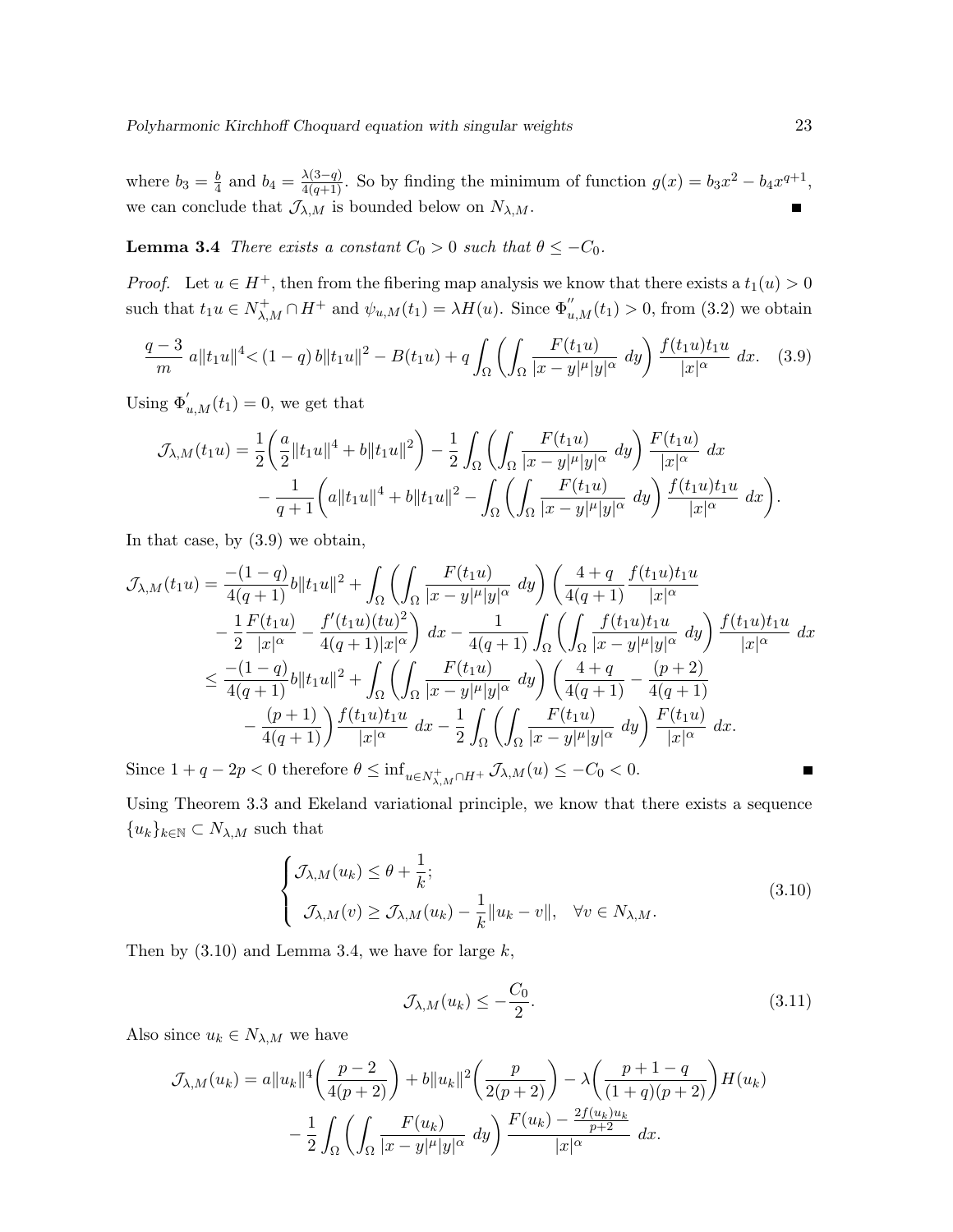This together with (3.11) gives

$$
-\lambda \left(\frac{p+1-q}{(1+q)(p+2)}\right) H(u_k) \le -\frac{C_0}{2} \Longrightarrow H(u_k) \ge \frac{C_0(p+2)(1+q)}{2\lambda(p+1-q)} > 0
$$
  

$$
H(u_k) > C > 0 \quad \text{for large } k \quad \text{and} \quad u_k \in N_1, \forall k \in \mathbb{N}^+
$$
 (3.12)

i.e.

 $H(u_k) > C > 0$ , for large k and  $u_k \in N_{\lambda,M} \cap H^+$ . (3.12)

The following result shows that minimizers for  $\mathcal{J}_{\lambda,M}$  in any subset of the decomposition of  $N_{\lambda,M}$  are critical points of  $\mathcal{J}_{\lambda,M}$  and the proof follows from the Lagrange multipliers rule (see Lemma 4.7 in  $[6]$ ).

**Lemma 3.5** Let u be a local minimizer for  $\mathcal{J}_{\lambda,M}$  on any subsets of  $N_{\lambda,M}$  such that  $u \notin N^0_{\lambda,M}$ . Then u is a critical point of  $\mathcal{J}_{\lambda,M}$ .

**Lemma 3.6** Let  $\lambda > 0$  satisfies (3.6). Then for any  $u \in N_{\lambda,M} \setminus \{0\}$ , there exists  $a \in \lambda > 0$  and a differentiable function  $\xi : B(0, \epsilon) \subset W_0^{m,2}$  $C_0^{m,2}(\Omega) \to \mathbb{R}$  such that

$$
\xi(0) = 1 \ and \ \xi(w)(u - w) \in N_{\lambda, M}
$$

for all  $w \in W_0^{m,2}$  $\binom{m}{0}$ . Moreover

$$
\langle \xi'(0), w \rangle = \frac{2(2a||u||^2 + b) \int_{\Omega} \nabla^m u \cdot \nabla^m w \, dx - \lambda(q+1) \int_{\Omega} h(x) |u|^{q-1} u w \, dx - \langle S(u), w \rangle}{a (3-q) ||u||^4 + b (1-q) ||u||^2 + R(u)}
$$

where

$$
R(u) = \int_{\Omega} \left( \int_{\Omega} \frac{F(u)}{|x - y|^{\mu}|y|^{\alpha}} \right) \frac{qf(u) - f'(u)u}{|x|^{\alpha}} dx - \int_{\Omega} \left( \int_{\Omega} \frac{f(u)u}{|x - y|^{\mu}|y|^{\alpha}} dy \right) \frac{f(u)u}{|x|^{\alpha}} dx
$$

and

$$
\langle S(u), w \rangle = \int_{\Omega} \left( \int_{\Omega} \frac{F(u)}{|x - y|^{\mu}|y|^{\alpha}} dy \right) \frac{f'(u)u + f(u)}{|x|^{\alpha}} w \, dx + \int_{\Omega} \left( \int_{\Omega} \frac{f(u)u}{|x - y|^{\mu}|y|^{\alpha}} dy \right) \frac{f(u)}{|x|^{\alpha}} w \, dx.
$$

*Proof.* For  $u \in N_{\lambda,M}$ , we define a continuous differentiable function  $G_u : \mathbb{R} \times W_0^{m,2}$  $C_0^{m,2}(\Omega) \to \mathbb{R}$ such that

$$
G_u(t, v) = at^{3-q} \|u - v\|^4 + bt^{1-q} \|u - v\|^2 - \frac{1}{t^q} \int_{\Omega} \left( \int_{\Omega} \frac{F(t(u - v))}{|x - y|^{\mu} |y|^{\alpha}} dy \right) \frac{f(t(u - v))(u - v)}{|x|^{\alpha}} dx
$$

$$
- \lambda \int_{\Omega} h(x) |u - v|^{q+1} dx.
$$

Then  $G_u(1,0) = \Phi'_u(1) = 0$  and  $\frac{\partial}{\partial t} G_u(1,0) = \phi''_u(1) \neq 0$ . Hence by the implicit function theorem, there exists  $\epsilon > 0$  and a differentiable function  $\xi : B(0, \epsilon) \subset W_0^{m, 2}$  $C_0^{m,2}(\Omega) \to \mathbb{R}$  such that  $\xi(0) = 1$  and  $G_u(\xi(w), w) = 0 \quad \forall w \in B(0, \epsilon)$  which is equivalent to  $\langle \mathcal{J}'_{\lambda, M}(\xi(w)(u - \epsilon)) \rangle$ w)),  $\xi(w)(u - w) = 0 \quad \forall \ w \in B(0, \epsilon)$ . Thus,  $\xi(w)(u - w) \in N_{\lambda, M}$  and differentiating  $G_u(\xi(w), w) = 0$  with respect to w, we obtain the required claim.

Similarly, by following the proof of Lemma 4.9 of [6] and using Lemma 3.6, we have the following result.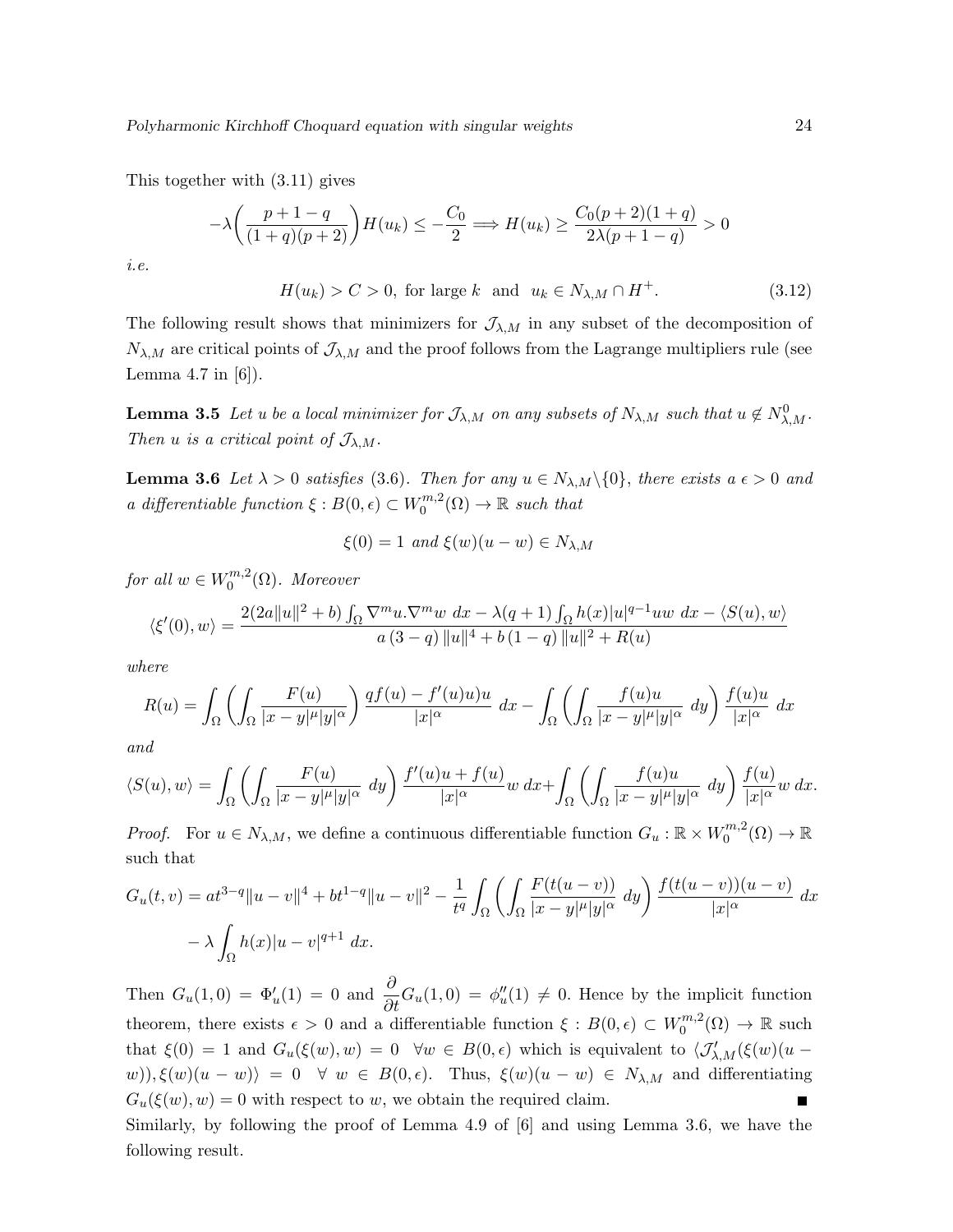**Lemma 3.7** Let  $\lambda > 0$  satisfies (3.6) then given any  $u \in N_{\lambda,M}^-(\{0\})$ , then there exists  $\epsilon > 0$ and a differentiable function  $\xi^- : B(0, \epsilon) \subset W_0^{m,2}$  $C_0^{m,2}(\Omega) \to \mathbb{R}$  such that

$$
\xi^{-}(0) = 1 \ and \ \xi^{-}(w)(u - w) \in N_{\lambda, M}^{-}
$$

and for all  $w \in W_0^{m,2}$  $\binom{m,2}{0}$ 

$$
\langle (\xi^-)'(0), w \rangle = \frac{2(2a||u||^2 + b) \int_{\Omega} \nabla^m u \cdot \nabla^m w \, dx - \lambda(q+1) \int_{\Omega} h(x) |u|^{q-1} u w \, dx - \langle S(u), w \rangle}{a (3-q) ||u||^4 + b (1-q) ||u||^2 + R(u)}
$$

where  $R(u)$  and  $S(u)$  are as in lemma 3.6.

Now we prove the following result.

**Proposition 3.8** Let  $\lambda > 0$  satisfies (3.6) and  $u_k \in N_{\lambda,M}$  satisfies (3.10). Then  $\|\mathcal{J}_{\lambda,M}'(u_k)\|_{*} \to$ 0 as  $k \to \infty$ .

*Proof.* Step 1:  $\liminf_{k\to\infty} ||u_k|| > 0.$ 

We know that  $\{u_k\}$  satisfies (3.12) for large k, thus  $H(u_k) \ge C > 0$  for large k. So by using Hölder inequality we obtain  $C < H(u_k) \leq C_1 ||u_k||^{q+1}$ . Step 2: We claim that

$$
\liminf_{k \to \infty} \left[ (3-q) a \|u_k\|^4 + b (1-q) \|u_k\|^2 + q \int_{\Omega} \left( \int_{\Omega} \frac{F(u_k)}{|x-y|^{\mu}|y|^{\alpha}} \right) \frac{f(u_k)u_k}{|x|^{\alpha}} dx - B(u_k) \right] > 0.
$$

Without loss of generality, we can assume that  $u_k \in N^+_{\lambda,M}$  (if not replace  $u_k$  by  $t_1(u_k)u_k$ ). Arguing by contradiction, suppose that there exists a subsequence of  $\{u_k\}$ , still denoted by  ${u_k}$ , such that

$$
0 \le (3-q) a \|u_k\|^4 + b (1-q) \|u_k\|^2 + q \int_{\Omega} \left( \int_{\Omega} \frac{F(u_k)}{|x-y|^{\mu}|y|^{\alpha}} \right) \frac{f(u_k)u_k}{|x|^{\alpha}} dx - B(u_k) = o_k(1).
$$

From Step 1 and the above equation we obtain that  $\liminf_{k\to\infty} B(u_k) > 0$  and

$$
(3-q) a \|u_k\|^4 + b (1-q) \|u_k\|^2 \le B(u_k)
$$

*i.e.*  $u_k \in \Gamma \backslash \{0\}$  for all large k. Since  $u_k \in N^+_{\lambda,M}$ , we get

$$
-2b||u_k||^2 + \lambda (3-q) H(u_k) + 3 \int_{\Omega} \left( \int_{\Omega} \frac{F(u_k)}{|x-y|^{\mu}|y|^{\alpha}} \right) \frac{f(u_k)u_k}{|x|^{\alpha}} dx - B(u_k) = o_k(1)
$$

which is a contradiction since  $\Gamma_0 > 0$ . The remaining proof follows similarly as the proof of Proposition 4.10 of [6]. Е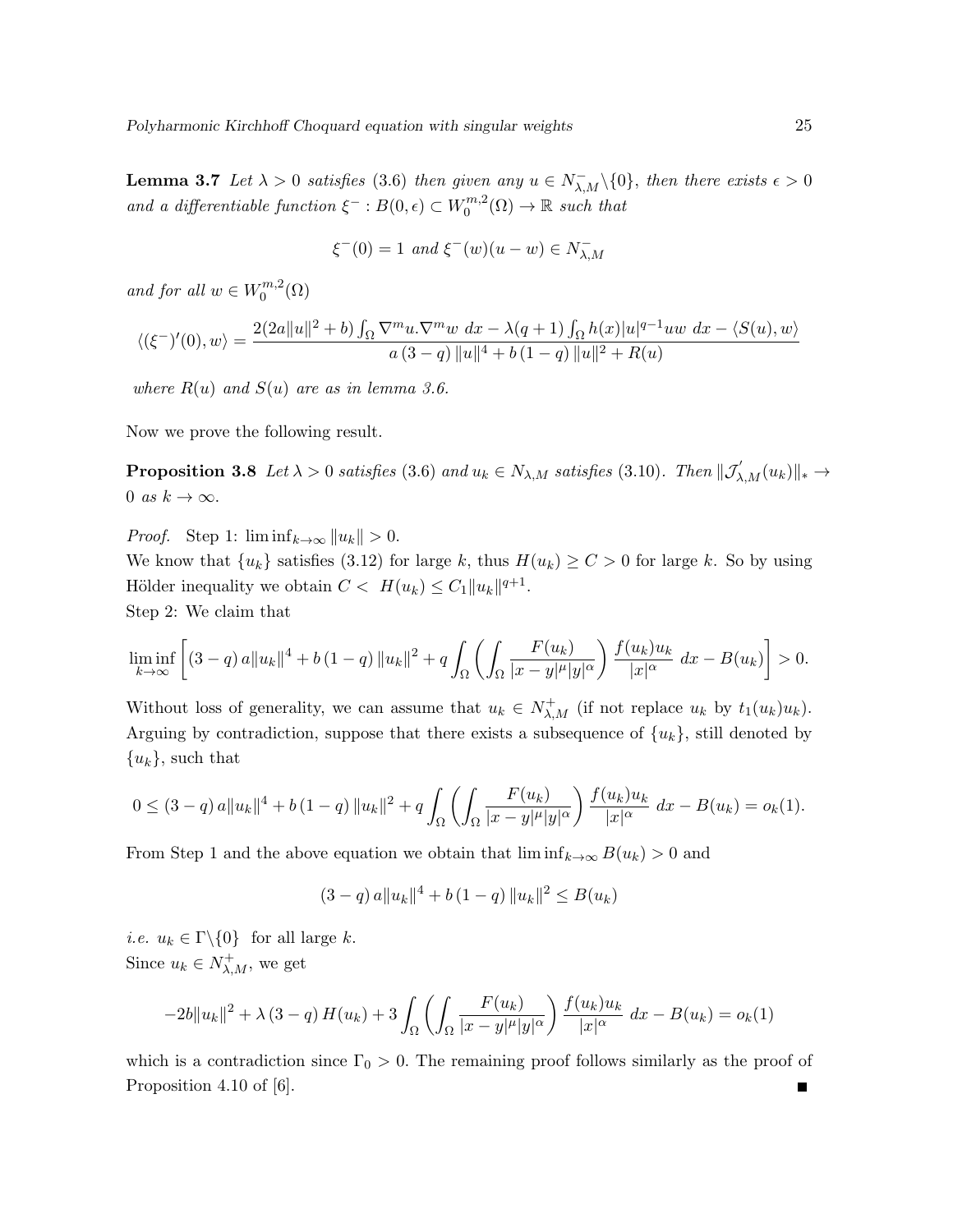### 3.4 Existence of local minimum of  $\mathcal{J}_{\lambda,M}$  in  $N_{\lambda,M}$

**Theorem 3.9** Let  $1 < \gamma < 2$  and  $\lambda > 0$  satisfies (3.6). Then there exists a weak solution  $u_{\lambda} \in N^+_{\lambda,M} \cap H^+$  to  $(\mathcal{P}_{\lambda,M})$  such that  $\mathcal{J}_{\lambda,M}(u_{\lambda}) = \inf_{u \in N_{\lambda,M}\setminus\{0\}} \mathcal{J}_{\lambda,M}(u)$  and  $u_{\lambda} \in N^+_{\lambda,M} \cap H^+$ is a local minimum for  $\mathcal{J}_{\lambda,M}$  in  $W_0^{m,2}$  $\binom{m,2}{0}$ .

*Proof.* Let  $\{u_k\} \subset \mathcal{N}_{\lambda,M}$  be a minimizing sequence satisfying  $\mathcal{J}_{\lambda,M}(u_k) \to \theta$  as  $k \to \infty$  and  $\mathcal{J}_{\lambda,M}(v) \geq \mathcal{J}_{\lambda,M}(u_k) - \frac{1}{k}$  $\frac{1}{k}||u_k - v||$ ,  $\forall v \in N_\lambda$  (as in (3.10)). Then by Theorem 3.3 we obtain  ${u_k}$  is a bounded sequence in  $W_0^{m,2}$  $0^{m,2}(\Omega)$ . Also there exists a subsequence of  $\{u_k\}$  (denoted by same sequence) and  $u_{\lambda}$  such that  $u_k \to u_{\lambda}$  weakly in  $W_0^{m,2}$  $u_0^{m,2}(\Omega)$ ,  $u_k \to u_\lambda$  strongly in  $L^r(\Omega)$ for  $r \geq 1$  and  $u_k \to u_\lambda$  a.e. in  $\Omega$  as  $k \to \infty$ . Then using  $f(t) \leq C_{\epsilon,\gamma} \exp(\epsilon t^2)$  for  $\epsilon > 0$ small enough and Theorem 1.1 with  $n = 2m$ , we obtain that  $f(u_k)$  and  $F(u_k)$  are uniformly bounded in  $L^q(\Omega)$  for all  $q > 1$ . Then by Proposition 1.3 and Vitali's convergence theorem, we obtain

$$
\left| \int_{\Omega} \left( \int_{\Omega} \frac{F(u_k)}{|x - y|^{\mu} |y|^{\alpha}} dy \right) \frac{f(u_k)(u_k - u_\lambda)}{|x|^{\alpha}} dx \right| \to 0 \text{ as } k \to \infty.
$$

Thus by Proposition 3.8, we have  $\langle \mathcal{J}'_{\lambda,M}(u_k), (u_k - u_\lambda) \rangle \to 0$ . Then we conclude that

$$
M(||u_k||^2) \int_{\Omega} \nabla^m u_k \cdot \nabla^m (u_k - u_\lambda) \, dx \to 0 \text{ as } k \to \infty. \tag{3.13}
$$

On the other hand, using  $u_k \to u_\lambda$  weakly and by boundedness of  $M(\|u_k\|^2)$  we have

$$
M(\|u_k\|^2) \int_{\Omega} \nabla^m u_\lambda \cdot \nabla^m (u_k - u_\lambda) \, dx \to 0 \text{ as } k \to \infty. \tag{3.14}
$$

Substracting  $(3.14)$  from  $(3.13)$ , we get,

$$
M(||u_k||^2) \int_{\Omega} (\nabla^m u_k - \nabla^m u_\lambda) . \nabla^m (u_k - u_\lambda) dx \to 0 \text{ as } k \to \infty.
$$

which gives

$$
M(||u_k||^2) \int_{\Omega} |\nabla^m u_k - \nabla^m u_\lambda|^2 \, dx \to 0 \text{ as } k \to \infty.
$$

Since  $M(t) \geq M_0$ , we obtain  $u_k \to u_\lambda$  strongly in  $W_0^{m,2}$  $_{0}^{m,2}(\Omega)$ . By Lemma 2.4

$$
\int_{\Omega} \left( \int_{\Omega} \frac{F(u_k)}{|x - y|^{\mu} |y|^{\alpha}} dy \right) \frac{f(u_k)}{|x|^{\alpha}} \phi \ dx \to \int_{\Omega} \left( \int_{\Omega} \frac{F(u_\lambda)}{|x - y|^{\mu} |y|^{\alpha}} dy \right) \frac{f(u_\lambda)}{|x|^{\alpha}} \phi \ dx
$$

and also

$$
\int_{\Omega} h(x)|u_k|^{q-1}u_k \phi \ dx \to \int_{\Omega} h(x)|u|_{\lambda}^{q-1}u_{\lambda} \phi \ dx
$$

for all  $\phi \in W_0^{m,2}$  $0^{m,2}(\Omega)$ . Therefore,  $u_{\lambda}$  satisfies  $(\mathcal{P}_{\lambda,M})$  in weak sense and hence  $u_{\lambda} \in N_{\lambda,M}$ . Moreover,  $\theta \leq \mathcal{J}_{\lambda,M}(u_{\lambda}) \leq \liminf_{k \to \infty} \mathcal{J}_{\lambda,M}(u_k) = \theta$ . Hence  $u_{\lambda}$  is a minimizer for  $\mathcal{J}_{\lambda,M}$  in  $N_{\lambda,M}.$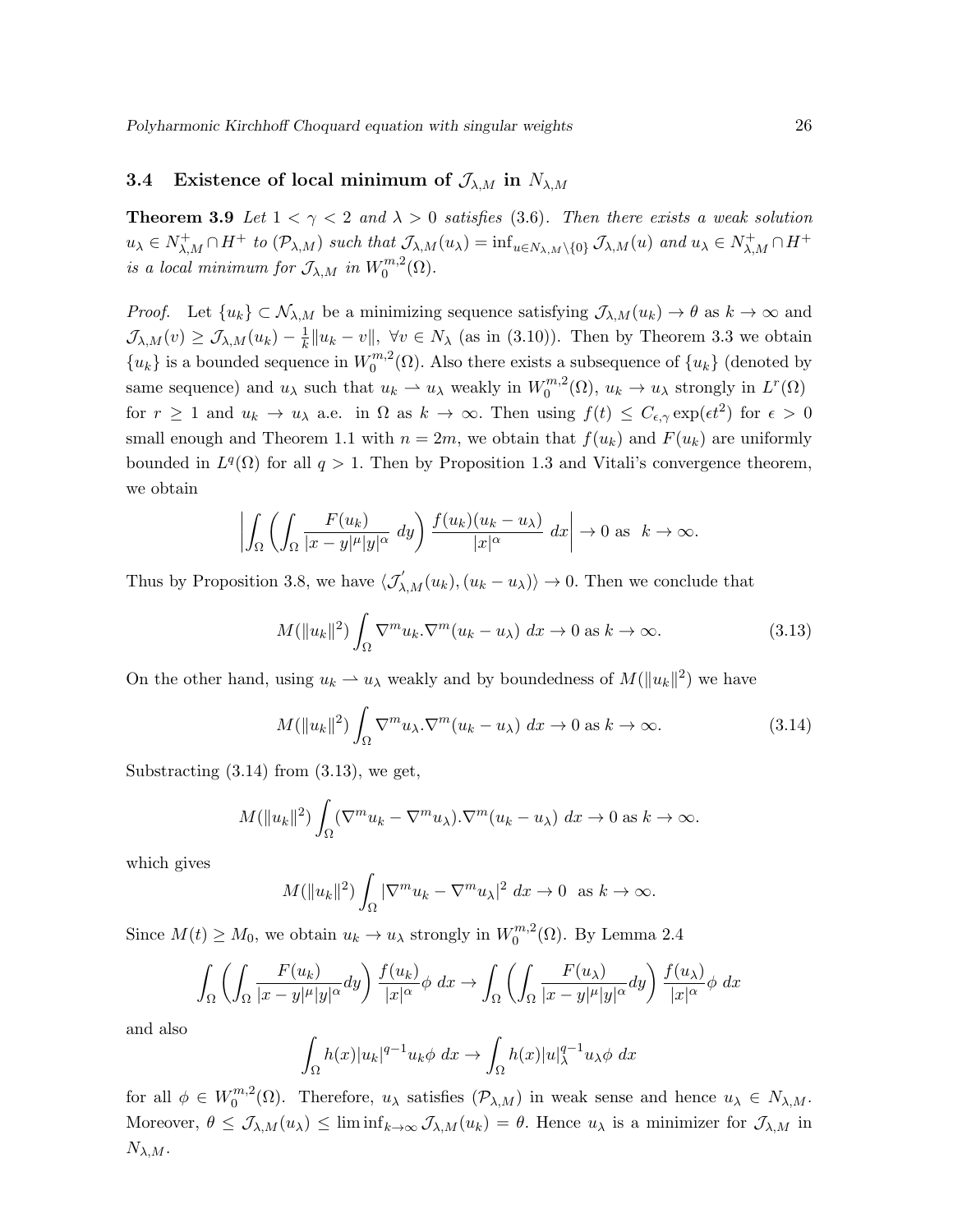Using (3.12), we have  $\int_{\Omega} h(x)|u_{\lambda}|^{q+1} > 0$ . Then there exists a  $t_1(u_{\lambda}) > 0$  such that  $t_1(u_{\lambda})u_{\lambda} \in$  $N^+_{\lambda,M}$ . We now claim that  $t_1(u_\lambda) = 1$  *i.e.*  $u_\lambda \in N^+_{\lambda,M}$ . Suppose not then  $t_2(u_\lambda) = 1$  and  $u_\lambda \in$  $N_{\lambda,M}^-$ . Now  $\mathcal{J}_{\lambda,M}(t_1(u_\lambda)u_\lambda) < \mathcal{J}_{\lambda,M}(u_\lambda) \leq \theta$  which yields a contradiction, since  $t_1(u_\lambda)u_\lambda \in$  $N_{\lambda,M}$ . The proof for  $u_{\lambda}$  being a local minimum for  $\mathcal{J}_{\lambda,M}$  in  $W_0^{m,2}$  $0^{m,2}(\Omega)$  follows exactly as the proof of Theorem 4.12 in [6].

**Theorem 3.10** Let  $1 < \gamma < 2$  and  $\lambda > 0$  satisfies (3.6). Then  $\mathcal{J}_{\lambda,M}$  achieves its minimizer on  $N_{\lambda,M}^-$ .

*Proof.* Let  $u \in N_{\lambda,M}^-$ . Then

$$
3a||u||^4 + b||u||^2 - \lambda qH(u) - \int_{\Omega} \left( \int_{\Omega} \frac{f(u)u}{|x-y|^{\mu}|y|^{\alpha}} dy \right) \frac{f(u).u}{|x|^{\alpha}} dx
$$

$$
- \int_{\Omega} \left( \int_{\Omega} \frac{F(u)}{|x-y|^{\mu}|y|^{\alpha}} dy \right) \frac{f'(u)u^2}{|x|^{\alpha}} dx < 0.
$$

This along with (3.1) gives us

$$
(3-q)a||u||4 + (1-q) b||u||2 + q \int_{\Omega} \left( \int_{\Omega} \frac{F(u)}{|x-y|^{\mu}|y|^{\alpha}} dy \right) \frac{f(u.u}{|x|^{\alpha}} dx
$$

$$
- \int_{\Omega} \left( \int_{\Omega} \frac{f(u)u}{|x-y|^{\mu}|y|^{\alpha}} dy \right) \frac{f(u)u}{|x|^{\alpha}} dx - \int_{\Omega} \left( \int_{\Omega} \frac{F(u)}{|x-y|^{\mu}|y|^{\alpha}} dy \right) \frac{f'(u)u^{2}}{|x|^{\alpha}} dx < 0.
$$

This implies that  $N_{\lambda,M}^- \subset \Gamma$  and then following step 1 of Lemma 3.1 we get that  $\exists c >$ 0,  $||u|| \ge c > 0$  for any  $u \in N_{\lambda,M}^-$  from which it follows that  $N_{\lambda,M}^-$  is a closed set. Also this gives  $\inf_{u \in N_{\lambda,M}^- \setminus \{0\}} B(u) \geq \tilde{c} > 0$ . Therefore, for  $\lambda < \lambda_0$  small enough,

$$
\inf_{u \in N_{\lambda,M}^- \setminus \{0\}} B(u) + 2b\|u\|^2 - (3-q)\lambda H(u) - 3\int_{\Omega} \left( \int_{\Omega} \frac{F(u)}{|x-y|^{\mu}|y|^{\alpha}} dy \right) \frac{f(u)u}{|x|^{\alpha}} dx > 0.
$$

Now let  $\theta^- = \min_{u \in N_{\lambda,M}^-} \chi_{0} \mathcal{J}_{\lambda,M}(u) > -\infty$  then from Ekeland variational principle, we know that there exist  $\{v_k\}_{k\in\mathbb{N}}$  a minimizing sequence such that

$$
\mathcal{J}_{\lambda,M}(v_k) \leq \inf_{u \in N_{\lambda,M}^-} \mathcal{J}_{\lambda,M}(u) + \frac{1}{k} \text{ and } \mathcal{J}_{\lambda,M}(u) \geq \mathcal{J}_{\lambda,M}(v_k) - \frac{1}{k} ||v_k - u|| \quad \forall \ u \in N_{\lambda,M}^-.
$$

From  $\mathcal{J}_{\lambda,M}(v_k) \to \theta^-$  as  $k \to \infty$  and  $v_k \in N_{\lambda,M}$ , it is easy to prove that  $||v_k|| \leq C$  (as in Lemma 2.2). Indeed,

$$
\left|a\|v_k\|^4 + b\|v_k\|^2 - \lambda H(v_k) - \int_{\Omega} \left(\int_{\Omega} \frac{F(v_k)}{|x-y|^{\mu}|y|^{\alpha}} dy\right) \frac{f(v_k)v_k}{|x|^{\alpha}} dx\right| = o(\|v_k\|)
$$

and

$$
C + o(||v_k||) \geq \mathcal{J}_{\lambda,M}(v_k) - \frac{1}{4} \langle \mathcal{J}'_{\lambda,M}(v_k), v_k \rangle \geq \frac{b}{4} ||v_k||^{2n} - C(\lambda) ||v_k||^{q+1}
$$

implies that  $||v_k|| \leq C$ . Thus we get  $||S(v_k)||_* \leq C_1$  and from (3.4) we have  $||\xi_k^-||$  $\|kappa^{-}(0)\|_{*} \leq C_{2}.$ Now the rest of the proof follows as in the proof of Theorem 3.9 with the help of Lemma 3.7 (refer Theorem 4.13 of  $[6]$ ).

Proof of Theorem 1.7 : The proof follows from Theorem 3.9 and Theorem 3.10.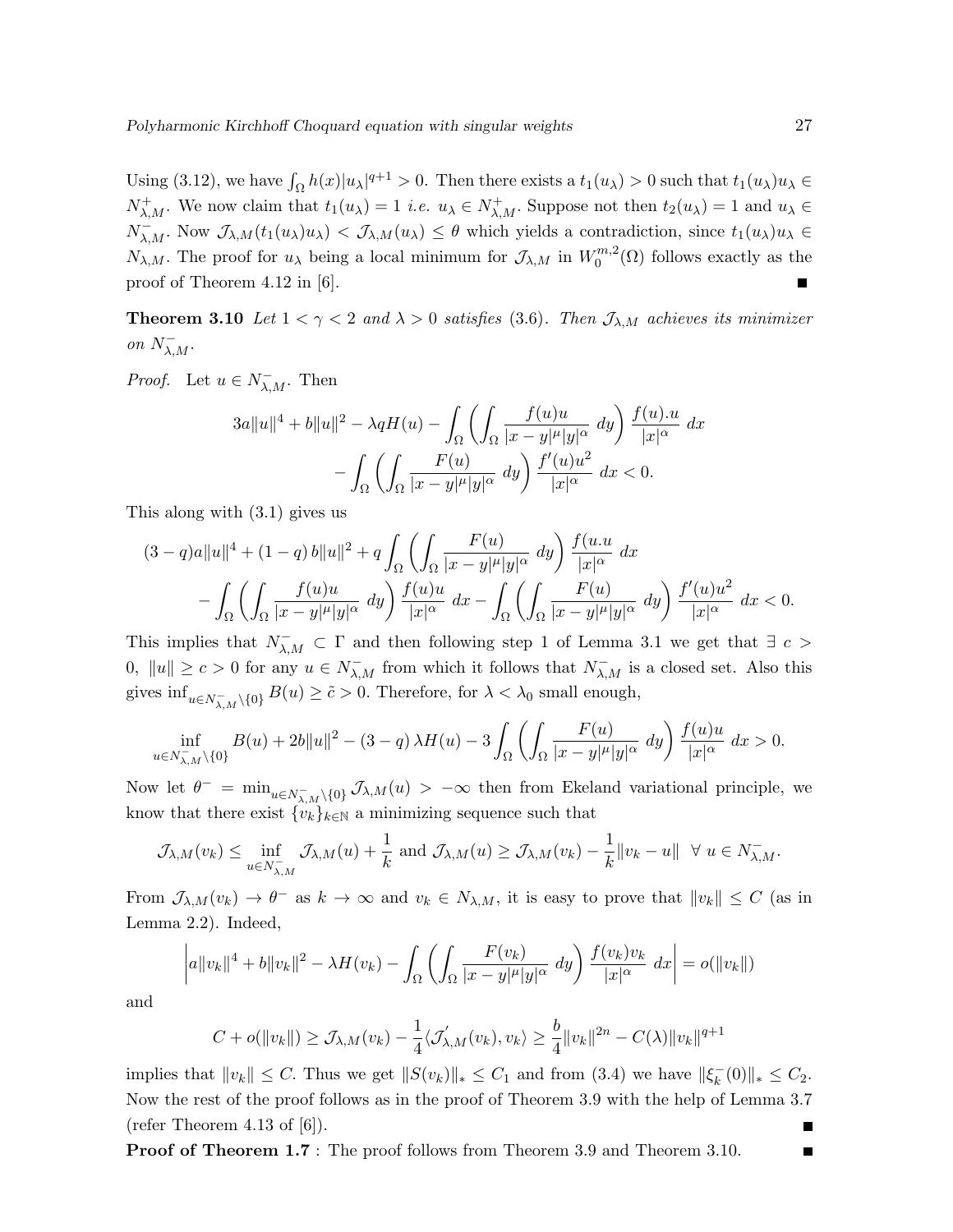# References

- [1] D. R. Adams, A sharp inequality of J. Moser for higher order derivatives, Ann. of Math., 128 (2) (1988), 385-398.
- [2] C. O. Alves, F. Correa and G. M. Figueiredo, On a class of non-local elliptic problems with critical growth, Differ. Equ. Appl.,  $2(3)(2010)$ , 409-417.
- [3] C. O. Alves, D. Cassani, C. Tarsi and M. Yang, *Existence and concentration of ground* state solutions for a critical non-local Schrödinger equation in  $\mathbb{R}^n$ , J. Differential Equations, 261 (2016), 1933-1972.
- [4] C. O. Alves and A. El Hamidi, Nehari manifold and existence of positive solutions to a class of quasilinear problem, Nonlinear Anal.,  $60$  (4) (2005), 611-624.
- [5] C.O. Alves, V. Rădulescu, L.S. Tavares, *Generalized Choquard equations driven by non*homogeneous operators, Mediterr. J. Math., 16 (1) (2019), Art. 20, 24 pp.
- [6] R. Arora, J. Giacomoni, T. Mukherjee and K. Sreenadh, n-Kirchhoff-Choquard equations with exponential non-linearity, Nonlinear Anal.,  $186$  (2019), 113-144.
- [7] G. Autuori, F. Colasuonno and Patrizia Pucci, On the existence of stationary solutions for higher-order p-Kirchhoff problems, Commun. Contemp. Math., 16 (5) (2014), 43 pp.
- [8] K. J. Brown and Y. Zhang, The Nehari manifold for a semilinear elliptic problem with a sign-changing weight function, J. Differential Equations, 193 (2003), 481-499.
- [9] D. Cassani, J. Zhang, Choquard-type equations with Hardy-Littlewood-Sobolev uppercritical growth, Adv. Nonlinear Anal., 8 (1) (2019), 1184–1212.
- [10] F. J. S. A. Corrêa and G. M. Figueiredo, On an elliptic equation of p-Kirchhoff-type via variational methods, Bull. Austral. Math. Soc., 77 (2006), 263-277.
- [11] C. Chen, Y. Kuo and T. Wu, The Nehari manifold for a Kirchhoff type problem involving sign-changing weight functions, J. Differential Equations,  $250$  (4) (2011), 1876-1908.
- [12] S. Chen, B. Zhang and X. Tang, Existence and non-existence results for Kirchhoff-type problems with convolution nonlinearity, Adv. Nonlinear Anal., 9 (1) (2020), 148–167.
- [13] P. Drabek and S. I. Pohozaev, Positive solutions for the p-Laplacian: application of the fibering method, Proc. Roy. Soc. Edinburgh Sect. A, 127 (1997), 703-726.
- [14] G. M. Figueiredo, Ground state solution for a Kirchhoff problem with exponential critical growth, Asympt. Anal., 105 (2017), 159-191.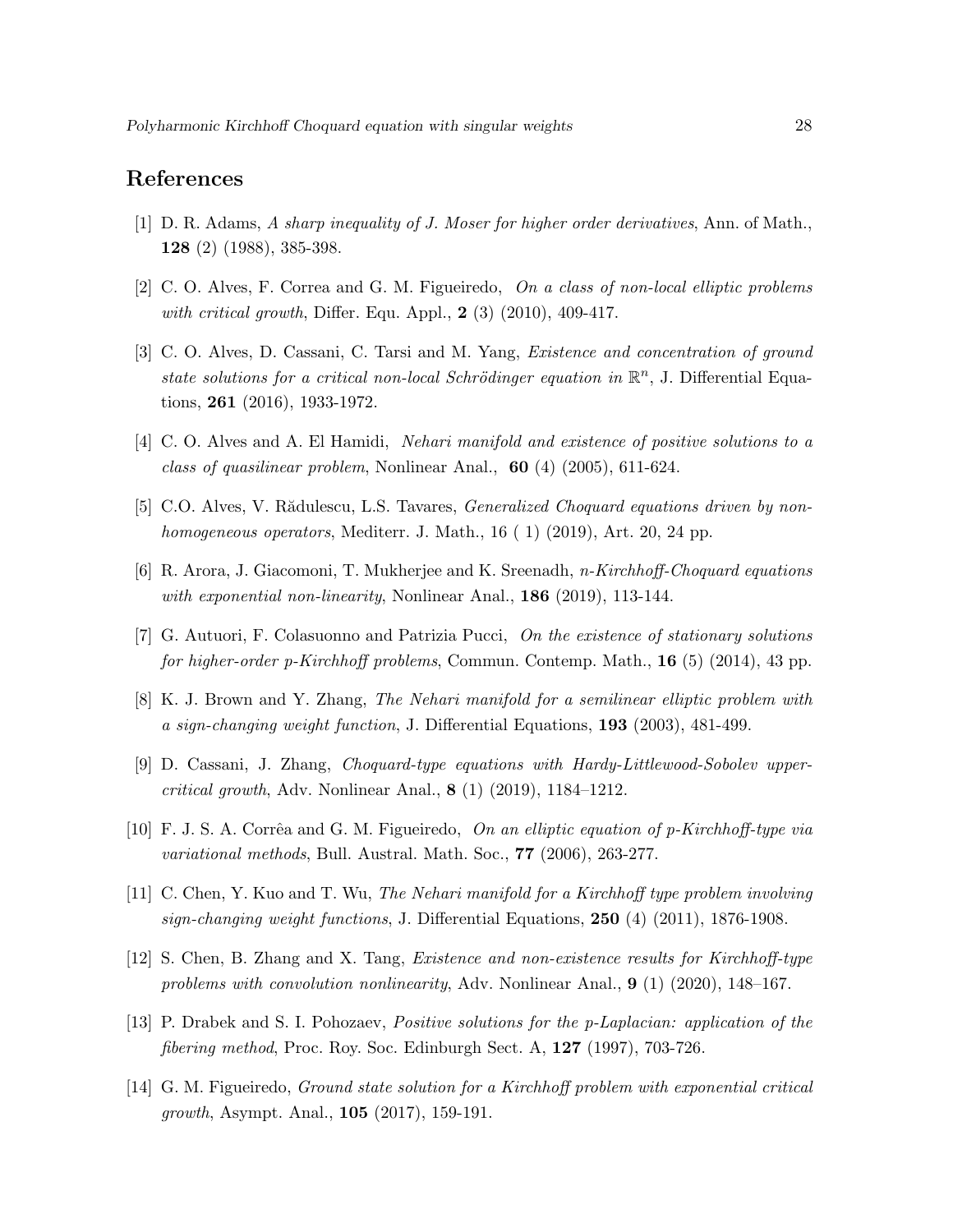- [15] A. Fiscella, A fractional Kirchhoff problem involving a singular term and a critical nonlinearity, Adv. Nonlinear Anal., 8 (2019), 645-660.
- [16] F. Gazzola, Critical growth problems for polyharmonic operators, Proc. Roy. Soc. Edinburgh Sect. A, 128 A (1998), 251-263.
- [17] Y. Ge, J. Wei and F. Zhou, A critical elliptic problem for polyharmonic operator, J. Funct. Anal., 260 (8) (2011), 2247-2282.
- [18] S. Goyal, P.K. Mishra and K. Sreenadh, n-Kirchhoff type equations with exponential nonlinearities, RACSAM, 116 (2016), 219-245.
- [19] S. Goyal and K. Sreenadh, The Nehari manifold for a quasilinear polyharmonic equation with exponential nonlinearities and a sign-changing weight function, Adv. Nonlinear Anal., 4 (2015) (3), 177–200.
- [20] S. Goyal and K. Sreenadh, Existence of nontrivial solutions to quasilinear polyharmonic Kirchhoff equations with critical exponential growth, Adv. Pure Appl. Math.,  $6(1)(2015)$ , 1-11.
- [21] H. C. Grunau, Positive solutions to semilinear polyharmonic Dirichlet problems involving critical Sobolev exponents, Calc. Var. Partial Differential Equations, 3 (1995), 243-252.
- [22] C. Ji, F. Fang, B. Zhang, A multiplicity result for asymptotically linear Kirchhoff equations, Adv. Nonlinear Anal., 8 (2019), 267-277.
- [23] O. Lakkis, Existence of solutions for a class of semilinear polyharmonic equations with critical exponential growth, Adv. in Differential Equations, 4 (6) (1999), 877-906.
- [24] N. Lam and G. Lu, Existence of nontrivial solutions to polyharmonic equtions with subcritical and critical exponential growth, Discrete Contin. Dyn. Syst.,  $32$  (6) (2012), 2187-2205.
- [25] N. Lam and G. Lu, Sharp singular Adams inequality in higher order sobolev spaces, Methods Appl. Anal., 19 (3) (2012), 243-266.
- [26] Li-Ping Xu, H. Chen, Ground state solutions for Kirchhoff-type equations with a general nonlinearity in the critical growth, Adv. Nonlinear Anal.,  $7$  (4) (2018), 535–546.
- [27] P.L. Lions, The concentration compactness principle in the calculus of variations part-I, Rev. Mat. Iberoamericana, 1 (1985), 185-201.
- [28] X. Mingqi, V. Rădulescu and B. Zhang, A critical fractional Choquard-Kirchhoff problem with magnetic field, Commun. Contemp. Math.,  $21$  (4) (2019), 36 pp.